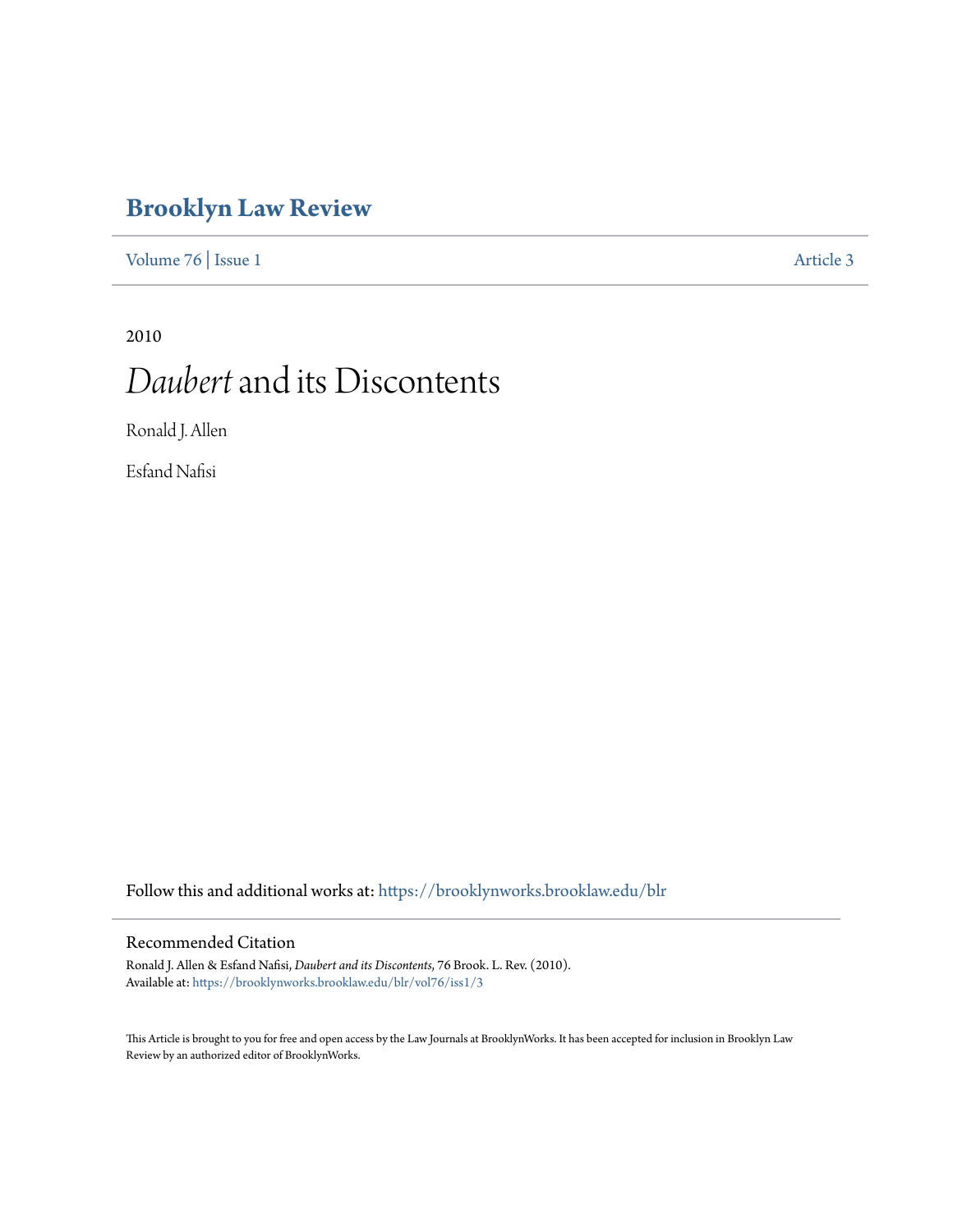# *Daubert* and Its Discontents

*Ronald J. Allen*†  *and Esfand Nafisi*‡

#### I. INTRODUCTION<sup>\*</sup>

 $\overline{a}$ 

The law suffers from serious informational vulnerability. The legal system has no independent body of knowledge from which to determine rights and obligations, but rather is dependent upon external sources—witnesses and exhibits—to present information from which the facts will be found.<sup>1</sup> Parties presenting these sources of evidence, and sometimes the sources themselves, may have mixed incentives to present truthfully, depending upon whether the truth yields a desirable result. The law's solution to this problem is to commit the task of fact finding to disinterested individuals, either jurors or judges, who are fully aware of the foibles of human existence. They are asked to process and rationally deliberate upon what the parties present in order to determine the most plausible explanation of the events being litigated.

The law largely permits parties to present whatever relevant evidence there is and explore the veracity of that evidence at trial. The operating assumption, and the deepest aspiration of the legal system, is that this process will facilitate the accurate resolution of disputes upon which the rights and

<sup>†</sup> John Henry Wigmore Professor of Law, Northwestern University School of Law. The preparation of this article was facilitated by a grant from the Searle Center on Law, Regulation, and Economic Growth, Northwestern University School of Law.

B.S., 2005, Northwestern University School of Law, J.D. 2009. A draft of this article was submitted in partial fulfillment of the Senior Research Program, Northwestern University School of Law.

We, like many others, were both inspired and provoked by the work of the late Professor Margaret A. Berger. In the article that follows we acknowledge much of the wisdom of her views and attempt to demonstrate where and why, in some instances, we differ. We had hoped this article would spark a dialogue with her, which is one of the reasons we published it in her home journal. 1

In fact, the matter is a bit more complicated, as most of the evidence is imported to a trial by whomever the decision maker is. *See generally* Ronald J. Allen, *Factual Ambiguity and a Theory of Evidence*, 88 NW. U. L. REV. 604-40 (1994); Ronald J. Allen & Alicia L. Carriquiry, *Factual Ambiguity and a Theory of Evidence Reconsidered: A Dialogue Between a Statistician and a Law Professor*, 31 ISR. L. REV. 464 (1997).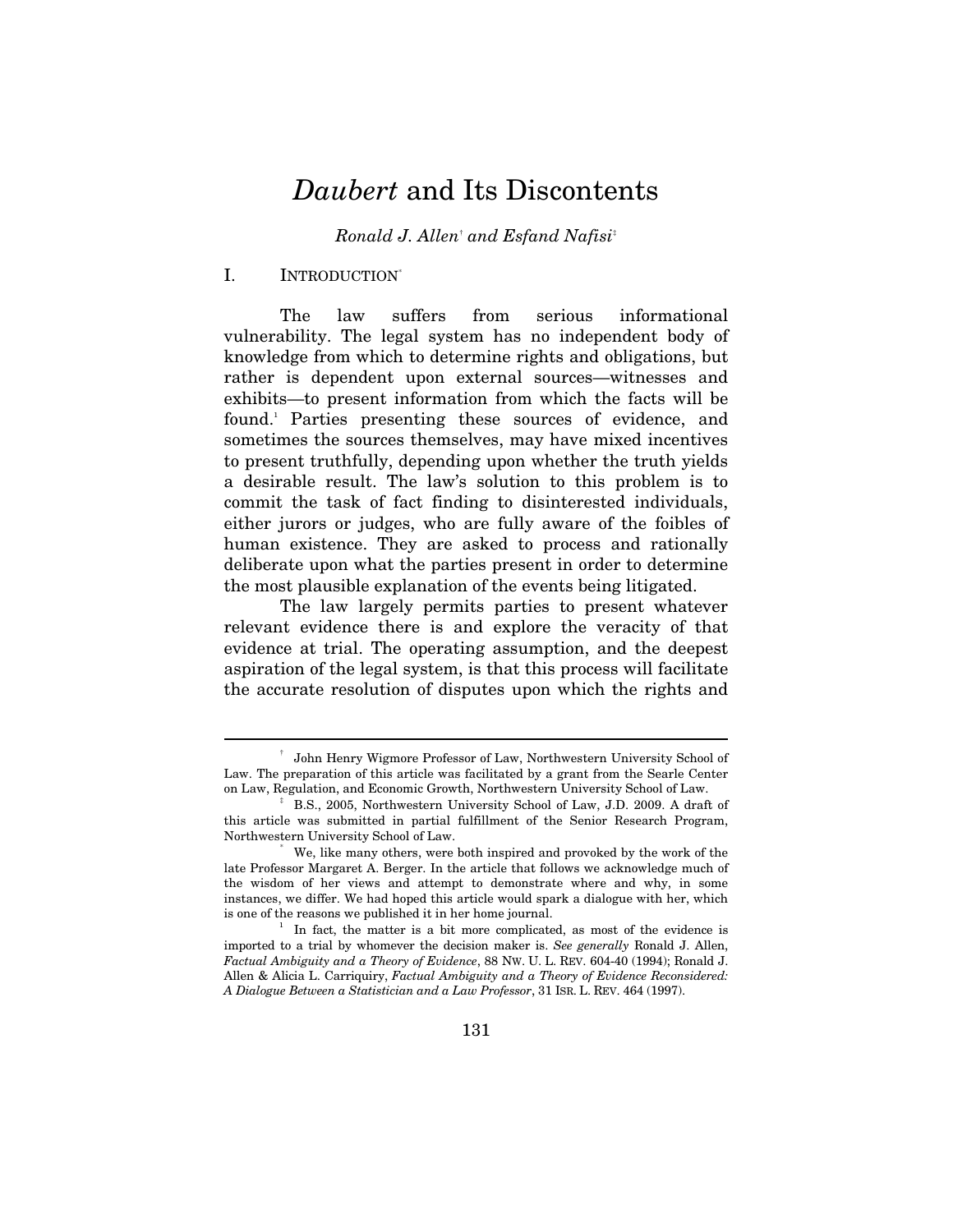obligations of the parties depend. Without factually true findings, rights are meaningless.<sup>2</sup>

The process of litigation seems to work fairly well for the most part. The fact that very few cases reach the trial stage<sup>3</sup> suggests that only highly contentious disputes need be resolved by a third-party fact finder. The reason it works well is largely because the fact finders—jurors or judges—are cognitively competent and properly motivated to find the facts accurately. Mistakes can be made, but the typical issue at trial is within the understanding of the decision makers. There are some cases, however, that pose a challenge to the deep aspiration of accurate dispute resolution. Some litigated controversies require access to organized bodies of knowledge that are not within the grasp of the intelligent layman, judge, or juror. Radiology, oncology, metallurgy, organic chemistry, and psychology are but a few examples. Since the development of the legal system, our society has changed from one of largely common knowledge, with only a few isolated bodies of specialized knowledge, to a society abounding in specialties and subspecialties. This increasing stratification of knowledge has caused informational vulnerability within the law. The law needs access to these specialized bodies of knowledge; indeed, it needs to know them—but it does not and realistically cannot.

This dilemma explains the law's struggle to domesticate expert evidence: if the operating assumption is that the law needs access to an organized body of knowledge that it cannot assimilate, then the solution must lie in some formal criteria that take the place of substantive knowledge. In other words, the law must have a mechanism for evaluating the admissibility of evidence that judges and juries do not know enough about to evaluate for themselves.

<sup>2</sup> Tehan v. United States, 382 U.S. 406, 416 (1966) ("The basic purpose of a trial is the determination of truth . . . ."); *see also* Ronald J. Allen, *Explanationism All the Way Down*, 5 EPISTEME 320, 321-22 (2008) ("All rights and obligations are meaningless without accurate fact finding. Whether the issue is the age of adulthood, the right to an abortion, the various powers of government, or your right to possess, consume, and dispose of your clothes, it is the conditioning of rights and obligations on facts that gives them substance. This is the feature that most distinguishes liberal democracies and market economies from autocratic states and centralized economies, and the consequences are obvious.").

In 2001, only 3% of all civil cases went to trial. Thomas H. Cohen & Steven K. Smith, *Civil Trial Cases and Verdicts in Large Counties, 2001*, BUREAU OF JUST. STAT. (Apr. 2004), http://www.ojp.usdoj.gov/bjs/abstract/ctcvlc01.htm. Plaintiffs won 55% of those cases*. Id.*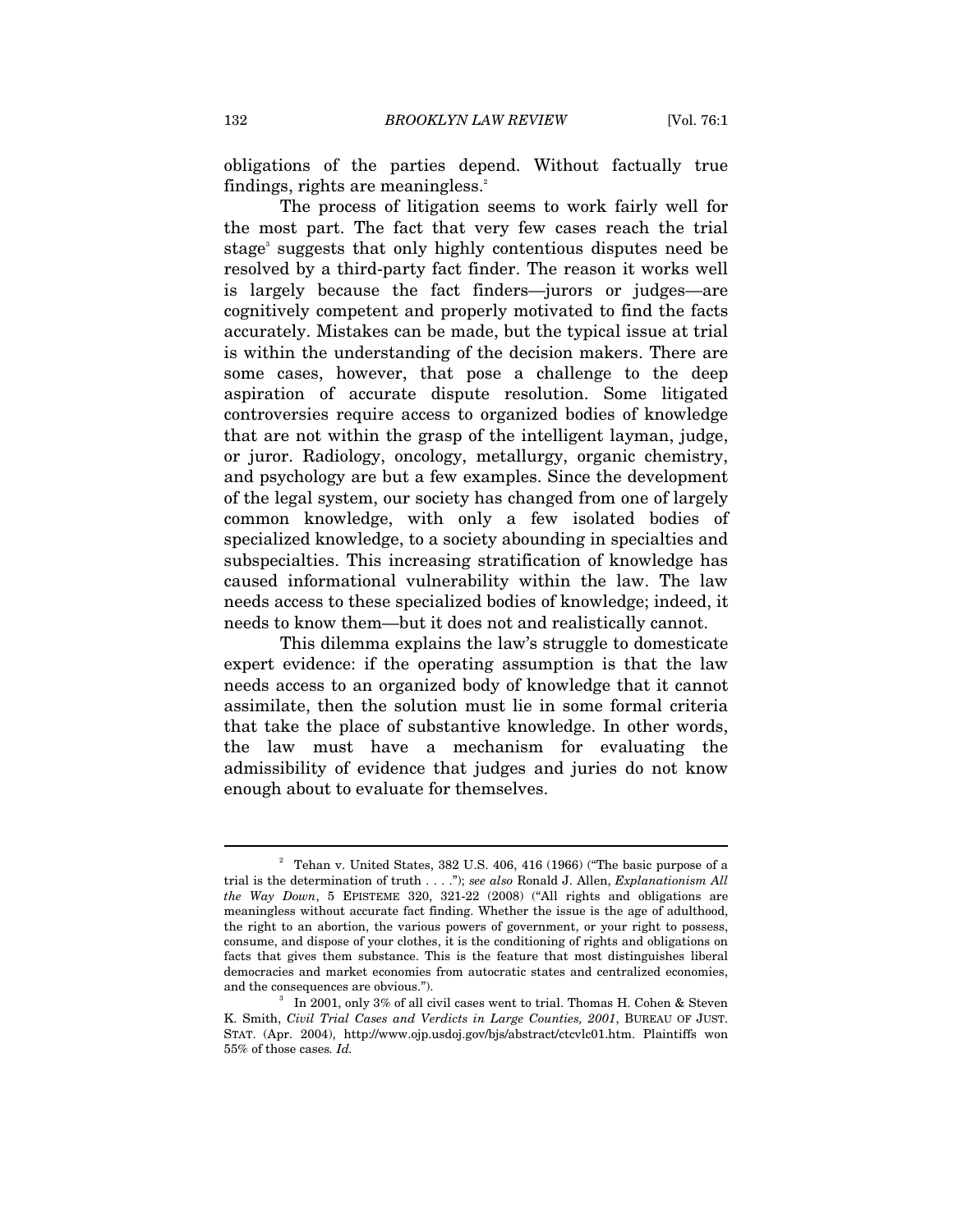The *Frye*<sup>4</sup> test is the paradigmatic example.<sup>5</sup> Motivating the *Frye* test is the simple but compelling assumption that deference to knowledge can substitute for rational deliberation. Even though the fact finder may not possess the knowledge to decide the case, it can defer decision to someone who does, and simply embrace that person's conclusion as its own. Thus the provenance of the general acceptance test is the sentiment that "[s]cience is the only source of its own reliability."6 What better ground to defer to expertise—and what better guarantee of that expertise—than proof that there is unmistakably an organized body of knowledge, and that the evidence being offered is generally accepted within it?

The problems with the *Frye* test are serious and do not need rehashing here. In essence, they amount to a demonstration of the limits and fragility of deference.<sup>7</sup> We would go further and point out that deference as a mode of decision making flies in the face of—indeed is a reproach to the deep aspiration of the legal system to obtain rational results. If it is truly the case that the fact finder does not possess the information necessary to decide a case, then it is logical that it also lacks the information necessary to know to which of two competing opinions to defer. By embracing a deferential model of decision making, the *Frye* test guarantees irrational decision making.<sup>8</sup>

Id. at 923-24.

<sup>4</sup> Frye v. United States, 293 F. 1013 (D.C. Cir. 1923).

<sup>&</sup>lt;sup>5</sup> Id. at 1014 ("Just when a scientific principle or discovery crosses the line between the experimental and demonstrable stages is difficult to define. Somewhere in this twilight zone the evidential force of the principle must be recognized, and while the courts will go a long way in admitting experimental testimony deduced from a wellrecognized scientific principle or discovery, the thing from which the deduction is made must be sufficiently established to have gained general acceptance in the particular field in which it belongs."). 6

Paul S. Milich, *Controversial Science in the Courtroom:* Daubert *and the Law's Hubris*, 43 EMORY L.J. 913, 923 (1998). Milich continues,

Anything less than complete deference to the weight of credible scientific opinion concerning the reliability of scientific evidence means going outside science—to the judge or jury . . . to resolve a scientific dispute. The resulting judgment cannot be scientific and therefore we cannot honestly speak of the evidence as having "scientific" reliability . . . . [T]he "real" issue is whether good scientists consider the evidence reliable at this time.

*See* Ronald J. Allen & Joseph S. Miller, *The Common Law Theory of Experts: Deference or Education?*, 87 NW. U. L. REV. 1131, 1141-42 (1993). 8

Jurors are left to decide which expert to believe based on the experts' credentials and their credibility—that is, their oratorical performance.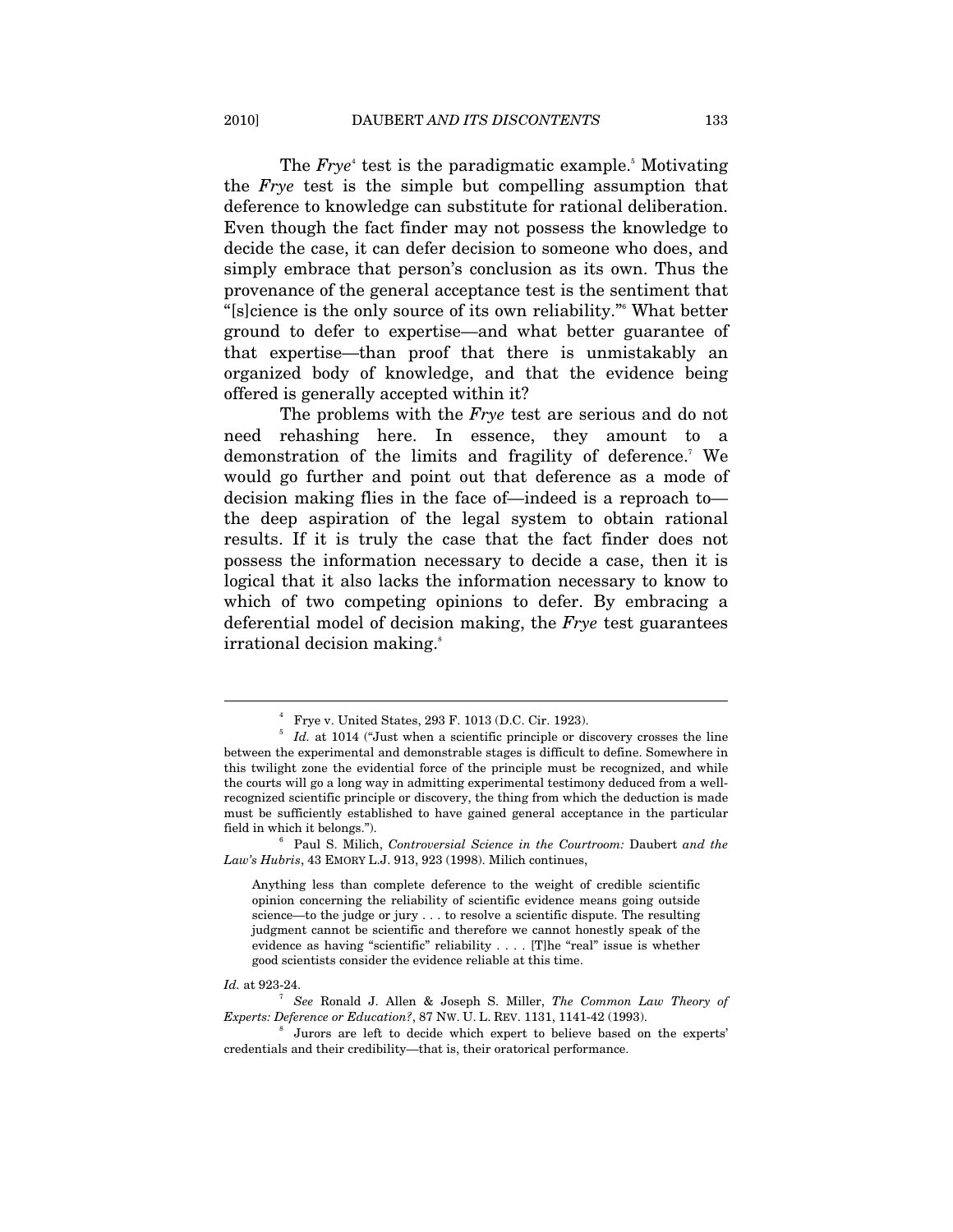The United States Supreme Court's 1993 *Daubert* decision was a commendable effort to reestablish the primacy of rationality in decision making.<sup>9</sup> Rather than engage in a futile and misdirected effort at finding the expert opinion to defer to, the Supreme Court interpreted the Federal Rules of Evidence to require that the trial judge ensure that all evidence—not just lay evidence—be both relevant and reliable in order to be admissible.<sup>10</sup> However, the critical point is that the Supreme Court's articulation of the trial court's duty requires that the trial court not defer to the experts, but instead reach a reasoned conclusion about the substance of the testimony. In short, the trial court must inform itself about the fields pertinent to the testimony. *Daubert* thus rejects the deference model at least so far as the question of admissibility is concerned.<sup>11</sup>

Unfortunately, once past the admission threshold, nothing forbids the presentation of the evidence to the jury in the tired, old, radically-subversive-to-the-goals-of-the-legalsystem, deferential fashion. The true problem with *Daubert,* in other words, is that it did not go far enough; although to be fair to the Court, it is constrained by the rules as written, which plainly permit a deferential presentation of the evidence.<sup>12</sup> Nonetheless, expert testimony could be treated just like any other testimony, which means that for it to be admitted, it must be understandable by the fact finder. To make an expert's testimony understandable requires not just the judge but also the jury to be educated about the relevant matters.13 If parties

<sup>9</sup>

 $\stackrel{\text{\tiny 9}}{ }$  Daubert v. Merrell Dow Pharm., Inc., 509 U.S. 579 (1993).  $\stackrel{\text{\tiny 10}}{ }$  *Id.* at 597 ("General acceptance' is not a necessary precondition to the admissibility of scientific evidence under the Federal Rules of Evidence, but the Rules of Evidence—especially Rule 702—do assign to the trial judge the task of ensuring that an expert's testimony both rests on a reliable foundation and is relevant to the task at hand. Pertinent evidence based on scientifically valid principles will satisfy those demands.").<br><sup>11</sup> However, there is some ground for concern about how the trial courts will

go about their task. *See generally* Ronald J. Allen, *Expertise and the* Daubert *Decision*, 84 J. CRIM. L. & CRIMINOLOGY 1157 (1994).<br><sup>12</sup> Rule 704 permits experts to opine on ultimate issues to be decided by the

trier of fact so long as the opinion does not state that a defendant in a criminal case "did or did not have the mental state or condition constituting an element of a crime charged or of a defense thereto." FED. R. EVID. 704(b).<br><sup>13</sup> Alvin Goldman uses two very helpful terms to distinguish statements in

experts' discourse. Experts' discourse involves *esoteric* and *exoteric* statements. Esoteric statements fall within "the relevant sphere of expertise," but have "truth-values [that] are inaccessible" to jurors—"in terms of personal knowledge," at least. "Exoteric statements [fall] outside the domain of expertise" and jurors may understand them. Alvin I. Goldman, *Experts: Which Ones Should You Trust?*, 63 PHIL. & PHENOMENOLOGICAL RES. 94 (2001). Statements are exoteric or esoteric relative to an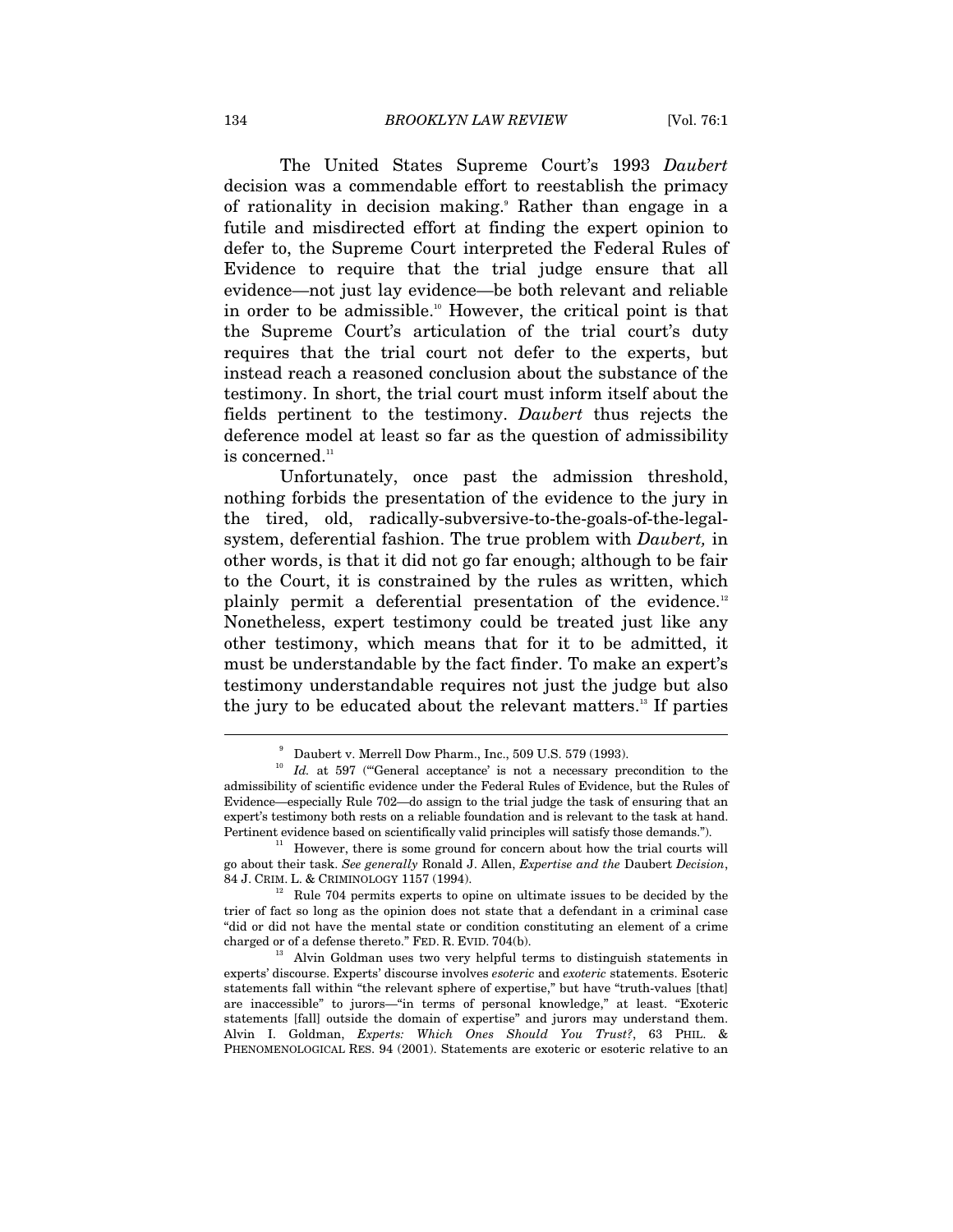were forced to educate the fact finder about the topics where expert opinions are now employed, the problem of expert evidence would largely disappear because the process of educating the fact finder would likely reveal weaknesses or falsities in the evidence. *Daubert* thus takes a hesitating step in the right direction, and those interested in rational decisionmaking should encourage extending its application to the trial itself.14 Cost is the primary objection to this, but it is remarkable that cost is raised as an objection to evidence that might actually be useful to a jury—evidence about oncology or statistics, for example—where by contrast we force juries to absorb vast amounts of information about the private affairs of parties that are purely useless to them.

Notwithstanding the critical epistemological limit of *Daubert* elaborated above, the case has been generally well received by the legal system (although not as well received as the Federal Rules of Evidence in general).<sup>15</sup> In addition to its epistemological limitations, other criticisms of it have been raised, and the case has prompted at least one major proposal, supported by the Project on Scientific Knowledge and Public Policy ("SKAPP") and a distinguished legal scholar, Professor Margaret A. Berger, to change tort law to avoid its effects.<sup>16</sup>

advances the goals of the system in this weird setting of irrational decision making. 15 As of mid-2003, nine states had adopted the full *Daubert* trilogy, which includes *Kumho Tire Co. v. Carmichael*, 526 U.S. 137 (1999), and *General Electric Co. v. Joiner*, 522 U.S. 136 (1997); seven states had adopted *Daubert* itself but not the other parts of the trilogy; six states had adopted *Daubert* and *Kumho* (i.e., the *Daubert*  standards apply to a wide range of expert testimony) but had not adopted *Joiner* (i.e., they have rejected the abuse of discretion standard for appellate review); five states had explicitly *not* adopted *Daubert* but have determined that the *Daubert* factors can be utilized (i.e., they have "endorsed" some of the *Daubert* principles); fifteen states continue to rely on *Frye*, with the remaining states having their own standards that are neither *Daubert* nor *Frye.* David E. Bernstein & Jeffrey D. Jackson, *The* Daubert *Trilogy in the States*, 44 JURIMETRICS J. 351, 351-66 (2004). Similarly, many states have closely modeled their rules of evidence after the Federal Rules of Evidence. For a list of states adopting the Federal Rules of Evidence in various forms, see 6 JACK B. WEINSTEIN & MARGARET A. BERGER, WEINSTEIN'S FEDERAL EVIDENCE (2d ed. 2009).

<sup>16</sup> See, e.g., Margaret A. Berger, *What Has a Decade of Daubert Wrought?*, 95 AM*.* J*.* OF PUB*.* HEALTH S59, S65 (2005) (acknowledging the Project on Scientific

epistemic standpoint—that is, over time statements that were once esoteric may become exoteric. On the education model of expert testimony, the aim is to convert as much esoteric evidence as possible to exoteric information. *Id.*

<sup>&</sup>lt;sup>14</sup> The positive effect of *Daubert*, as well as a symptom of the cost of not extending it, is clear in the concern, which is likely true, that judges are making sufficiency determinations in *Daubert* hearings in the guise of admissibility determinations. This is a perfectly plausible thing to do if judges think that juries will not understand expert evidence. In that case, if the evidence is admissible but not sufficient for a verdict, sending it to a jury risks a difficult-to-overturn mistake. Screening the evidence for a sufficiently justified opinion to defer to, by contrast,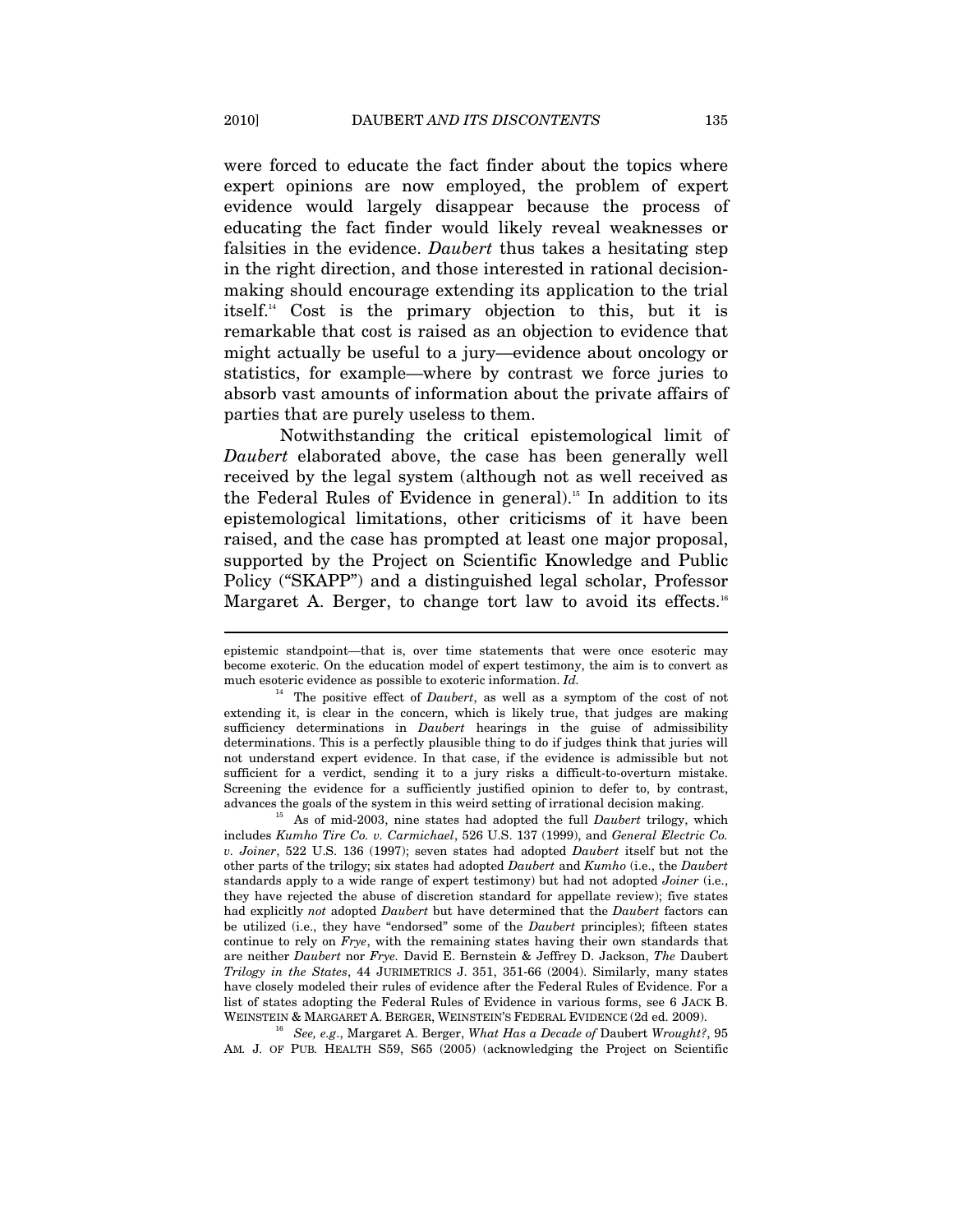Collectively, these efforts raise important and timely questions, which we address in this article. Although we think the critics have highlighted critical issues and provided illuminating analysis, we ultimately conclude that, with one notable exception, they leave the important—and very difficult questions having to do with expert testimony untouched. With respect to the notable exception, the policy prescription derived from it is, in our opinion, misguided. Nonetheless, their proposals help sharpen the intractable problems posed by *Daubert* and the role of expert testimony in the legal system.

In this paper, we address the various critiques relating to *Daubert* that have been influenced in one manner or another by Professor Berger*.* We begin Part II by addressing what is perhaps the central concern with *Daubert*—that judges are not well suited for the gatekeeper function that *Daubert* bestows upon them. These concerns have given rise to a number of efforts to either eliminate *Daubert* or substantially alter the judge's gatekeeper function. More particularly, Part II discusses scientific bias and its attendant evidentiary dangers, and examines one scholarly proposal for dealing with such bias. We argue that those concerns miscalculate the incentives to create biased science. In Part III, we evaluate indirect attacks on *Daubert* in the form of proposals for new liability rules that eliminate outright the causation requirement in toxic tort cases, and thus minimize or eliminate the need for expert testimony to support a plaintiff's case.

The critiques and responses to *Daubert* we address are individually quite creative. But they are analogous to the previous efforts to domesticate the problem of expert testimony, of which *Daubert* itself is an example. Rather than dealing directly with the epistemological problem expert testimony poses, each of these efforts responds with a new set of substantive rules of one sort or another, whether focusing on the criteria of admissibility or modifying substantive tort law to achieve a purportedly better outcome in the shadow of the difficulties of expert testimony. Like previous efforts to deal with expert testimony, these proposals will have undesirable consequences—often hurting those the proposals are intended to help. To us this confirms that the standard of admissibility

Knowledge and Public Policy for its support). Berger is also heavily cited in at least one SKAPP manuscript. *See* PROJECT ON SCIENTIFIC KNOWLEDGE AND PUB. POLICY, *DAUBERT*: THE MOST INFLUENTIAL SUPREME COURT RULING YOU'VE NEVER HEARD OF (2003) [hereinafter SKAPP, *DAUBERT*].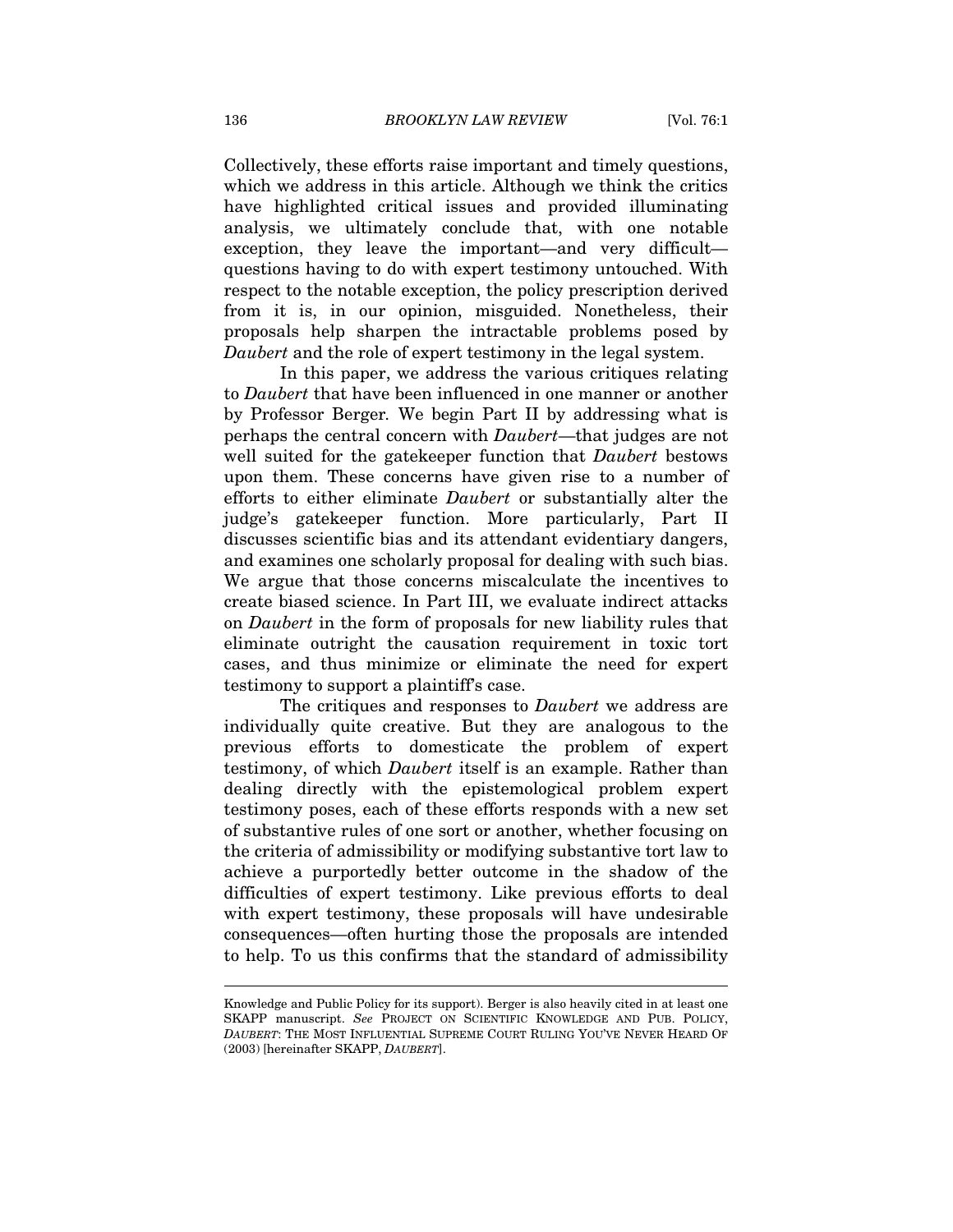for expert testimony should turn on epistemological concerns rather than on political or moral concerns. By ignoring the epistemological concerns, these proposals may redistribute winners and losers in litigation, but will not advance the overall objectives of the legal system.

Finally, in Part IV, we briefly discuss SKAPP's study of *Daubert*'s effects in the Delaware courts. That study, though not conclusive, suggests that *Daubert* has not led to the nightmare scenarios that many imagined. Indeed, its impact has been minimal. After evaluating the proposals for new liability rules and discussing the empirical indication that *Daubert* may not have the negative effects that scholars imagine, we conclude that the solution to the problem of expert testimony lies in making it conform to the normal criteria of admissible evidence: that it is capable of being understood by the fact finder.

# II. CRITIQUES OF *DAUBERT*

#### *A. The Foundational Fear: Biased Judges and Biased Science*

It is obvious and somewhat troubling that attorneys will select the most credible expert whose opinions about the litigated matter align with the litigants' objectives. It is less obvious but perhaps even more troubling that, as Professor Bernstein discusses in a recent article, $17$  experts will bend, consciously and unconsciously, to the objectives of the litigants. Conscious bias arises when experts adapt their opinions to the needs of the attorney who hires them.<sup>18</sup> Unconscious bias is the "natural bias to do something serviceable for those who employ you and adequately remunerate you.'"19 Selection bias means

<sup>&</sup>lt;sup>17</sup> David Bernstein, *Expert Witnesses, Adversarial Bias, and the (Partial) Failure of the Daubert Revolution,* 93 IOWA L. REV. 451, 454-55 (2008).

*Id.* Bernstein argues that "hired gun" expert witnesses are widely recognized as a serious problem. According to Judge Jack Weinstein, "An expert can be found to testify to the truth of almost any factual theory, no matter how frivolous . . . ." Jack B. Weinstein, *Improving Expert Testimony*, 20 U. RICH. L. REV. 473, 482 (1986). Hired guns have, for example, been a major problem in asbestosis and silica litigation. *See, e.g.*, *In re* Silica Prods. Liab. Litig., 398 F. Supp. 2d 563, 635 (S.D. Tex. 2005) (detailing how experts skewed their testimony to benefit plaintiffs); *see also* David E. Bernstein, *Keeping Junk Science Out of Asbestos Litigation*, 31 PEPP. L. REV. 11, 12 (2003) (discussing plaintiffs' experts who find evidence of injury from asbestos exposure in almost every individual presented to them,

even when the exposure was extremely limited). <br><sup>19</sup> Bernstein, *supra* note 17, at 455-56 (quoting Abinger v. Ashton, 17 L.R. Eq. 358, 374 (Ch. 1873)).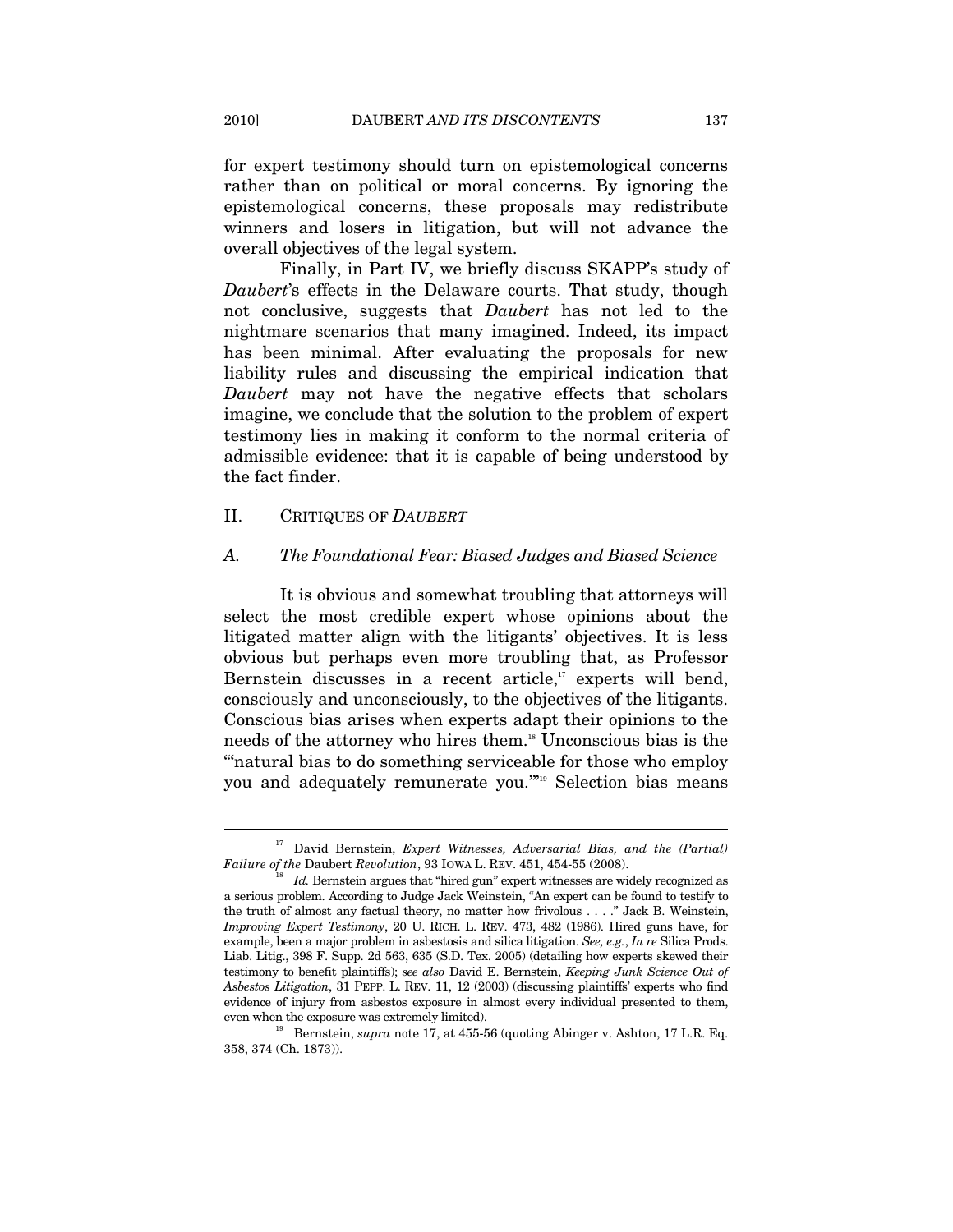that experts selected for trial will be chosen to "represent the perspective the attorney wants to present at trial."20

Given these potential biases, Judge Alex Kozinski may have gotten it right in the remand of *Daubert v. Merrell Dow Pharmaceuticals, Inc.*,<sup>21</sup> when he warned that science done for the purpose of litigation is more prone to bias.<sup>22</sup> Judge Kozinski expressed concerns that scientists retained for trial would deviate from the norm of disinterested inquiry. This disinterested inquiry is what makes scientific evidence so valuable in courtrooms: "[T]estimony proffered by an expert . . . based directly on legitimate, preexisting research unrelated to the litigation provides the most persuasive basis for concluding that the opinions [a scientist] expresses were 'derived by the scientific method."<sup>223</sup> The concern, expressed in a roundabout way, is that scientists conducting litigation-driven science are more likely to succumb to biases, leading them to commit fraud or to fudge the data. In other words, "when an expert prepares reports and findings before being hired as a witness, that record will limit the degree to which he can tailor his testimony to serve a party's interests."24 Judge Kozinski's central concern, to borrow a helpful dichotomy from Professor Susan Haack, is that scientists retained for litigation will focus on advocacy rather than disinterested inquiry.<sup>25</sup>

<sup>&</sup>lt;sup>20</sup> Id. at 456. Given the deference model of expert testimony encouraged by *Daubert* and judges, it is quite likely that selection bias means that attorneys shop for experts who will not only testify favorably, but will do so with a convincing demeanor. *See id.* at 456-57. The epistemic opacity of expert testimony on the deference model means that jurors frequently must judge expert witnesses not on their substantive testimony, but on their demeanor and credentials. *See, e.g.*, Goldman, *supra* note 13, at 96 n.13, 97. One of the sources of evidence that non-experts may draw on to judge between competing experts is the formal credentials earned by the experts. *See* Scott Brewer, *Scientific Expert Testimony and Intellectual Due Process*, 107 YALE L.J. 1535, 1538 (1998). Of the array of reasoning mechanisms available to non-experts to choose among expert witnesses, the two most likely to be relied on are (1) "the expert's demeanor, either as he appears before the non-expert in person or as indicated by . . . the tone and authoritative style of written submissions to the court," and (2) the expert's credentials. *Id.* at 1616. 21 Daubert v. Merrell Dow Pharm., Inc., 43 F.3d 1311 (9th Cir. 1995).

<sup>22</sup> *Id.* at 1317. 23 *Id.*

 $\frac{24}{25}$  *Id.* 

<sup>25</sup> Susan Haack, *What's Wrong with Litigation-Driven Science? An Essay in Legal Epistemology*, 38 SETON HALL L. REV. 1053, 1070 (2008) ("Inquiry, investigation—the professional business of scientists, historians, legal and literary scholars, investigative journalists, and so forth—is a matter of trying to discover the answer to some question: who committed the crime, what caused the cancer or made it advance so quickly, where did the money go, etc.? Advocacy, by contrast—the professional business of lobbyists, attorneys, and so on—is a matter of trying to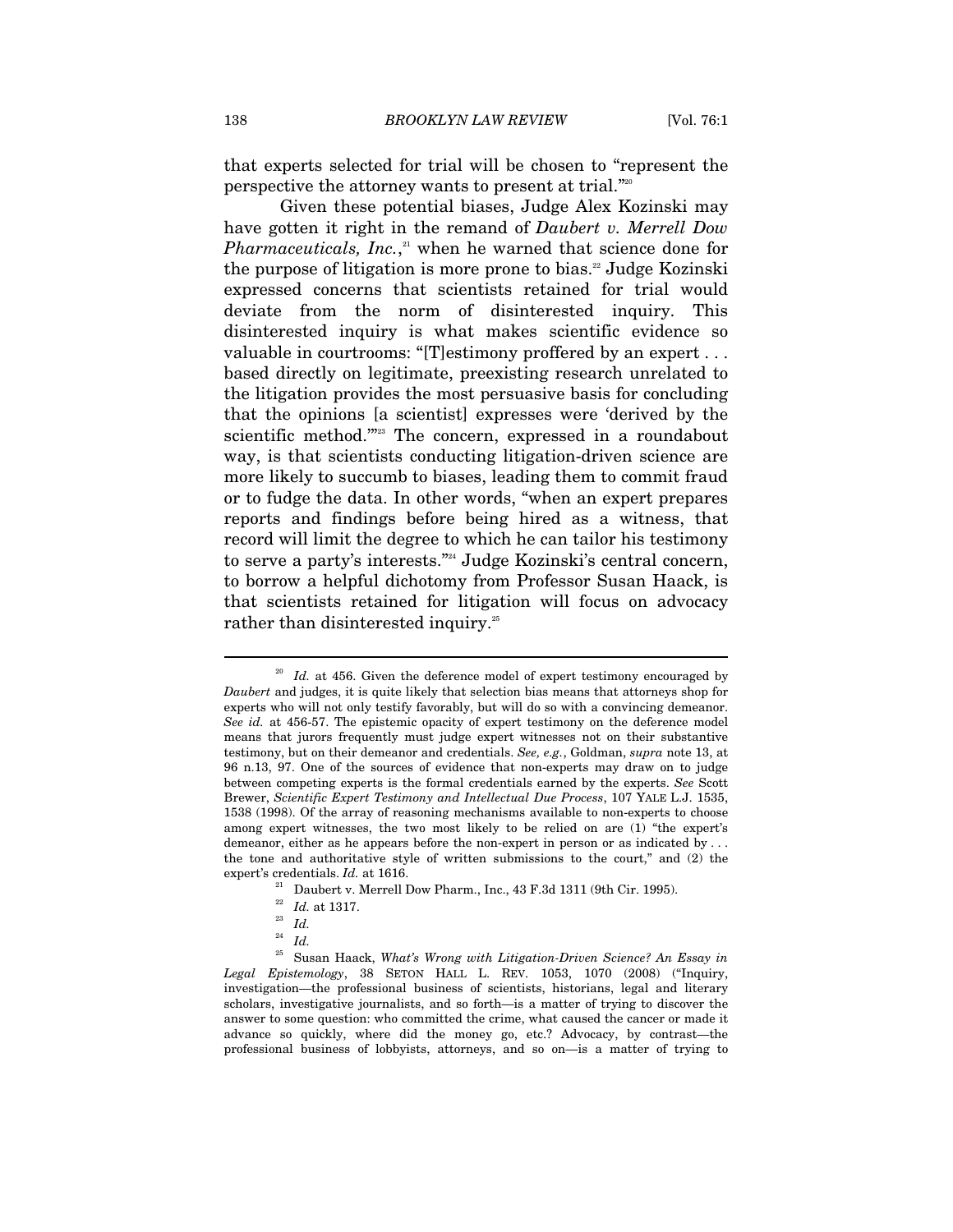Although much has been made of Kozinski's concerns about litigation-driven science, our own brief and informal survey revealed that judges who invoke this concern do so only when scientific evidence fails to meet most or all of the other *Daubert* factors.<sup>26</sup> Indeed, it appears that judges only invoke the litigation-driven nature of scientific work where *none* of the *Daubert* factors is satisfied—that is, the expert's study has not been peer reviewed, has no error rate, has no general acceptance, and so forth—and then the judges only invoke it in a boilerplate fashion.<sup>27</sup> In effect, Judge Kozinski's additional *Daubert* factor is used as something of a pejorative term to describe evidence that has met none of the *Daubert* factors. And we think this is perfectly appropriate.

#### 1. Proposed Liberalized Standards

In a recent SKAPP-sponsored article, Leslie I. Boden and David Ozonoff argue convincingly that there is good reason to be concerned about litigation-driven science conducted by defendants prior to—and in expectation of—a lawsuit.<sup>28</sup> This is because certain corporations always act with an eye to

absent Judge Kozinski's *Daubert* factor. 28 Leslie I. Boden & David Ozonoff, *Litigation-Generated Science: Why* 

persuade an audience of the truth of some proposition: that my client didn't do it, that it was work-related PCB exposure that promoted the tumor, that the stolen money has been hidden in a numbered account in the Cayman Islands, etc.").<br><sup>26</sup> These cases are anecdotally interesting, as the list is nowhere near

comprehensive. In *Cabrera v. Cordis Corp.*, 945 F. Supp. 209, 214 (D. Nev. 1996), the court mentions the litigation-driven nature of a doctor's work, but then bars the evidence based on the damning fact that the doctor never examined the plaintiff's brain shunt, had no literature to support his claims, and was arguing claims that are neither supported in the scientific community nor subjected to peer review. In *Awad v. Merck & Co.*, 99 F. Supp. 2d 301, 304, 306 (S.D.N.Y. 1999), the court ultimately permitted testimony despite the fact that "[the expert's] opinion rests primarily on articles written by others, which he analyzed only because of this case . . . . [T]he theory on which he bases his conclusions—that the RA 27/3 vaccine causes chronic joint problems—has been subjected to peer review, and its degree of acceptance in the scientific community can be examined." In *Cerna v. South Florida Bioavailability Clinic*, 815 So. 2d 652, 654-56 (Fla. Dist. Ct. App. 2002), the court noted that the expert's testimony was prepared specifically for trial, but rejected it after a lengthy analysis because "his methodologies are not generally accepted in the scientific community." In *Johnson v. Manitowoc Boom Trucks, Inc.*, 484 F.3d 426, 433, 435-36 (6th Cir. 2007), the court affirmed summary judgment for the defendant because the plaintiff's expert had not tested his hypothesis (which itself did not enjoy general acceptance during the relevant time period) and because the "'quintessential expert for hire"" did not show "some objective proof—such as the expert's extensive familiarity with the particular type of machine in question . . . —supporting the reliability of the expert's testimony." It bears mentioning that such evidence would likely be inadmissible even

*Should We Care?*, 116 ENVTL. HEALTH PERSP. 117 (2008).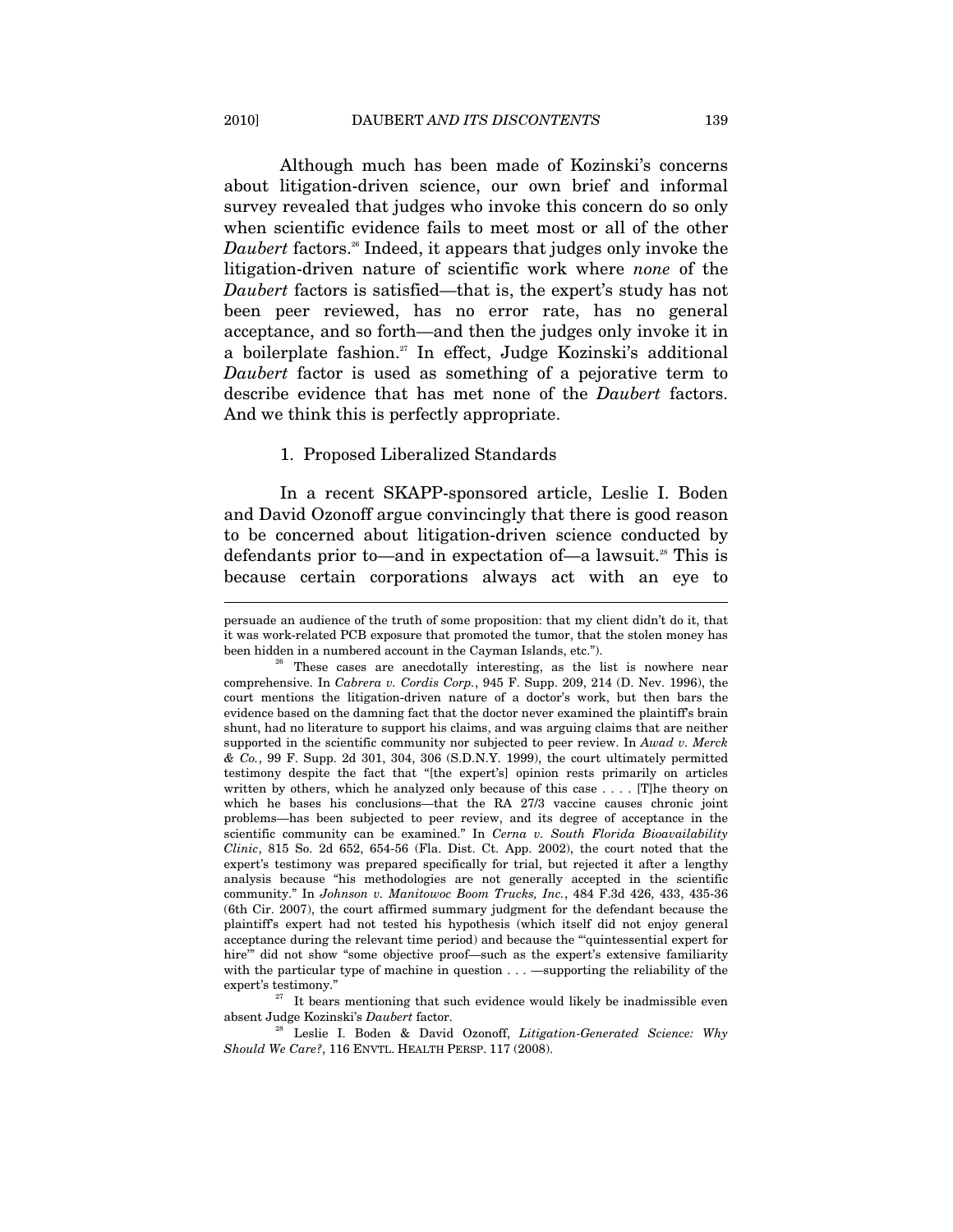litigation.<sup>29</sup> Accordingly, Boden and Ozonoff argue, there is no reason to think that litigation-generated science ("LGS1") is any less reliable than science generated in expectation of litigation ("LGS2").<sup>30</sup> Thus, Kozinski's concern about bias was correct, but it did not go far enough. Boden and Ozonoff suggest liberalizing the standards for the admissibility of scientific evidence, relying on cross-examination to winnow out the unreliable science.<sup>31</sup>

There are, to be sure, powerful incentives in place for biased science.<sup>32</sup> LGS1, which plaintiffs frequently rely upon to prove causation in toxic tort cases, potentially creates in the scientist "a financial conflict of interest."33 The concern is that the conflict of interest "will lead the researcher to conduct the study or interpret the results in a manner designed to suit that party,"34 but there are equally strong financial and social incentives for scientists to fudge  $LGS2$ .<sup>35</sup> The ability to influence scientific experiments allows corporations to use biased LGS2 to satisfy the safety concerns of purchasers, and it proves useful if the product's safety should be litigated.<sup>36</sup> Boden and Ozonoff assert that a cluster of studies show "a covert litigation-driven relationship between LGS2 and the general literature that is currently less likely to be subjected to the same additional scrutiny routinely applied to science that is

Approval of new drugs can literally add billions of dollars to annual profits. To obtain approval, companies must demonstrate safety and efficacy. Failure to show either can lead the U.S. Food and Drug Administration (FDA) to delay or ultimately deny approval. Thus, the companies funding drug trials obviously need and want results that support their applications. This research is begun well in advance of any possible liability litigation and not explicitly to support a position in a lawsuit. But such research purporting to demonstrate safety could be used later by companies defending themselves . . . . Scientists and companies are aware of this aspect of safety research conducted before a product hits the market.

*Id.* at 118.  $Id.$   $\frac{33}{1}$  *Id.* 

 $\overline{a}$ 

 $^\mathrm{35}$   $\,$   $\!ld$  . One study, for instance, shows that "safety and efficacy studies funded by pharmaceutical companies" tend to exhibit "conclusions more favorable to the companies funding them." *Id.* Another study shows that "biomedical industry relationships are associated with a delay in reporting research results." *Id.* (citation omitted). The authors argue that such delays violate scientific norms when they are caused by trade secret concerns. *Id.* 

<sup>36</sup> *Id.* 

<sup>29</sup> *Id.* at 118. 30 *Id.* 

<sup>&</sup>lt;sup>32</sup> The pressure on corporate scientists is immense:

<sup>34</sup> *Id.*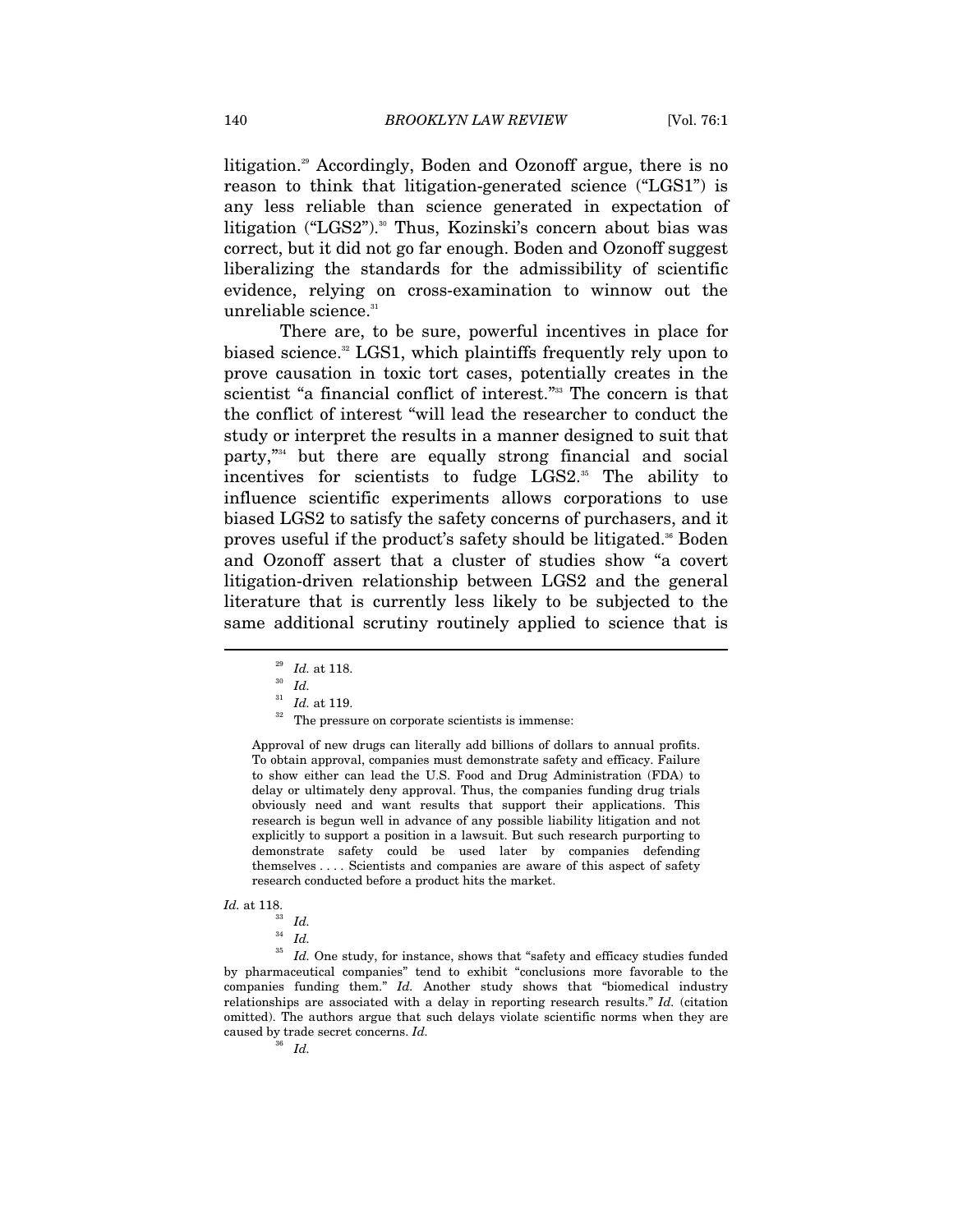explicitly case specific."<sup>37</sup> Because plaintiffs do not have the same ability to generate LGS2 as potential defendants, the authors argue that judges, like Kozinski, who treat LGS1 as much more suspect than LGS2, effectively "place[][their] thumb[s] on the scales of justice."38

Unlike some of the other critiques of *Daubert* that endorse eliminating judges' gatekeeper function outright, Boden and Ozonoff endorse substantially lowering the gate of admissibility. Specifically, they endorse "expanded discovery and greater latitude for cross-examination by the parties. . . . [p]articularly . . . where company motives that appear unrelated to the case at hand may be highly pertinent."39 They buttress their arguments for expanded discovery by arguing that peer review is overrated and that cross-examination in many cases will do at least as good a job as peer review of winnowing out bad science.<sup>40</sup>

Boden and Ozonoff disagree with recent work that has taken a more hopeful view of peer review's potential to winnow scientific wheat from chaff.<sup>41</sup> Peer review, they argue, is not the remedy for Judge Kozinski's concerns, and even if it were, peer review may take too long to meet the demands of litigation.<sup>42</sup> Moreover, the questions central to a legal case may be too narrow for peer-review publication, and the methodologies utilized in LGS1 may be too cutting edge to satisfy the "inside the box" thinking that peer review rewards.43 *Daubert,* the

<sup>43</sup> Id. As examples of "outside of the box" thinking, the authors cite articles in economics that had great difficulty in getting published but that eventually were awarded the Nobel Prize. *See, e.g.*, Joshua S. Gans & George B. Shepherd, *How Are the Mighty Fallen: Rejected Classic Articles by Leading Economists*, 8 J. ECON. PERSP. 165 (1994).

<sup>37</sup> *Id.* at 119. 38 *Id.* 

<sup>39</sup> *Id.* 

<sup>&</sup>lt;sup>40</sup> Id. at 119-20. They cite research showing that peer reviewers frequently disagree about whether to support papers. *Id.* at 119 (citing Peter M. Rothwell & Christopher N. Martyn, *Reproducibility of Peer Review in Clinical Neuroscience: Is Agreement Between Reviewers any Greater than Would Be Expected by Chance Alone?*, 123 BRAIN 1964 (2000)). They also show evidence that "poorly designed and analyzed studies can easily receive favorable reviews." *Id.* (citing Gregory D. Curfman, Stephen Morrissey & Jeffrey M. Drazen, *Expression of Concern Reaffirmed*, 354 NEW ENGL. J. MED. 1193 (2006); Richard Smith, *Peer Review: A Flawed Process at the Heart of Science and Journals*, 99 J. ROYAL SOC'Y MED. 178 (2006)). Additionally, they argue that published articles receive "only the most cursory peer review." *Id.* at 119-20 (citing S. Jasanoff, *Representation and Re-representation in Litigation Science*, 116 ENVTL. HEALTH PERSP. 123 (2008)). "[S]cientists opt for study designs, do analyses, and interpret results in ways that bias conclusions one way or another . . . . Peer review . . . is unlikely to detect any but the most blatant fraud or scientific misconduct."  $Id$ . at 120.  $Id$ .

<sup>42</sup> *Id.*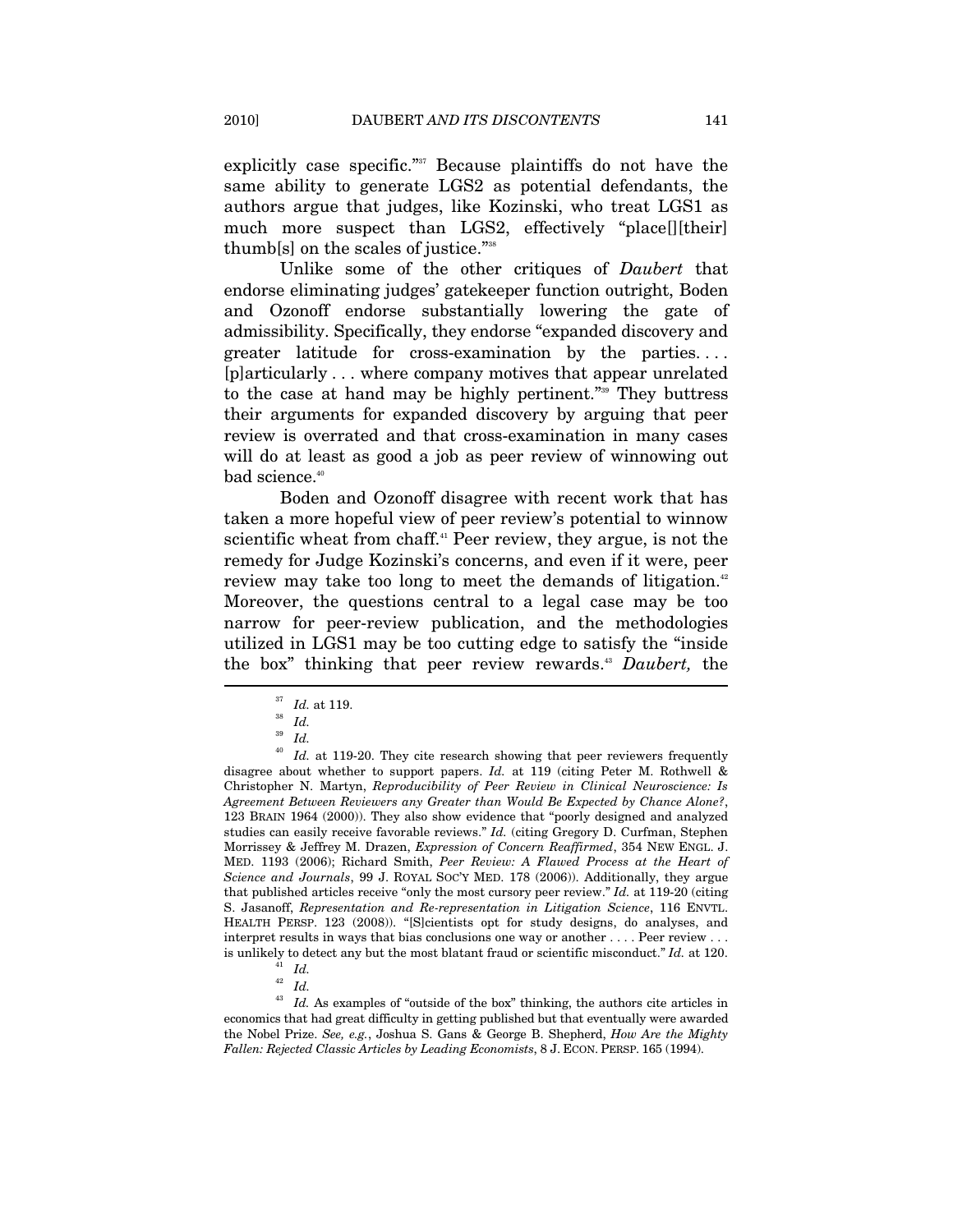authors point out, recognizes these problems: "'[I]n some instances, well-grounded but innovative theories will not have been published . . . . Some propositions, moreover, are too particular, too new or of too limited interest to be published.'"44 The protections of peer review, they argue, can "fall apart if lawyers and litigation experts invade the realm of scientific research and manipulate the medical and scientific publication system to achieve their litigation ends."<sup>45</sup>

Boden and Ozonoff believe that jurors should get to decide what kind of science is unreliable by letting all evidence in and letting the process of cross-examination reveal which science is unworthy. Cross-examination, in the authors' view, is more stringent than almost all peer review processes because lawyers, unlike peer reviewers, are properly incentivized to get to the truth; therefore, cross-examination may actually be more useful than peer review for uncovering flawed or biased research.<sup>46</sup> Lawyers preparing for cross-examination are typically aided by consultants and go over the studies in exacting detail, which could potentially bring to light any flaws in a particular study. Cross-examination's adversarial nature thus offers the potential of revealing errors that peer review would not detect. $47$  They conclude that there are no strong reasons to treat the conflicts of interest that LGS1 creates any differently from the conflicts of interest that LGS2 creates: "Drawing a bright line at the moment litigation begins may be

<sup>44</sup> Boden & Ozonoff, *supra* note 28, at 120 (quoting Daubert v. Merrell Dow Pharm., Inc*.*, 509 U.S. 579, 593 (1993)). 45 *Id.* at 120 (quoting William L. Anderson, Barry M. Parsons & Drummond

Rennie, Daubert*'s Backwash: Litigation-Generated Science*, 34 U. MICH. J.L. REFORM 619 (2001)). 46 *Id.* Boden and Ozonoff suggest a greater degree of disclosure by scientists

as required by the manuscript requirements of the International Committee for Medical Journal Editors:

Authors submitting articles to [medical] journals must disclose all relationships that might involve the appearance of a conflict of interest, and they must disclose study funding . . . . Articles submitted to the journals should be accompanied by signed statements by authors stating that they control the data, analysis, the writing of reports, and submission for publication. Authors must describe any involvement of sponsors in any of these aspects of the study.

*Id.* at 121. It seems like these questions would be answered right away on crossexamination. However, disclosure is not a panacea, the authors argue, as "[s]ponsors with control over publication can decide which studies to submit, possibly choosing preferentially to submit favorable studies and thus biasing the overall literature on safety or efficacy."  $Id.$  (citations omitted).  $Id.$  at 120.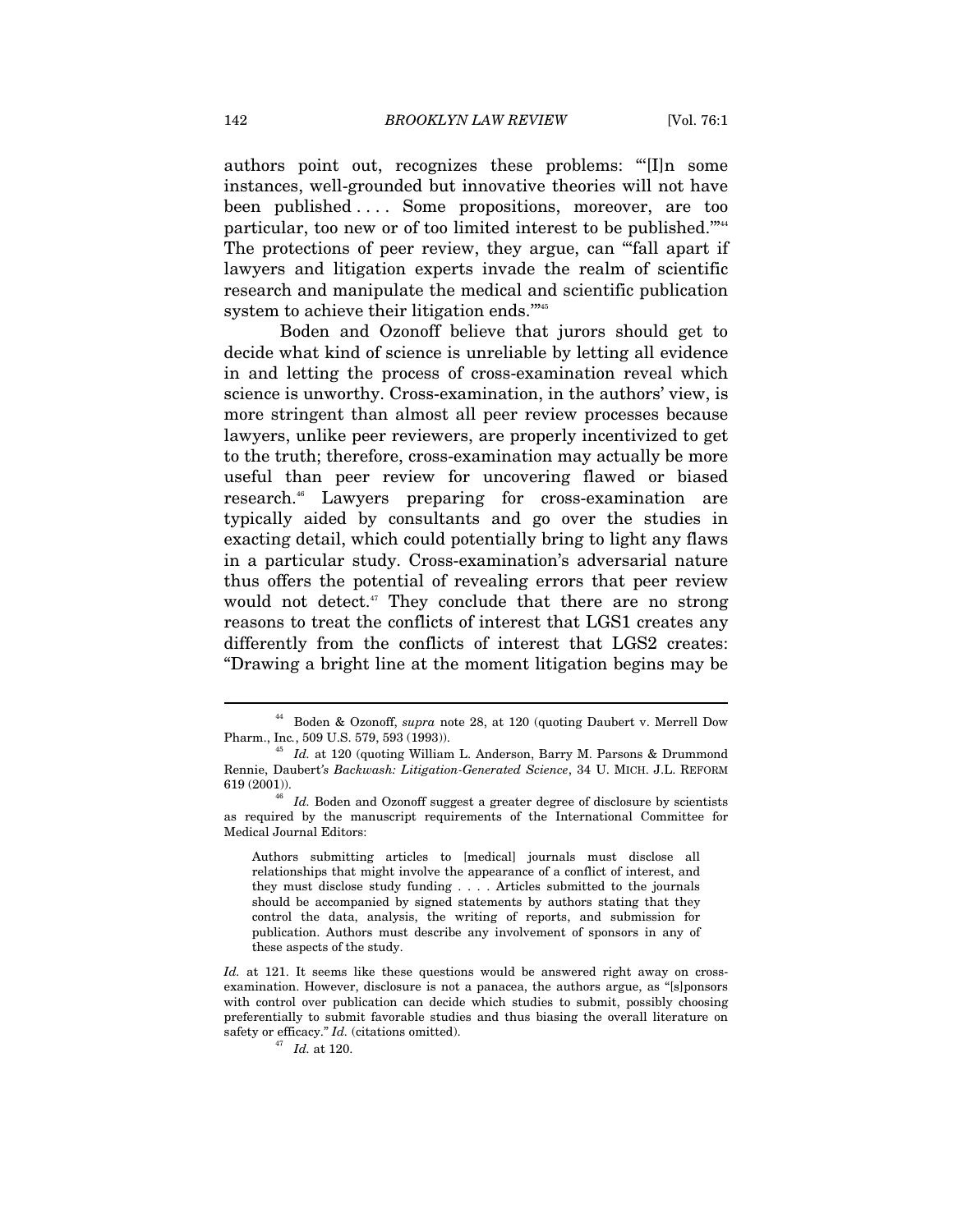convenient for the court, but it does not serve the interests of justice."<sup>48</sup>

Boden and Ozonoff's prescription to lower standards of admissibility for scientific evidence is premised on the conventional notion that errors at trial should be distributed fairly, as well as the assumption that a fair distribution of errors is not possible if defendants are allowed to introduce more biased science than plaintiffs. The authors propose to solve this potential inequality by allowing judges to admit more of plaintiffs' error-inducing biased science into the courtroom, thus ensuring a parity of errors.

We have elaborated on Boden and Ozonoff's arguments about pre-litigation science because we think there is a critical element of truth in the assertion that LGS2 is susceptible to the same sorts of conflicts of interest and biases as LGS1. Thus, it is by no means impossible that the Kozinski position biases the trial process unfairly against plaintiffs, and that as a result, errors at trial may be inappropriately skewed against plaintiffs. Curiously, however, the authors neglect the point that defendants also commission LGS1 and that plaintiffs also commission LGS2.49 Boden and Ozonoff's failure to account for these realities, particularly the latter, diminishes the force of their arguments. Recent events demonstrate that our concerns about Boden and Ozonoff's oversights are more than merely hypothetical.

# 2. The Problem with Relaxed Standards: The MMR Vaccine Example

The link between the measles, mumps, and rubella ("MMR") vaccination and autism has been a major source of concern for years now. The concern was that trace amounts of mercury in childhood vaccines were causing autism in very young children. Consequently, many children were not given life-saving vaccines due to parental omission bias,<sup>50</sup> and the

<sup>&</sup>lt;sup>48</sup> *Id.* at 121.<br><sup>49</sup> Indeed, the point is neglected that massive errors against defendants are also made by the system. Interestingly, SKAPP's very existence is a consequence of one of those errors. SKAPP is funded by the *Silicone Implants Products Liability Litigation* which was, by most lights, wrongly decided for the plaintiffs. *See, e.g.*, David E. Bernstein, *The Breast Implant Fiasco*, 87 CAL. L. REV. 457 (1999) (reviewing MARCIA ANGELL, SCIENCE ON TRIAL: THE CLASH OF MEDICAL EVIDENCE AND THE LAW IN THE

BREAST IMPLANT CASE (1996)).  $^{50}$  "[O]mission bias is manifested when a more harmful act of omission is preferred to a less harmful act of commission." Hal Arkes, *The Psychology of Patient*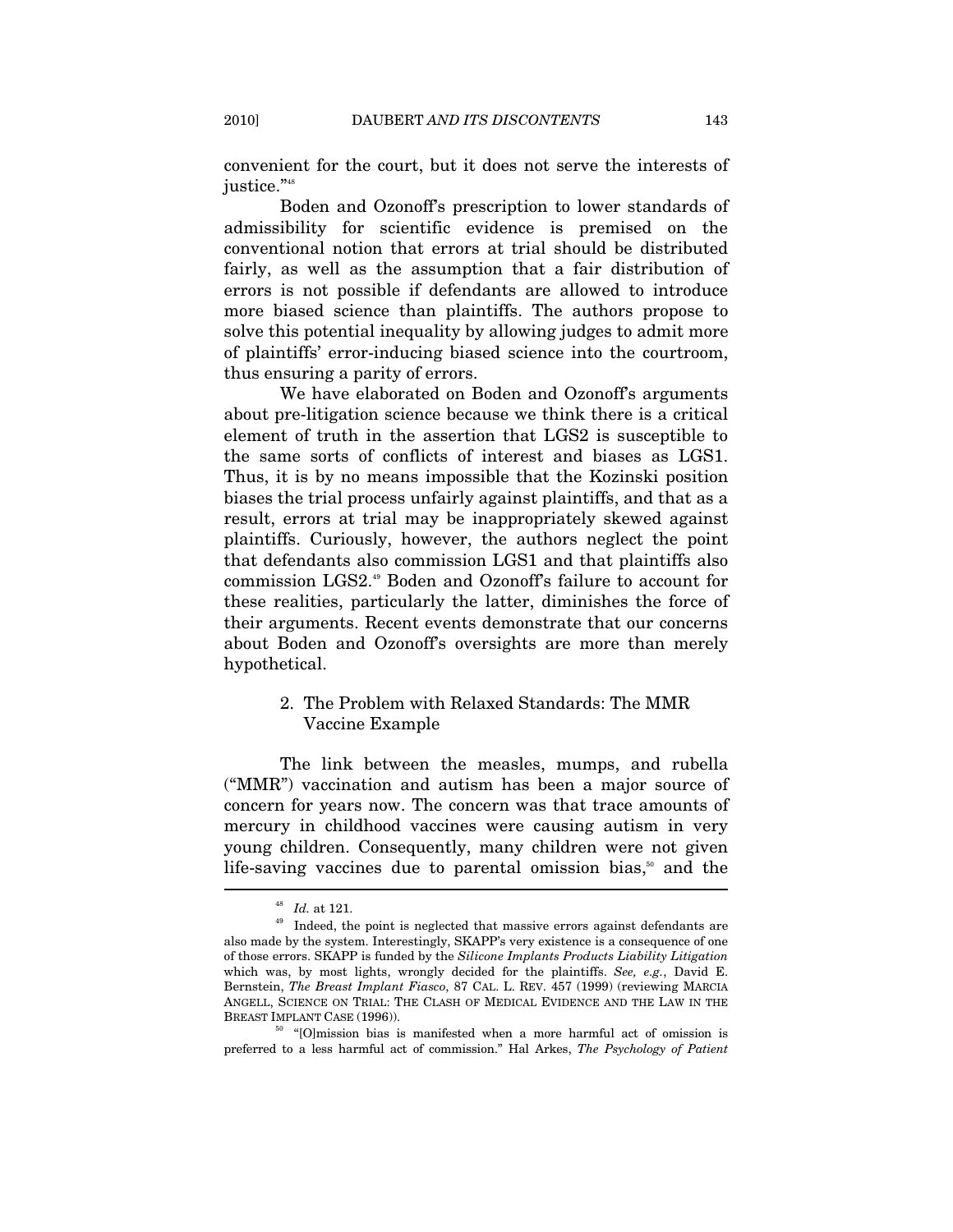"failure to vaccinate . . . caused many preventable deaths and avoidable hospitalizations from measles, whooping cough, diphtheria, flu, hepatitis and meningitis."51 In a pattern evincing the Benedictin scare leading to the *Daubert* lawsuit,<sup>52</sup> public concern about the autism link led to the vaccine thimerosal being pulled off the market, and the initiation of more than 4800 lawsuits.<sup>53</sup> Despite reports by pediatricians that vaccines did not cause autism, and support from American pediatricians for the World Health Organization's decision to continue vaccinating children with thimerosal, the scare campaign carried out in the media was thoroughgoing and, evidently, good for ratings, as there was even a fictional television program about a law suit against a pharmaceutical manufacturer that created a substance similar to thimerosal.<sup>54</sup>

Much of the vaccine scare can be traced back to a 1998 study by the English doctor Andrew Wakefield. In his study, published in the prestigious *Lancet* medical journal, Dr. Wakefield reported that eight out of twelve families in his clinic who had given the measles, mumps, and rubella vaccine to their children began to see signs of autism within just days of their children receiving the jab.<sup>55</sup> Dr. Wakefield's report led to a staggering decrease in vaccinations in England, with rates of inoculation falling from  $92\%$  to below  $80\%$ <sup>56</sup> At the time of this writing, there are 1348 cases of measles in England and Wales, compared to 56 in 1998.<sup>57</sup> Two children have died of the

% (Feb. 6, 2007), http://blog.bioethics.net/2007/02/caplan-on-vaccines-and-autism.html.<br><sup>52</sup> Daubert v. Merrell Dow Pharm., Inc., 509 U.S. 579 (1993).<br><sup>53</sup> Ed Silverman, *Long Shot? Autism and Vaccines Trial Begins*, PHAR

*Decision Making: The Omission Bias*, *in* INTERACTIVE TEXTBOOK ON CLINICAL SYMPTOM RESEARCH, http://symptomresearch.nih.gov/chapter\_4/sec2/chas2pg1.htm (last visited Oct. 28, 2010). 51 *Caplan on Vaccines and Autism*, THE EDITORS' BLOG, AM. J. OF BIOETHICS

<sup>(</sup>May 12, 2008, 9:11 AM), http://www.pharmalot.com/2008/05/long-shot-autism-and-

vaccines-trial-begins. 54 Molly McDonough, *Pediatric Group Releases Mercury-Autism Study, Condemns New Lawyer Drama*, ABA JOURNAL (Jan. 30, 2008, 7:15 PM), http://www. abajournal.com/news/article/pediatric\_group\_releases\_mercury\_autism\_study\_condem

ns\_new\_lawyer\_drama/. 55 Andrew Deer, *MMR Doctor Andrew Wakefield Fixed Data on Autism*, SUNDAY TIMES (Feb. 8, 2009), http://www.timesonline.co.uk/tol/life\_and\_style/health/ article5683671.ece.<br> $\frac{56}{10}$  *Id.* 

<sup>57</sup> *Id.*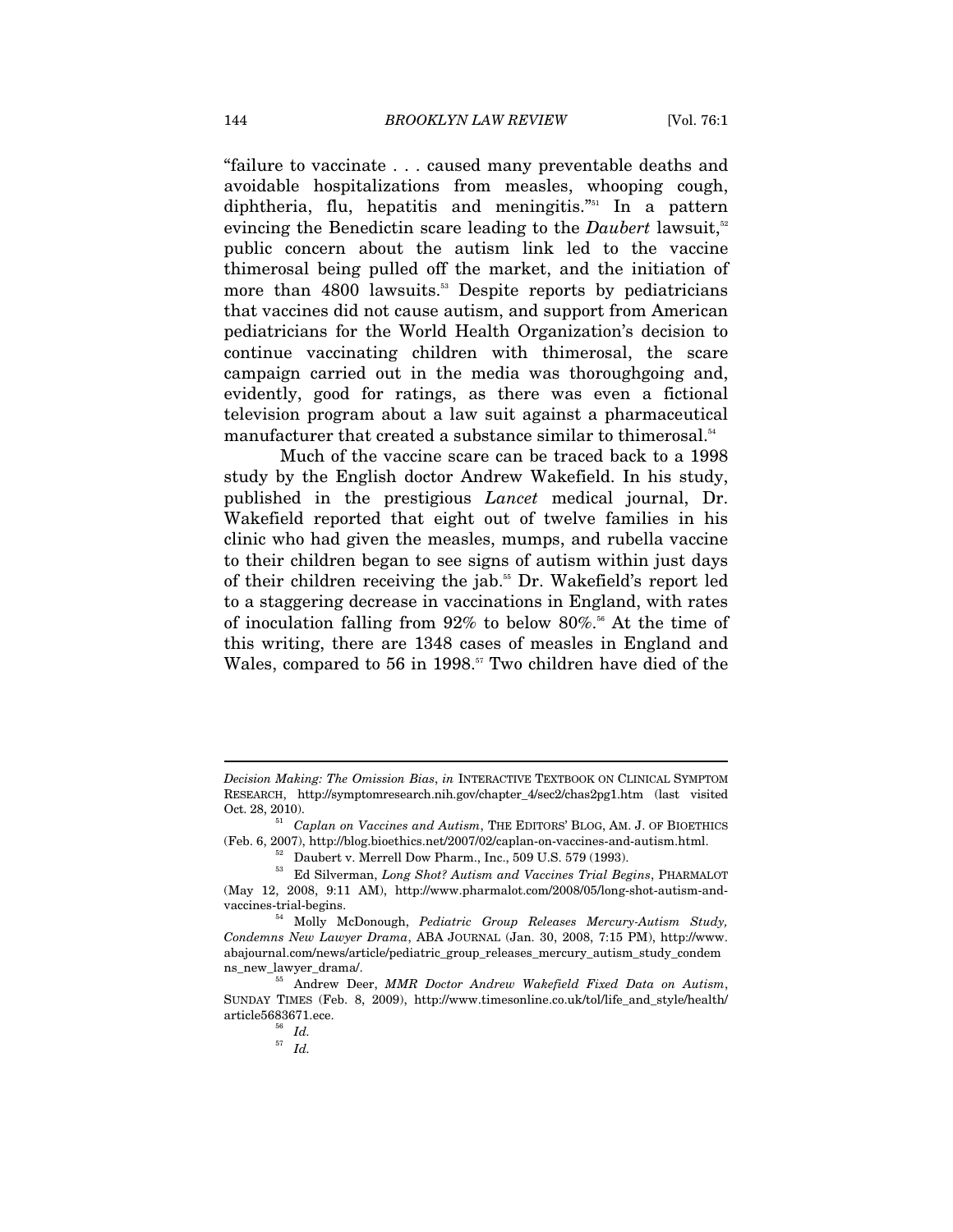disease.58 It has since become clear that Wakefield drastically misreported the results of his study:<sup>59</sup>

The patients who were "enrolled" in his study were actually not just random children who appeared on the doorstep of Royal Free Hospital but were clients of an attorney working against a vaccine company alleging that vaccines caused autism. Most already know that the children already had autism when they came into the study, but what was news to me at least was that Wakefield had received 55,000 pounds from something called Britain's Legal Aid Board in the previous year (big money if you are a graduate student) which supported research related to lawsuits.<sup>60</sup>

Tellingly, the Lancet recently retracted Dr. Wakefield's article.<sup>61</sup> The General Medical Council ruled that Dr. Wakefield evinced a "callous disregard" for children's welfare and abused his station. $62$ 

Boden and Ozonoff's concerns about incentives to fudge science are well-founded and worthy of consideration. But their proposal for relaxed standards of admissibility does not account for the possibility that biased science is conducted on behalf of potential plaintiffs, as the Wakefield example demonstrates. If both defendants and plaintiffs have powerful incentives to manipulate scientific research, relaxing the standards of admissibility will not level the playing field, as Boden and Ozonoff hope; it will only increase the risk of errors.

Given the attendant dangers of errors in juridical decision making based on false or misleading scientific

 $rac{58}{59}$  *Id.* 

The Sunday Times investigation in coordination with the General Medical Council (GMC):

reveal[ed] that: In most of the 12 cases, the children's ailments as described in The Lancet were different from their hospital and GP records. Although the research paper claimed that problems came on within days of the jab, in only one case did medical records suggest this was true, and in many of the cases medical concerns had been raised before the children were vaccinated. Hospital pathologists, looking for inflammatory bowel disease, reported in the majority of cases that the gut was normal. This was then reviewed and the Lancet paper showed them as abnormal.

*Id.* 

<sup>&</sup>lt;sup>60</sup> Summer Johnson, *The Wakefield Scandal Thickens*..., BIOETHICS BLOG (Feb. 23, 2009), http://blog.bioethics.net/2009/02/the-wakefield-scandal-thickens.

<sup>23, 2009),</sup> Madison Park, *Medical Journal Retracts Study Linking Autism to Vaccine*, CNN HEALTH (Feb. 2, 2010, 1:29 PM), http://www.cnn.com/2010/HEALTH/02/02/lancet. retraction.autism/index.html?hpt=T2. 62 Thomas Moore, *MMR Row Doctor Hits Back at Conduct Claims*, SKY NEWS

ONLINE (Jan. 28, 2010, 5:04 PM), http://news.sky.com/skynews/ (search "MMR Row Doctor Hits Back at Conduct Claims"; then follow hyperlink to article).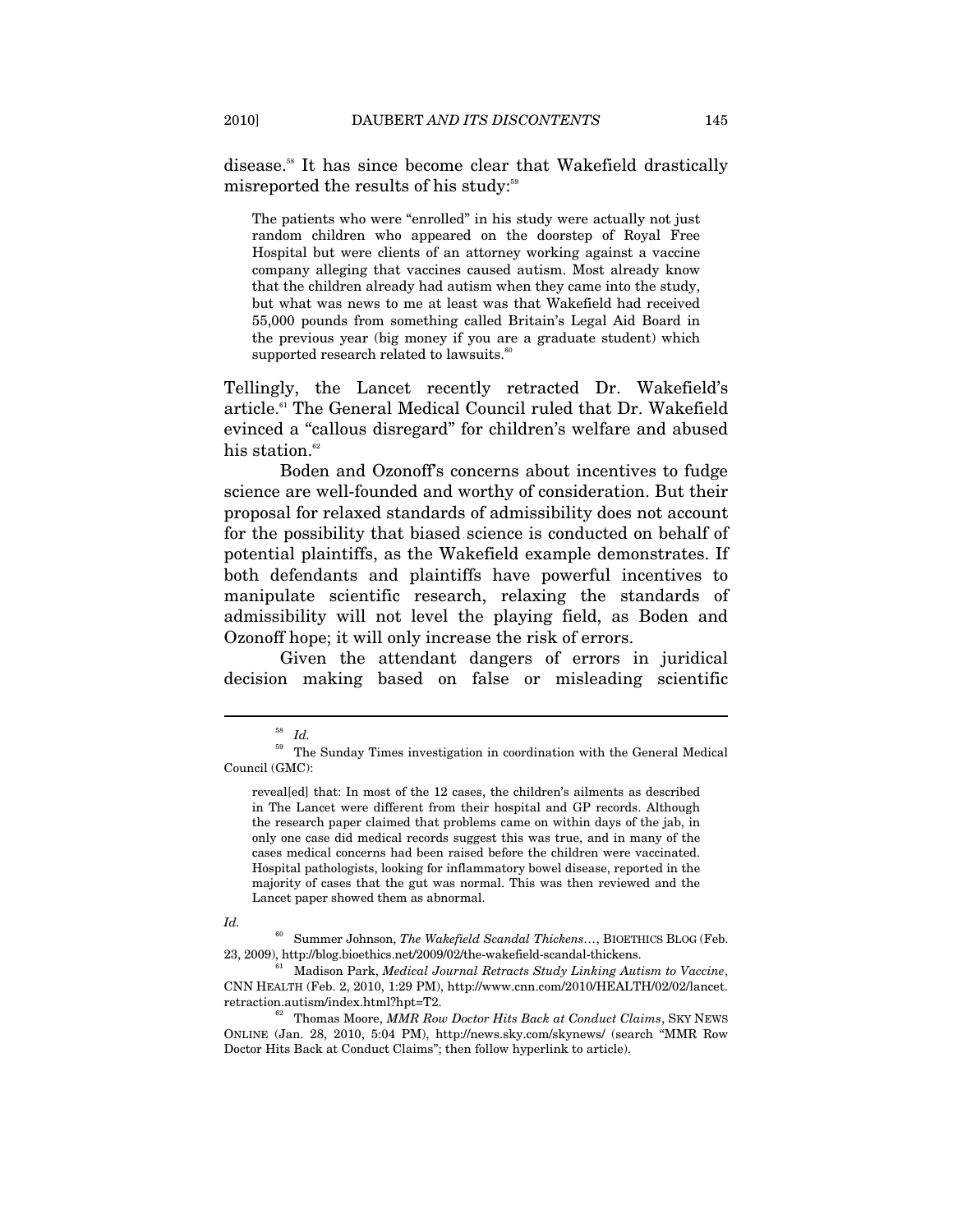evidence, and the capacity of both sides to litigation to produce it, Boden and Ozonoff's suggestion for even laxer standards of admissibility is misguided. Ensuring a parity of errors, as the authors suggest, might provide fairness, but will certainly come at the cost of accuracy in fact finding. The suggestion is both unacceptable and unnecessary. It is unacceptable given the Supreme Court's supposition that "[t]he basic purpose of a trial is the determination of truth."63 It is unnecessary because the solution to the problems of endemic bias in LGS1 and LGS2 is not to sacrifice accuracy to attain fairness, but to attain fairness by increasing accuracy. Potentially error-inducing variables in all scientific enterprises should be examined fully by the trial judges, and research efforts that do not measure up should be excluded whenever they are brought to light. This is not a radical idea at all—it is what *Daubert* demands.

The genius of *Daubert* is that it commands that the trial judge take all possibilities of bias into account. Of course, if research generated in litigation turns out to be more systematically biased than other forms, then it should follow, and should follow uncontroversially, that such research should also be more frequently excluded. Boden and Ozonoff have provided an admirable service by highlighting the potential biasing pressures in LGS2, but what follows from this is that *all* scientific expert testimony should run the same gamut of admissibility, not that errors at trial should be proliferated out of a misguided sense of fairness.<sup>64</sup>

# *B. Bias in Action: The Unfair and Unconstitutional Application of* Daubert

SKAPP and those associated with it criticize *Daubert*  from a number of other angles and call for a variety of reforms. SKAPP argues that *Daubert* may violate the Seventh Amendment, or at least should be construed to do so, and that judges routinely misinterpret scientific evidence in pretrial *Daubert* hearings in ways that are consistently harmful to

<sup>&</sup>lt;sup>63</sup> Tehan v. United States, 382 U.S. 406, 416 (1966).<br><sup>64</sup> In a system without transaction costs, a policy of letting all evidence in that the parties wished to adduce might be sensible. Patient exploration of "junk" produced by the other side would expose it for what it is. Things change in a system with transaction costs, especially, as in the United States, where the parties do not bear the true cost of their activities. In that system, an exclusionary approach may achieve better overall outcomes.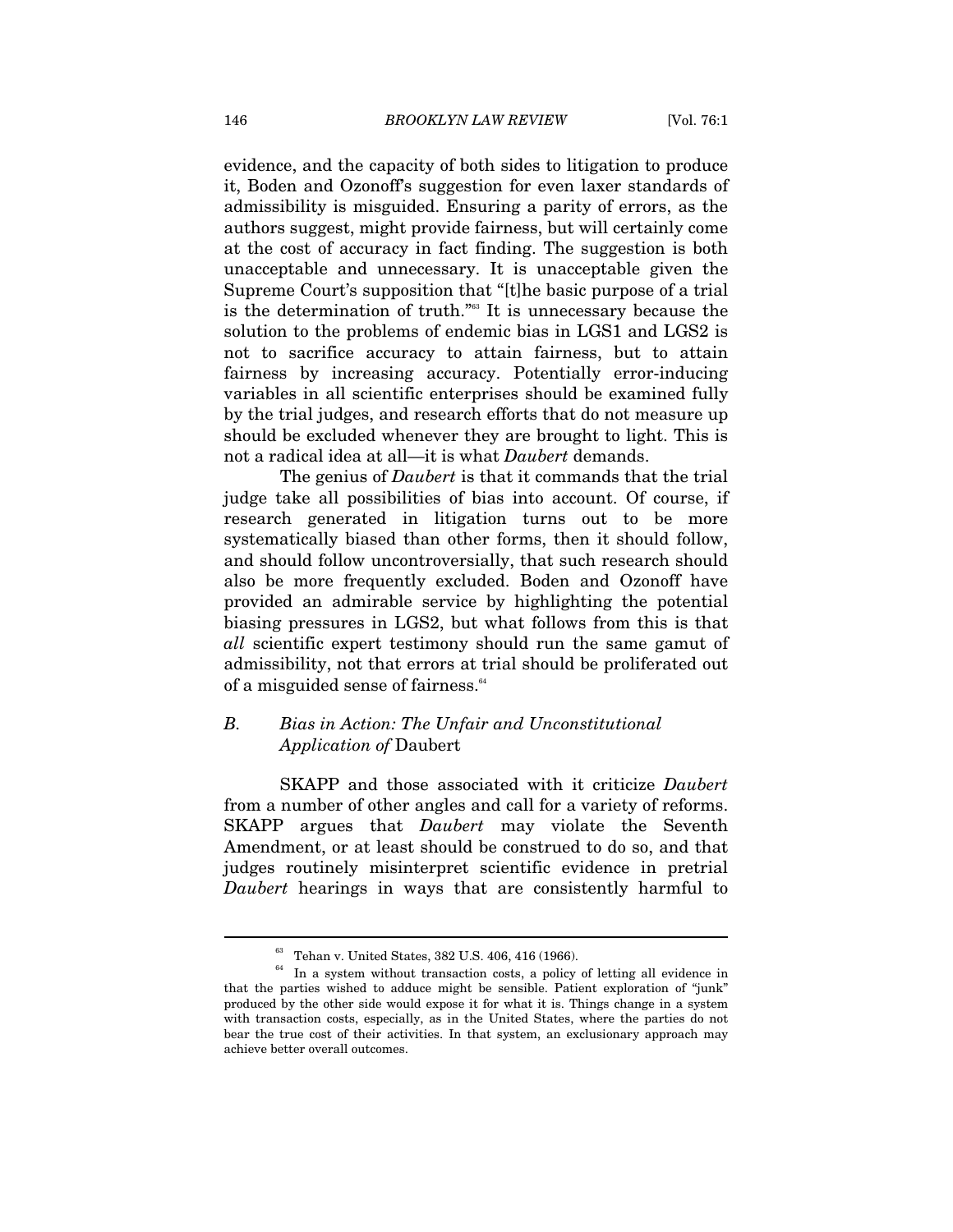plaintiffs in toxic tort cases.<sup>65</sup> An important example is the exclusion of "mosaic evidence," which entails relying on shards of otherwise inadmissible evidence in order to create a picture of causation.<sup>66</sup>

SKAPP grounds its arguments against *Daubert* in the Seventh Amendment, which it interprets as imparting a right for a plaintiff to tell his or her story in court, regardless of the evidentiary merit.<sup>67</sup> According to this view, *Daubert* hearings raise serious constitutional issues by denying plaintiffs that right.<sup>68</sup> According to Professor Berger, the Seventh Amendment, which assures the right to a jury trial,<sup> $\omega$ </sup> "could be read as not just entitling a litigant to a jury verdict, but more broadly to a jury trial when experts in different disciplines disagree."<sup>770</sup> Professor Berger argues that point:

Even if a plaintiff's verdict were ultimately set aside as not based on sufficient evidence of causation, a public trial means the plaintiff gets to tell his or her story and it also means that wrongdoing on the part of defendants can be exposed. Even when causation cannot be proved, that does not necessarily mean that defendants did not act in a reprehensible manner in exposing the public to risk. For example, problems often develop with drugs long after they have been approved for market. Jury trials could reveal whether corporations knowingly kept drugs or products on the market after it became clear that problems existed. If such a case ends with a *Daubert*  hearing, none of this will ever become public.<sup>71</sup>

The difficulty here is obvious. The Seventh Amendment has never been construed as containing the right to use trials as a form of investigative reporting independent of the validity of the underlying legal claims.72 Professor Berger does not seriously argue to the contrary. Rather, she argues that it should be so construed, but in doing so neglects the proposal's problems of costs and increased chance of erroneous (and

 $^{65}_{\phantom{66}66}$  SKAPP, *DAUBERT*, *supra* note 16, at 7-8.  $^{66}_{\phantom{66}66}$  *See id. Id.* at 8.

<sup>&</sup>lt;sup>68</sup> Id.<br><sup>69</sup> U.S. CONST. amend. VII.<br><sup>70</sup> SKAPP, *DAUBERT*, *supra* note 16, at 8 (citing Interview by SKAPP with Margaret Berger, Professor of Law, Brooklyn Law School (May 15-June 6, 2003)). 71 *Id.*

 $72\,$  As an initial matter, the Seventh Amendment has not been held "incorporated" in the Fourteenth Amendment's Due Process Clause. Thus, the Constitution does not assure a right to jury trial in state court proceedings. Minneapolis & St. Louis R.R. Co. v. Bombolis, 241 U.S. 211 (1916); Walker v. Sauvinet, 92 U.S. 90 (1875).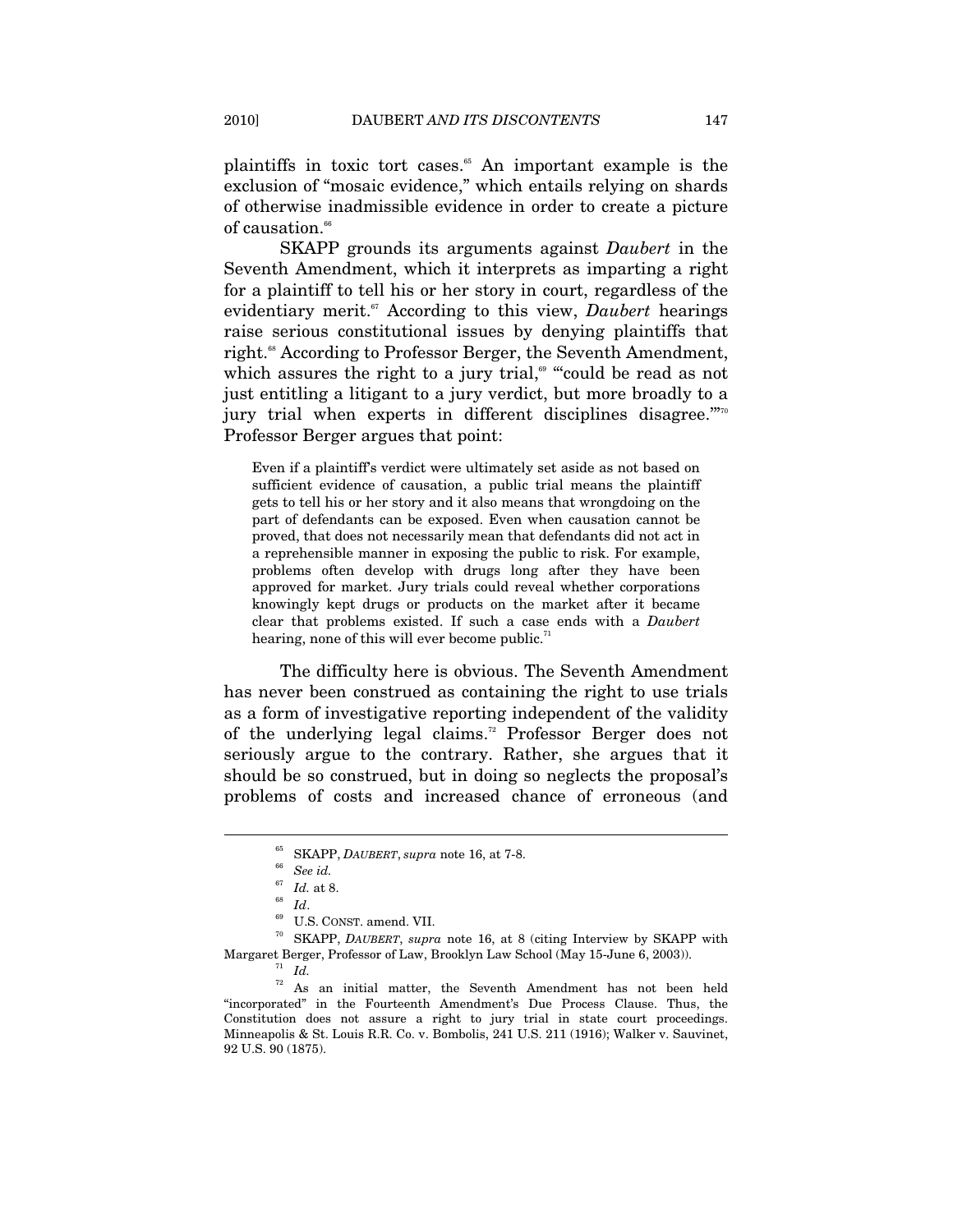difficult to rectify) verdicts. Moreover, it is entirely unclear what benefit might result. If "corporations"—it is unclear to us why corporations are the focus, but we adopt her focus for the discussion herein—behaved "reprehensibl[y]" and "knowingly kept drugs and products on the market after it became clear that problems existed," it is difficult to imagine why there would not be a plethora of deserving plaintiffs willing to let the plaintiffs' bar bring a cause of action.<sup>73</sup>

A more troubling concern that SKAPP raises has to do with the frequency with which judges bar "mosaic evidence." Mosaic evidence is, as the name suggests, a composite evidentiary image made up of shards of evidence "from sources that are frequently excluded when used to prove causation such as anecdotal evidence, animal studies, chemical structure analysis, in vitro studies, and preliminary epidemiological studies."74 SKAPP argues that the cumulative impact of mosaic evidence is ignored by judges who weigh each piece of evidence individually.<sup>75</sup> SKAPP argues that by barring mosaic evidence, judges bar evidence that is commonly relied on in the scientific community.

But the criticism misses the significance of the differing institutional context. In the scientific community, mosaic evidence is used as a brake against introducing potentially harmful products into the public, whereas in the legal context it is used as an engine of liability. So, for instance, it may take only the slightest hint that something is harmful for it not to be introduced into the public, but liability for products that have been approved by the FDA and undergone thorough testing should require more than a slight hint of risk.

The Bendectin case is a good example. As Professor Berger and products liability scholar Aaron Twerski tell it, there were many such hints of risk at the time of litigation, but it is now generally accepted that those slight hints were statistical aberrations or the results of poorly conducted studies.<sup>76</sup> Bendectin is still prescribed in many places in the world, including Europe, is endorsed by the World Health Organization as safe, and has been vindicated by meta-

<sup>73</sup> SKAPP, *DAUBERT*, *supra* note 16, at 8. 74 David E. Bernstein, *Learning the Wrong Lessons from "An American Tragedy": A Critique of the Berger-Twerski Informed Choice Proposal*, 104 MICH. L. REV. 1961, 1971-72 (2006) (footnotes omitted). 75 SKAPP, *DAUBERT*, *supra* note 16, at 8. 76 Bernstein, *supra* note 74, at 1964-67.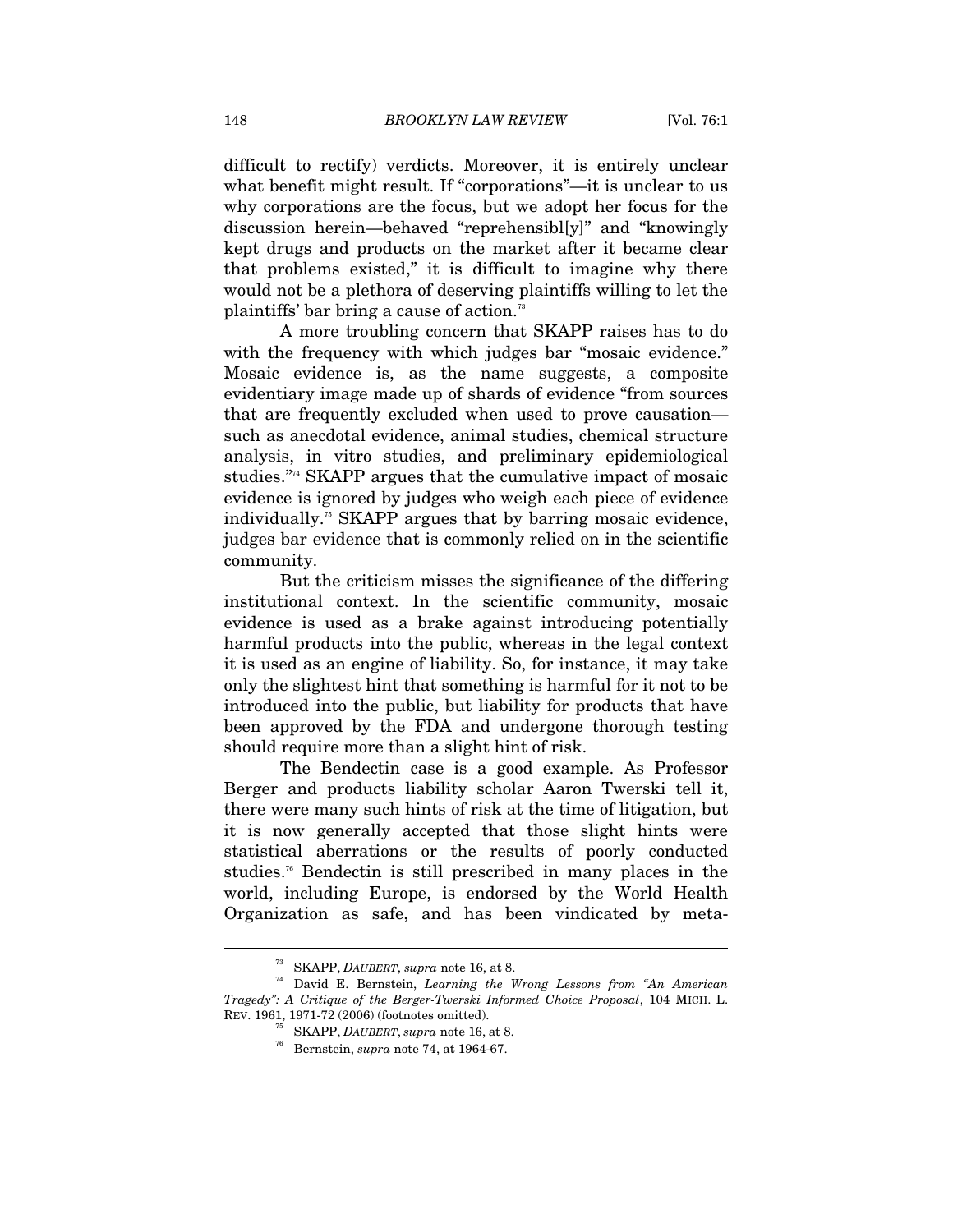analyses and the support of a number of epidemiological studies.<sup>77</sup> Given the weight of evidence in favor of Bendectin's safety, it seems peculiar to argue for mosaic evidence from a case in which it would have plainly been misleading.

The final SKAPP critique we address concerns the chilling effects of *Daubert* on plaintiffs. The costs of *Daubert*  hearings, SKAPP argues, chill plaintiffs from bringing suits because jury awards often barely cover the costs of *Daubert*  hearings.<sup>78</sup> This argument overestimates the frequency of *Daubert* hearings<sup>79</sup> and miscalculates their costs. The miscalculation is because SKAPP considers only the chilling effect of *Daubert* hearings on plaintiffs, and ignores the effect of high costs on defendants.<sup>80</sup> Costly *Daubert* hearings may deter plaintiffs from bringing suit, but they also provide a powerful incentive for defendants to settle.

#### III. CAUSATION-FREE THEORIES OF TORT

We now turn directly to the work of Professor Margaret A. Berger, a distinguished evidence scholar who has made many significant contributions to the field of evidence, particularly scientific evidence.<sup>81</sup> For a little over a decade, Professor Berger has argued for eliminating the causation

<sup>77</sup> *See, e.g.*, P.M. McKeigue et al., *Bendectin and Birth Defects: A Meta-Analysis of the Epidemiologic Studies*, 50 TERATOLOGY 27 (1994); Bruce Jancin, *Do-It-Yourself Bendectin Advocated for Nausea*, OB/GYN NEWS (Oct. 1, 2002), http://findarticles. com/p/articles/mi\_m0CYD/is\_19\_37/ai\_92938826 ("Thirty epidemiologic studies have concluded that Bendectin was safe for use in pregnancy[.] The FDA, World Health Organization, and March of Dimes have exonerated the drug. The Centers for Disease Control and Prevention hasn't found any reduction in birth defects nationally since Bendectin was pulled from the market.")*.*

<sup>78</sup> SKAPP, *DAUBERT*, *supra* note 16, at 12. 79 *See* NICOLE L. WATERS & JESSICA P. HODGE, NAT'L CTR. FOR STATE COURTS, THE EFFECTS OF THE *DAUBERT* TRILOGY IN DELAWARE SUPERIOR COURT 21 (2005) (finding that in Delaware *Daubert* hearings were isolated to a small number of important and complex cases). 80 Defendants too must retain experts to testify at *Daubert* hearings.

Defendants must also contribute to costs associated with the hearing. *See, e.g.*, Thomas G. Gutheil & Harold J. Bursztajn, *Attorney Abuses of* Daubert *Hearings: Junk Science,* 

*Junk Law, or Just Plain Obstruction?*, 33 J. AM. ACAD. PSYCHIATRY L. 150, 152 (2005).<br><sup>81</sup> See, e.g., Margaret A. Berger, *Laboratory Error Seen Through the Lens of Science and Policy*, 30 U.C. DAVIS L. REV. 1081 (1997); Margaret A. Berger, *Procedural Paradigms for Applying the* Daubert *Test*, 78 MINN. L. REV. 1345 (1994); Margaret A. Berger, *A Relevancy Approach to Novel Scientific Evidence*, 26 JURIMETRICS J. 245 (1986); Margaret A. Berger, Introduction, *Science for Judges*, 12 J.L. & POL'Y 1 (2003); Margaret A. Berger, Introduction, *Science for Judges II*, 12 J.L. & POL'Y 485 (2004); Margaret A. Berger, *Upsetting The Balance Between Adverse Interests: The Impact of The Supreme Court's Trilogy on Expert Testimony in Toxic Tort Litigation*, 64 LAW & CONTEMP. PROBS. 289 (2001).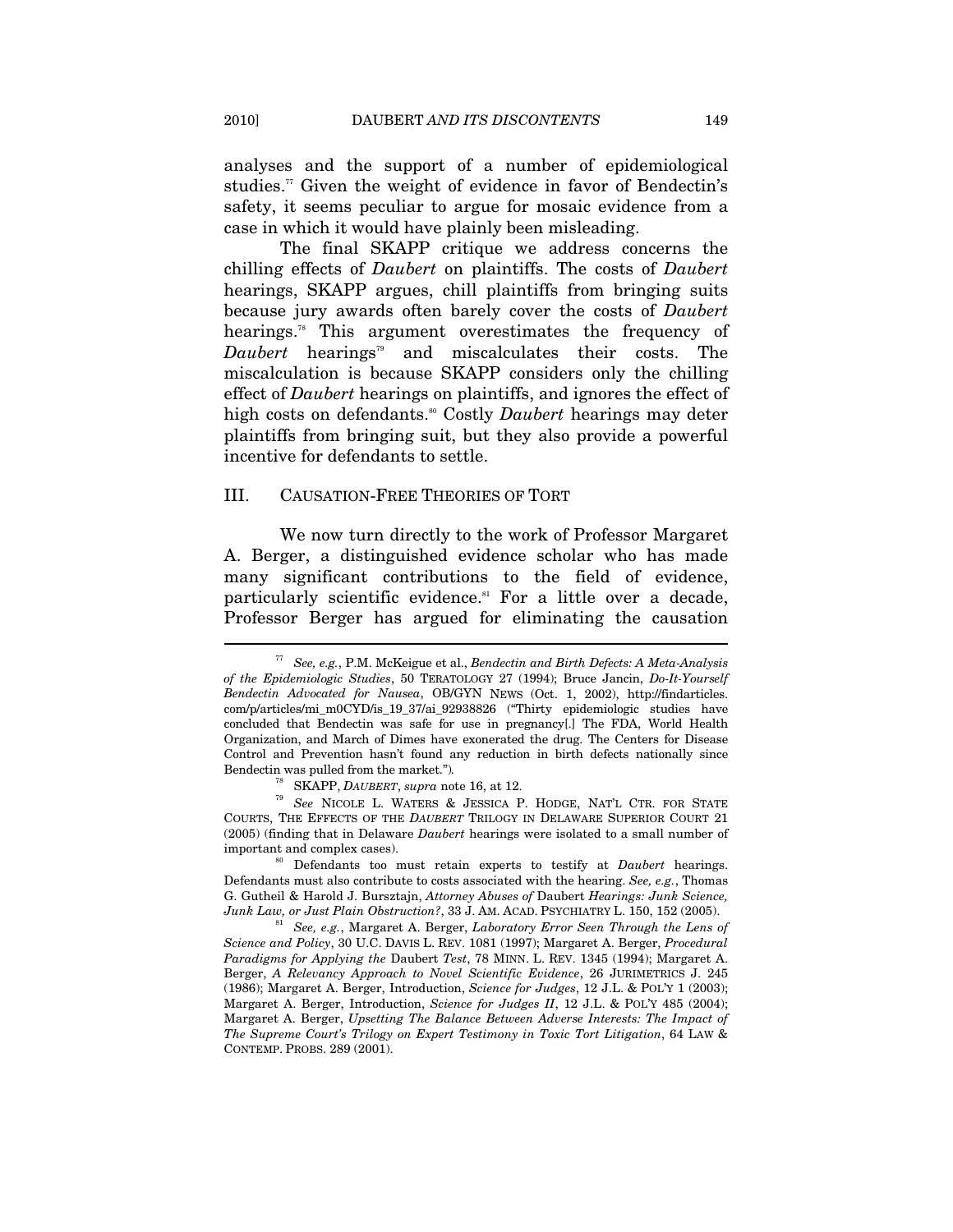requirement in toxic torts contexts, which would in turn largely eliminate the debate over scientific evidence in a large run of tort cases by making such evidence unnecessary for a plaintiff's case. This would accomplish indirectly what the direct attacks on limited admissibility of scientific evidence attempt to achieve. We address her individual efforts and trace their evolution in her collaborative work with products liability scholar Aaron D. Twerski.

## *A. Professor Berger's Causation-Free Theory*

Professor Berger proposes a new theory of toxic torts that she rightly calls "a new theory of justice."<sup>82</sup> Professor Berger hopes to prevent immoral corporate behavior by imposing liability on corporations that fail "to develop and disclose information that is needed to assess serious latent risk $[]$ " in toxic substances.<sup>33</sup> To accomplish this end, Berger proposes shifting the burden of persuasion on the issue of causation such that defendants in toxic tort cases must prove that they did not cause the plaintiff's injury.<sup>84</sup> Under this theory, a plaintiff need only show that the defendant corporation failed to keep itself "reasonably informed about the risks of its products."85 Successful plaintiffs under Berger's theory may receive only a fraction of compensatory damages (possibly through an administrative compensation fund) because they have not borne the burden of proving the defendant caused their physical injury.<sup>86</sup> The damage award is largely punitive in nature, ignoring as it does causation, and focusing instead on wrongdoing.

<sup>&</sup>lt;sup>82</sup> Margaret A. Berger, *Eliminating General Causation: Notes Towards a New* Theory of Justice and Toxic Torts, 97 COLUM. L. REV. 2117, 2117 (1997). *Theory of Justice and Toxic Torts*, 97 COLUM. L. REV. 2117, 2117 (1997). 83 *Id.* 

 $84$  *Id.* at 2144-45. Similarly, the defendant bears the burden of proving that the drug was only partly responsible for the plaintiff's injury, thereby mitigating damages. *Id.* 

<sup>&</sup>lt;sup>85</sup> *Id.* at 2134.<br><sup>86</sup> *Id.* ("Regardless of whether an administrative compensation scheme is in effect, plaintiffs might not be entitled to a full measure of traditional damages under this new tort. In exchange for relieving plaintiffs of having to prove general causation, a possible fair trade-off might be to release defendants from having to pay for plaintiffs' pain and suffering, or to provide for some form of damage scheduling. This is one of the many difficult issues that courts would have to resolve. Punitive damages should not be available as they already have been factored into the recovery—liability has been imposed because of defendants' egregious indifference to ascertaining risk, a component that under traditional tort theory does not support liability in the absence of causation.").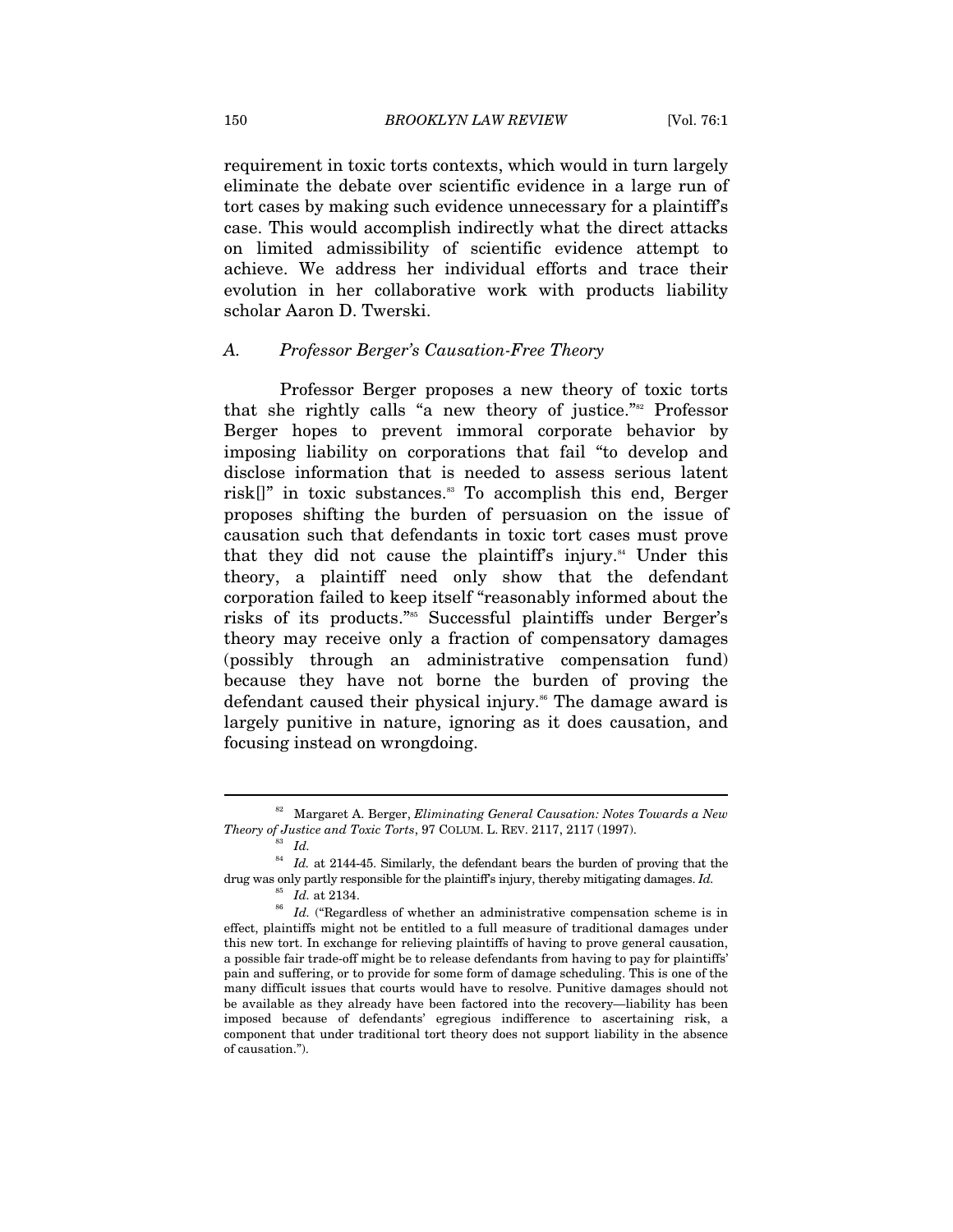Berger's theory was born of a concern that, in a post-*Daubert* world, plaintiffs frequently cannot prove causation due to scientific uncertainty about the dangers of a particular substance. $\mathbf{S}^{\text{st}}$  In toxic tort cases, "[t]he causation model is blind to the realities of scientific uncertainty."<sup>88</sup> Injured plaintiffs are losing cases they should win, Professor Berger argues, because of the difficulties that attend proving causation under *Daubert*. Scientific uncertainty allows unscrupulous pharmaceutical manufacturers to keep potentially unsafe drugs on the market. Professor Berger's charge is that manufacturers not only predict when they will be able to avoid liability despite having inadequately researched and disclosed the long term risks of their chemicals, but also use these predictions to market unsafe drugs.<sup>90</sup>

Professor Berger was not being immodest when she referred to her theory as a new theory of justice: a causationfree tort that places the burden of proving noncausation on the defendant and awards injured plaintiffs a portion of compensatory damages through an administrative fund is substantively, structurally, and procedurally a significant departure from current tort practice. This novel theory arose out of two concerns. First, Professor Berger argues that tort law's causation requirement inadequately incentivizes responsible corporate behavior.<sup>91</sup> Berger's second concern is that the causation model is inconsistent with the "corrective justice rationale that liability is linked to moral responsibility."92 This is because "causation is often fortuitous and thus morally arbitrary. To erect sharp disparities of treatment on such a foundation violates the requirement of equal treatment implied by the conception of equal dignity and respect."93

<sup>&</sup>lt;sup>87</sup> Id. at 2123.<br><sup>88</sup> Id. at 2117.<br><sup>89</sup> Id. at 2136-40.<br><sup>91</sup> Id. at 2119.<br><sup>92</sup> Id. ("[E]liminating causation furthers tort law's corrective justice rationale that liability is linked to moral responsibility."). Professor Berger argues that certain features of toxic tort cases "mesh poorly with the corrective justice notion that individuals should be liable only for morally irresponsible choices." *Id.* at 2133. 93 Christopher H. Schroeder, *Causation, Compensation and Moral Responsibility*,

*in* PHILISOPHICAL FOUNDATIONS OF TORT LAW 347, 349 (David G. Owen ed., 1995).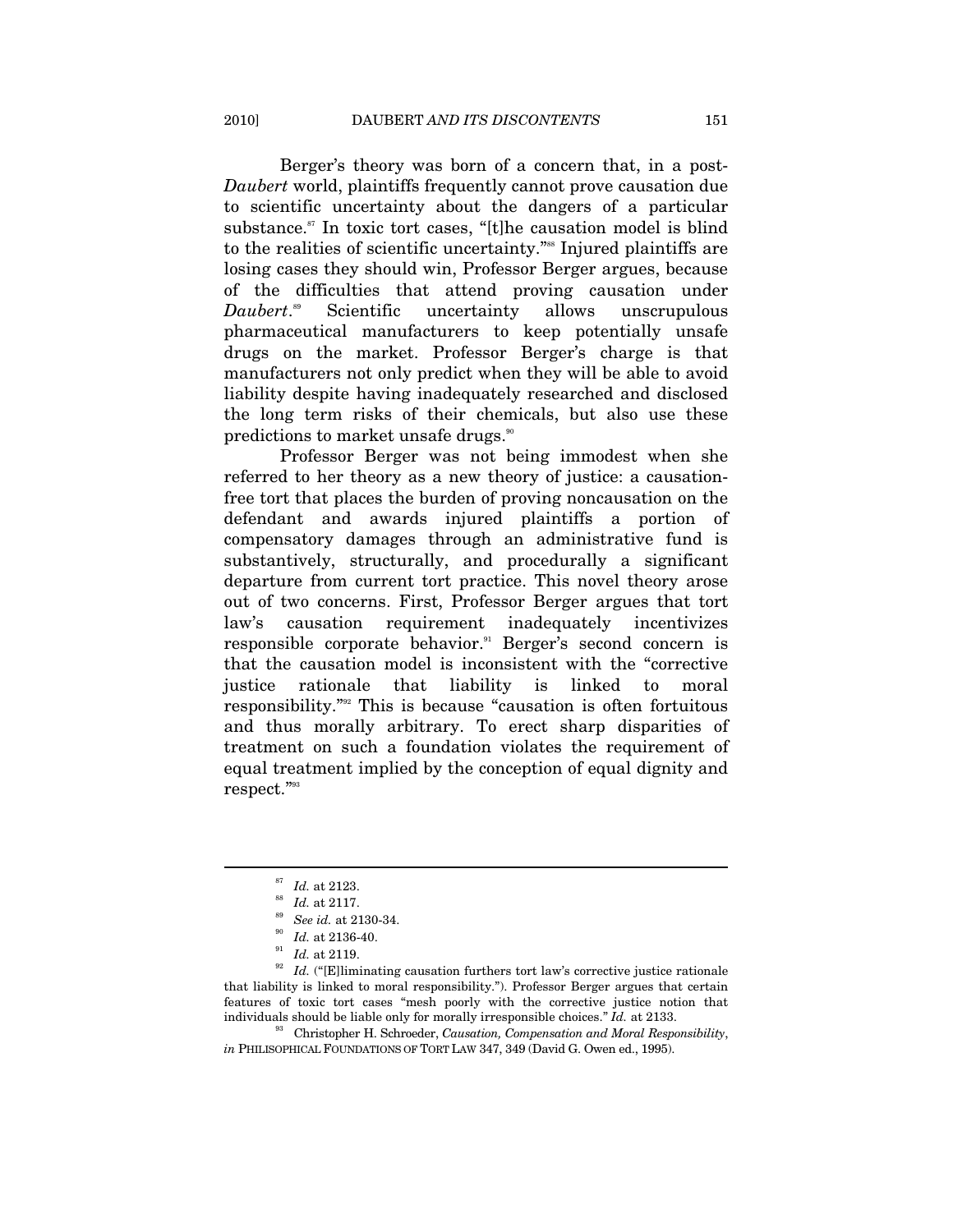Professor Berger's proposal invites appraisal at both the philosophical and practical levels. We begin with the philosophical.

#### 1. Philosophical Difficulties

Professor Berger justifies her theory in part on corrective justice grounds.<sup>94</sup> Specifically, she relies on the work of Christopher Schroeder, who argues that corrective justice demands the abandonment of tort law's cause-in-fact requirement because it is "too slender a reed" upon which to rest liability.<sup>35</sup> Schroeder's theory of corrective justice, which predicates liability on moral responsibility, is not well accepted among tort theorists.<sup>86</sup> But even Schroeder agrees that theories of corrective justice must adhere to certain foundational principles,97 one of which is the Kantian requirement that corrective justice "defend[] liability on *noninstrumental* grounds, freed from consideration of purposes external to the tort process, such as distributive justice."98 Berger's theory violates this requirement by justifying liability on instrumental grounds, as it aims to incentivize corporations to "obtain[]

<sup>94</sup> Berger, *supra* note 82, at 2119. ("[E]liminating causation furthers tort

law's corrective justice rationale that liability is linked to moral responsibility."). 95 Schroeder, *supra* note 93, at 361; *see also*, Christopher H. Schroeder, *Corrective Justice, Liability for Risks, and Tort Law*, 38 UCLA L. REV. 143 (1990). "[C]orrective justice does not require liabilities in tort to be based on cause-in-fact." *Id.*  at 144. Schroeder advocates a conception of corrective justice that holds "actors . . . liable for the risks they create," rather than the risks they create that result in harm. *Id.* Indeed, Schroeder advocates a "liability-for-risk system" rather than "harm-caused system." *Id.*

<sup>96</sup> *See, e.g.*, Jules Coleman & Gabriel Mendlow, *Theories of Tort Law*, *in*  STANFORD ENCYCLOPEDIA OF PHILOSOPHY (Edward N. Zalta ed., 2010), http://plato. stanford.edu/entries/tort-theories/#CorJus ("For a loss to be wrongful in the relevant sense, it need not be one for which the wrongdoer is morally to blame."). Schroeder maintains that his is a theory of corrective justice because corrective justice "is itself a contested concept, loose enough to invite continual debate . . . and comprehended enough to produce some shared agreement." Schroeder, *supra* note 95, at 146.

<sup>&</sup>lt;sup>97</sup> Schroeder, *supra* note 93, at 360.<br><sup>98</sup> Schroeder, *supra* note 95, at 147 (footnote omitted) (emphasis added). For Schroeder, who grounds his theory of corrective justice in Kantian moral philosophy, the noninstrumental requirement flows from the central tenet of Kantian moral philosophy, which is to "[a]ct in such a way that you treat humanity, whether in your own person or in the person of any other, always at the same time as an end and never merely as a means to an end." IMMANUEL KANT, GROUNDING FOR THE METAPHYSICS OF MORALS 30 (James W. Ellington trans., Hackett 3d ed. 1993) (1785); *see also* Ernest J. Weinrib, *Deterrence and Corrective Justice*, 50 UCLA L. REV. 621, 633 (2002) ("So far as private law is concerned, Kant traces the conceptual development of right from the notion that one is not to allow oneself to be a mere means for others . . . ."). Any instrumentalist justification for the theory would then undercut its Kantian foundations.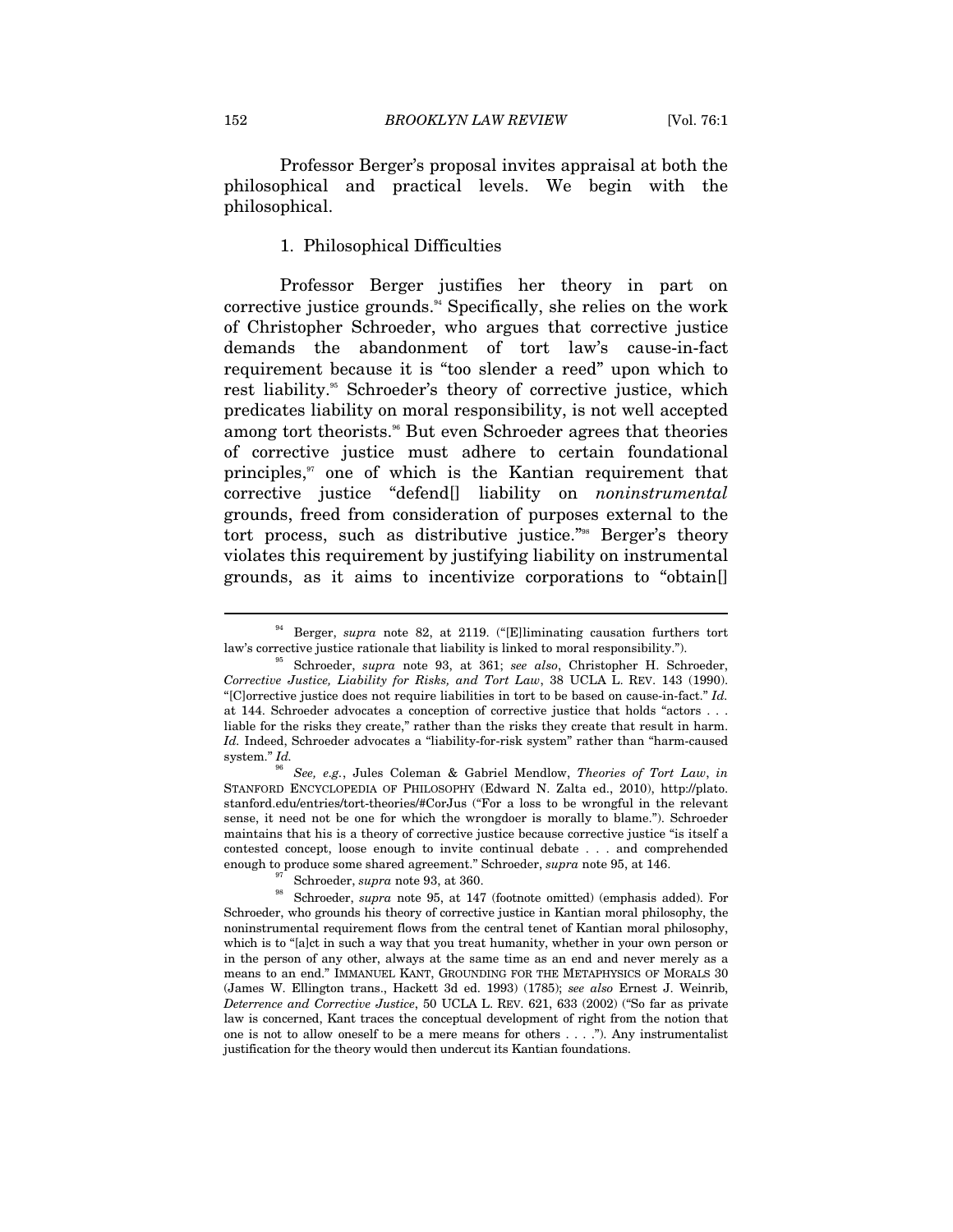earlier and better information . . . about potential problems."<sup>99</sup> Hence, corrective justice provides no justificatory cover for Berger's causation-free theory of torts. Accordingly, Berger's theory must be evaluated on instrumental grounds; that is, the value of her theory depends entirely on the consequences of its implementation. We turn to those next.

# 2. The Unforeseen and Undesirable Consequences of Berger's Theory

Professor Berger's theory promises to make defendants behave differently by increasing the costs for any risky behavior and vindicating plaintiffs who would otherwise lose due to scientific uncertainty. It is a safe bet that both of these aims will be fulfilled under her theory. In this sense, her theory might be said to give rise to consequences that might be viewed as beneficial. But there are a whole host of additional consequences to consider—particularly aggregate costs—that Professor Berger does not address.

Consider the problem of setting highway speed limits: speeding-related traffic deaths would certainly be reduced if visually and emotionally arresting accidents were used as the basis for lowering highway speed limits by forty miles per hour.<sup>100</sup> But such a solution entails many other human costs.<sup>101</sup> The cost of goods would increase as commerce slowed, the economy would suffer as people spent otherwise productive time in transit. People might very well quit using highways for their high speed driving, instead choosing to drive faster in residential areas and other areas less suited for high speed driving, in turn causing even more fatal accidents and perhaps even raising the costs of traffic enforcement. By seeking to prevent all accidents, we may indirectly cause many more. All costs must be considered when writing regulations that effect human safety.

In appraising these costs, we begin with a previously unnoticed but significant consequence of Berger's theory. By shifting the burden of proof to the defendant, Berger's theory

<sup>&</sup>lt;sup>99</sup> Berger, *supra* note 82, at 2141.<br><sup>100</sup> Though it may be difficult to admit, we tacitly agree to sacrifice thousands of human lives a year in exchange for the benefits that flow from current highway speeds.<br><sup>101</sup> For general discussions of the unavoidable tradeoffs of governing, see

Ronald J. Allen & Larry Laudan, *Deadly Dilemmas*, 41 TEX. TECH. L. REV. 65, 73 (2008); Ronald J. Allen & Amy Shavell, *Further Reflections on the Guillotine*, 95 J. CRIM. L. & CRIMINOLOGY 625, 628 (2005).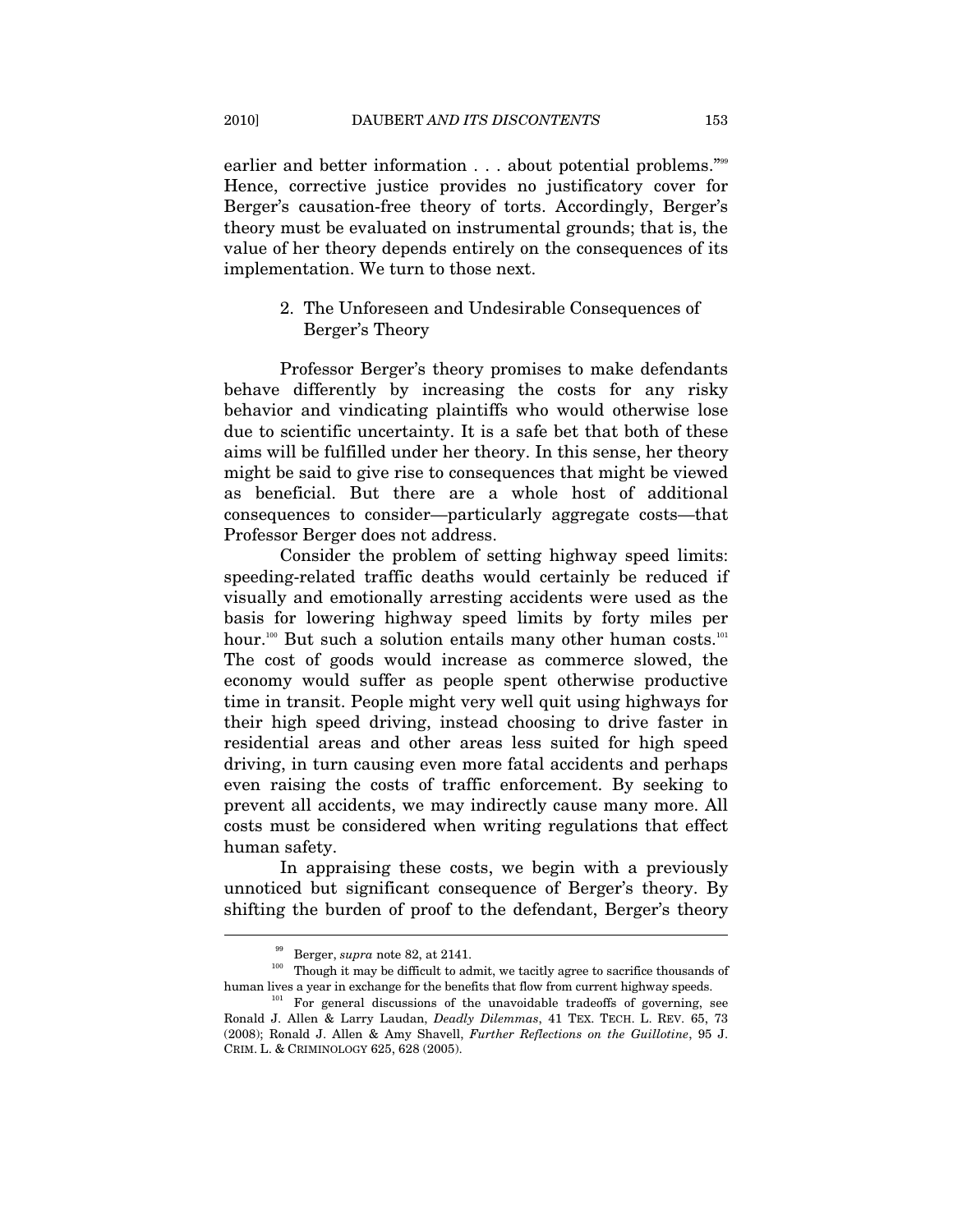eliminates plaintiffs' lawyers' gatekeeper function, thereby altering the litigation calculus. Plaintiffs' lawyers (and often their expert witnesses) play a gatekeeper function of their own, weighing the costs of litigation against the potential contingency fee discounted by the probability of success. It has been argued that *Daubert* drove the costs of litigation up for plaintiffs, thereby dissuading some plaintiffs from litigating, and it is certainly true that the cost of litigation affects plaintiffs' incentive to bring suit and defendants' incentive to settle. Berger's proposed theory of liability will drive the costs of litigation down for plaintiffs, and it will make the costs for defendants disproportionately higher. Placing the burden of causation on the defendants concomitantly removes the burden of proving causation from the plaintiffs. As the plaintiffs' costs go down and defendants' costs go up, litigation is likely to increase as the incentives to settle increase.102 In essence, the burden of proving the absence of causation will fall on defendants to show that every possible claim that plaintiffs might make is false, rather than requiring plaintiffs now to provide justification for their claims. However, the difficulty of proving a negative is legendary. All a plaintiff must do is allege some as yet unresolved state of affairs that has not been studied and claim illness as a result of, say, a defendant's drug. For example, a plaintiff who has taken a variety of drugs, has a rare precondition, and has developed a rare illness could require every single manufacturer of every drug the plaintiff has ever taken to demonstrate lack of causation. In short, the most predictable and troubling consequence of Berger's theory is that meritless litigation and settlements will proliferate, generating costs which consumers will ultimately be forced to bear. Higher litigation and settlement costs for manufacturers

 $102$  The larger the potential pool of plaintiffs suffering from a given injury, the greater a defendant's incentives to litigate, because the costs of causation studies will be outweighed by the potential liability to the pool of plaintiffs. Conversely, smaller pools of plaintiffs will decrease defendants' incentives to litigate, since the costs of disproving causation will be more likely to outweigh the costs of settling. Thus, so long as the plaintiff crafts an appropriately narrow claim—say, that the defendant negligently failed to research drug *X*'s interaction with drug *Y* and rare precondition *Z*—the plaintiff can ensure that the defendants incentive to litigate will approach zero. A predictable result of Berger's theory is that defendants will be overwhelmed by a torrent of unusual law suits of this sort. They will settle these suits because litigation will be exponentially more expensive. There will be many, many undeserving plaintiffs who recover under this theory, because economic efficiency demands that defendant corporations settle rather than defend in cases where the cost of disproving causation is in the hundreds of thousands or millions of dollars and the plaintiff is alleging a relatively unique injury.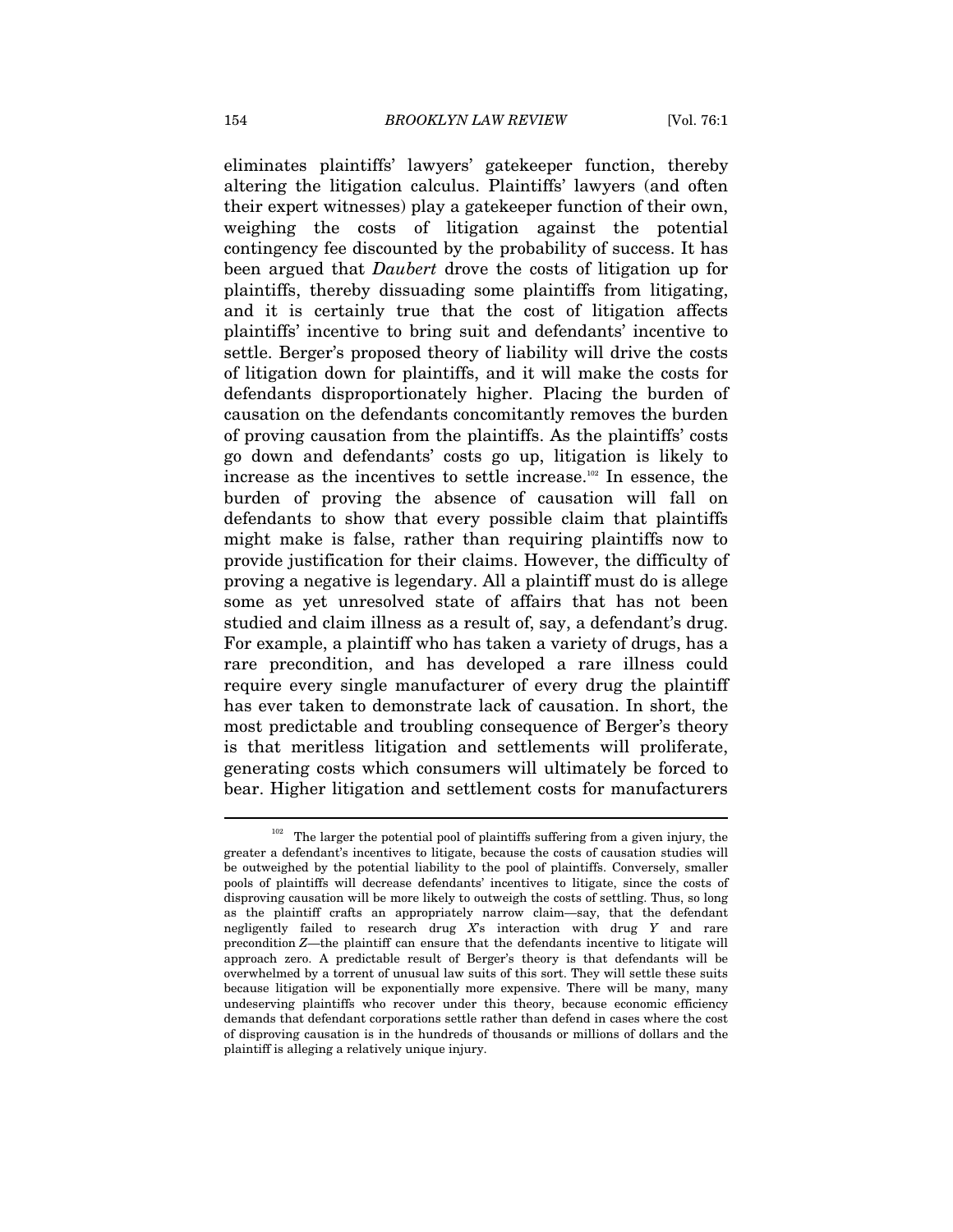will translate into higher drug prices for consumers as well as fewer drugs being brought to market.<sup>103</sup>

#### *B. Professors Berger and Twerski's Causation-Free Theory*

Professor Berger recently collaborated with Professor Aaron Twerski to revise her tort theory. Together, they argue that courts ought to recognize an informed choice cause of action that would allow plaintiffs claiming injury from pharmaceutical products to recover damages for deprivation of informed choice when the indicia of a "troubling" and "recurring pattern of drug cases" arises:

(1) the causal relationship between the toxic agent and plaintiff's harm is unresolved at the time of litigation  $\dots$ ; (2) the drug is not therapeutic but rather its purpose is to avoid discomfort or to improve lifestyle; (3) it is almost certain that a patient made aware of the risk that is alleged to be associated with consumption of the drug would have refused to take it; and (4) the defendant drug company was aware of the potential risk or should have undertaken reasonable testing to discover the risk and failed to provide the requisite information to the physician or patient. $104$ 

This theory is interesting and remarkable in its own right.

Professor David Bernstein critiqued Professors Berger and Twerski's theory and they responded,<sup>105</sup> and we do not recreate those arguments here. Rather, we raise concerns of our own. First, we again address the odd philosophical or theoretical aspects of the theory, which differ from those posed by Professor Berger's alternative vision of tort liability. Next, we explain how the cause of action they propose will overdeter or underdeter due to its failure to account for base incidence

<sup>103</sup> See, for example, the state of affairs in the pre-*Daubert Ferebee* era, when manufacturers rolled back research and development of new drugs and vaccines out of fear of litigation in which even unreliable evidence was admissible. Bernstein, *supra* note 17, at 467-68. "*Ferebee* implicitly condoned treating plaintiffs' experts in toxic tort cases as if their status as qualified experts meant that their reasoning and conclusions necessarily reflected the views of a reputable segment of their scientific peers." *Id.* at 465- 66. And those drugs that do come to market will be covered in warnings—so many, in fact, that they may begin to lose meaning. This article's authors did an informal survey and found that the FDA's most severe warning, so-called "Black Box" warnings, attach to drugs for treating acne, depression, menopause, and anxiety. *Drugs with Black Box Warnings by Therapeutic Class*, BLACKBOXRX, http://www.formularyproductions.com/ master/showpage.php?dir=blackbox&whichpage=237 (last visited Aug. 27, 2010). 104 Margaret A. Berger & Aaron D. Twerski, *Uncertainty and Informed* 

*Choice: Unmasking* Daubert, 104 MICH. L. REV. 257, 259 (2005). 105 *See id.*; Margaret A. Berger & Aaron D. Twerski, Correspondence, *From* 

*the Wrong End of the Telescope: A Response to Professor David Bernstein*, 104 MICH. L. REV. 1983 (2006); Bernstein, *supra* note 74.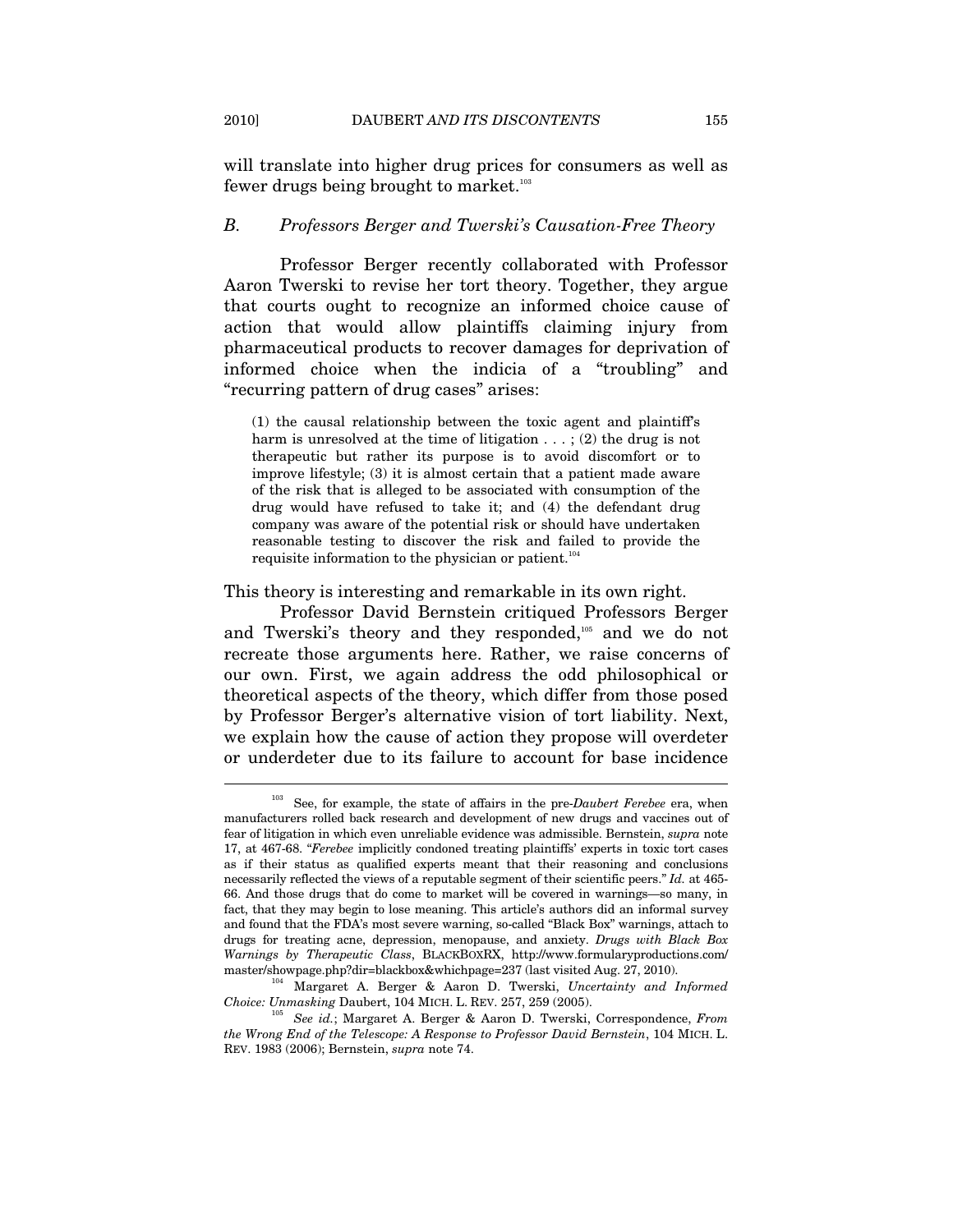rates. Finally, we draw on work in moral psychology to explain why juror damage awards will likely approximate full compensatory damages instead of the partial damage awards that are integral to the theory.

# 1. Theoretical Problems: Proximate Cause Without Cause-in-Fact

Professors Berger and Twerski's theory abandons tort law's causation-in-fact requirement because of the difficulties of proving causation in toxic tort cases. The only question is whether the defendant's breach—here, a failure to disclose some risk—was a fore seeable cause of the plaintiff's injury. Note that the plaintiff must have suffered an injury, but is not required to prove that the defendant's risky conduct caused the injury. The defendant need only have failed to disclose some risk—however small—to the plaintiff and the plaintiff must have suffered the type of injury within the scope of the risk not disclosed. The mechanics of Berger and Twerski's tort reduces to one question: did the defendant breach a duty to the injured plaintiff?106 It is of course possible to attach liability to breaches of duty, and this is quite common in criminal law. But it is not a feature of the tort system.

It is tempting, and certainly less confusing, to say that Berger and Twerski's theory simply attaches liability to a breach of duty, but that is not quite the case. The theory requires that a plaintiff have suffered some injury, but people frequently breach their duties without causing injury. The proposal thus has a conceptual muddle at its center: it randomly assigns liability based on a breach of duty, regardless of whether the breach of duty actually caused the harm. And of course, the "breach of duty" is entirely hypothetical, precisely because one does not know that in fact the harm was actually caused by the defendant.

#### 2. Practical Problems: Unforeseen Consequences

We turn now to the potential consequences of their theory. Because plaintiffs under this theory are entitled to damages that will only be a portion of compensatory damages,

<sup>106</sup> On this point, see Arthur Ripstein & Benjamin C. Zipursky, *Corrective Justice in an Age of Mass Torts*, *in* PHILOSOPHY AND THE LAW OF TORTS 214, 220-21 (Gerald J. Postema ed., 2001).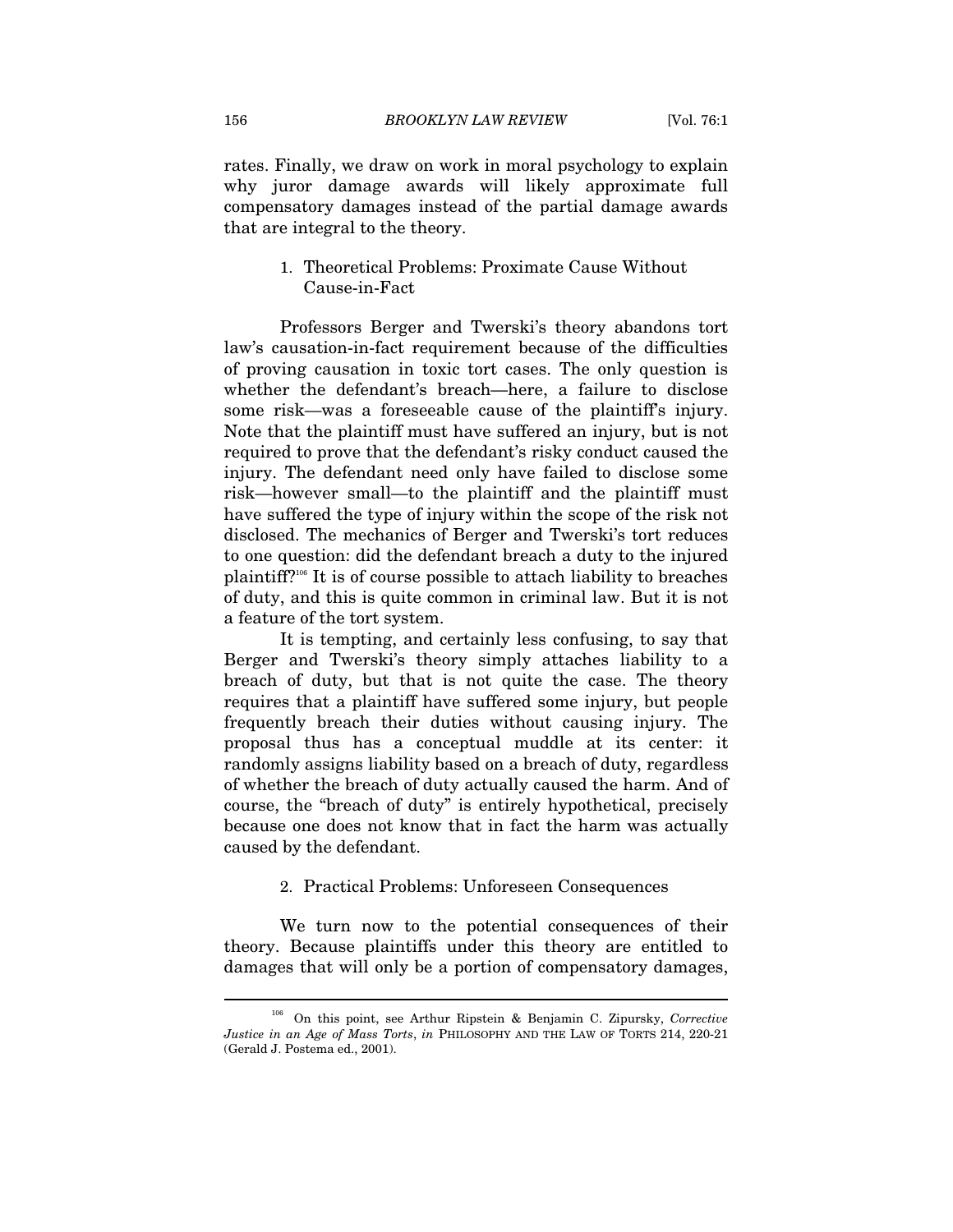disciplining the defendants under Berger and Twerski's theory will be a function of the number rather than the magnitude of lawsuits. For example, in the case of drugs and disease, the number of lawsuits will turn on baseline rates of the disease (as it would if Berger and Twerski's theory had been applied to Bendectin cases, which we now know to be nonteratogenic and not the cause of the injuries) rather than the real incidence of injury. This problem is most clearly understood through an example.

Consider the recent concerns over potential linkages between cell phones and brain cancer.107 Cell phones are not necessary for the preservation of life; they simply increase the quality of life. Under Berger and Twerski's theory, if it turns out that cell phone manufacturers did not warn of radiation risks that a reasonable person would want to know about, every person in the United States who uses a cell phone and is afflicted with brain cancer would have a cause of action against the manufacturer of his or her cell phone, regardless of the source of the injury. In other words, plaintiffs would have a cause of action regardless of the baseline cancer rates. Even if brain cancer rates had remained consistent for a century or more, thereby providing strong evidence that cell phones do not cause brain cancer, every injured person would have a cause of action against the manufacturer. Even in the unlikely event that damage awards are small in these cases, the number of cases (there are roughly 22,000 new cases of brain cancer a year)108 would impose large costs on the manufacturer. But given the baseline, it would also very likely result in a windfall for many, if not all, of the 22,000 plaintiffs.<sup>109</sup> While those cell phone users who also suffered loss of informed choice—the injury for which plaintiffs recover damages under this theory without developing cancer receive nothing, those developing cancer, whatever the cause, receive damages.

By providing recovery for unsubstantiated risks, Berger and Twerski almost certainly guarantee a regime in which doctors and pharmaceutical manufacturers provide too many warnings, which will have the dual effect of not only diminishing the force of warnings that reflect a truly serious

 $107$  A Lexis-Nexis search for news articles with the words "cellular phones" and "cancer" pulls more than 3000 articles.<br><sup>108</sup> Brain Tumor Home Page, NAT'L CANCER INST., http://www.cancer.gov/

cancertopics/types/brain (last visited Nov. 16, 2009). See id.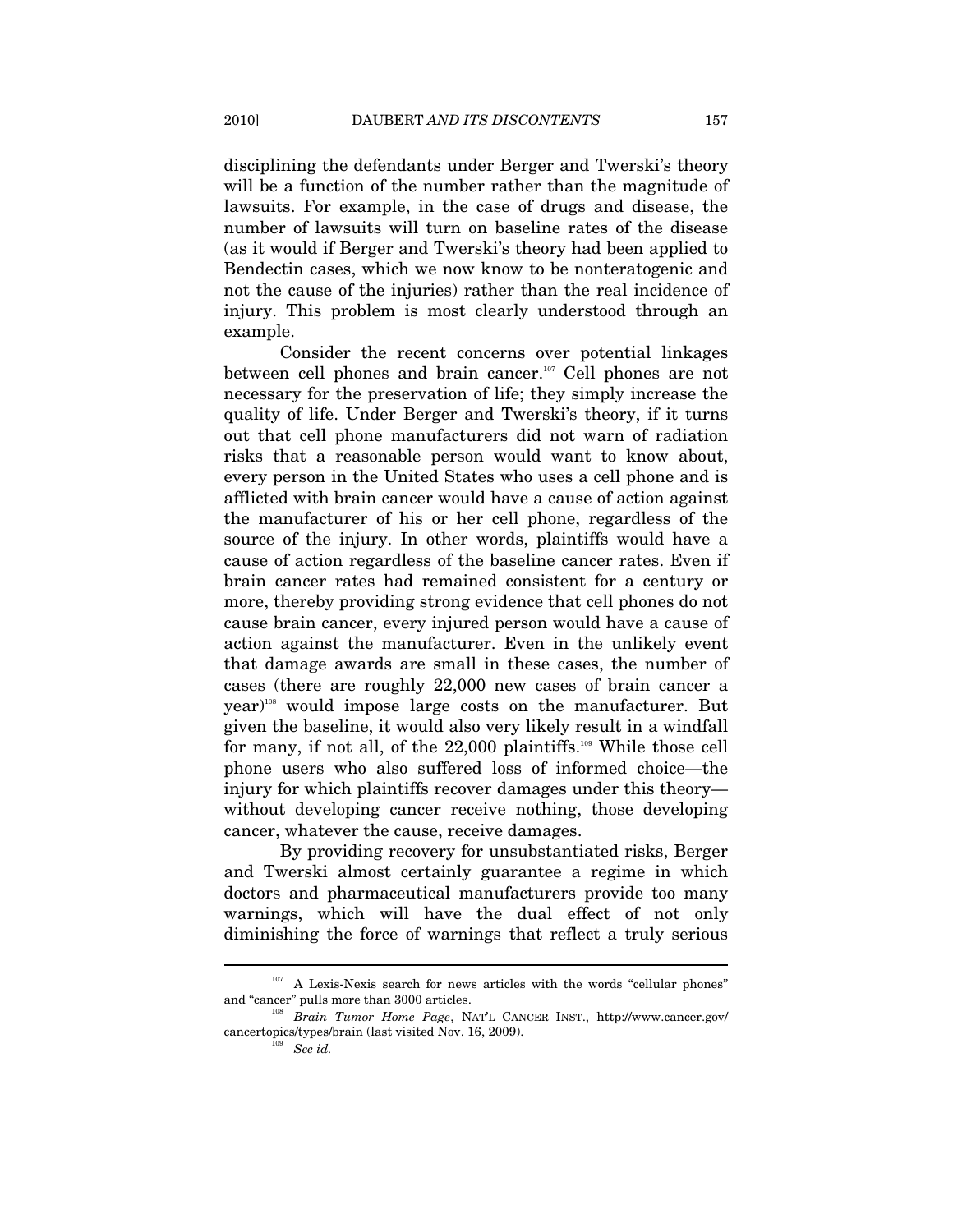risk, but also deterring people from taking medications that they should take.110 If drugs like Bendectin should have come with warnings, as Berger and Twerski argue, then many other safe drugs will be covered in unnecessary warnings, thus diminishing the value of all warnings. A patient will have two choices: numb herself to the warnings that cover every pill bottle, or refuse treatment with medications that are necessary for her, or her fetus', wellbeing. These outcomes could very well be worse than the status quo, but in any event they plainly need to be accounted for in proposals like Berger and Twerski's.

Finally, as with Professor Berger's original theory, the proposed cause of action would likely lead to increased litigation with the predictable effect of driving even some safe drugs off the market:

While successful informed choice actions would individually be less remunerative for plaintiffs than successful causation actions would be, it would be much easier for plaintiffs to meet the burden of proof and persuade judges and juries to rule in their favor. Pharmaceutical companies would therefore likely face far more lawsuits for lack of informed choice than they ever faced for causation. Under such circumstances, "who in his right mind . . . would work on a product that would be used by pregnant women?"<sup>111</sup>

. . . .

 $\overline{a}$ 

The jury is then supposed to ignore the causation and damages evidence they just heard and dispassionately decide whether the evidence of "risk" presented by the plaintiff's experts warrants granting the plaintiff emotional distress damages based on lack of informed choice, knowing that if they rule for the defendants on this issue, the plaintiff will receive no compensation. $^{112}$ 

A growing body of work in psychology suggests that the sort of mental restraints that Berger and Twerski's work requires of jurors may simply not be available to them.<sup>113</sup>

 $110$  Omission bias occurs when a more harmful act of omission is preferred to a less harmful act of commission. *The Psychology of Patient Decision Making*, *supra* note 50. One rather extreme example of omission bias is choosing to forego a polio vaccine during a polio outbreak because there is a one in a million chance of contracting polio from the vaccine itself.

from the vaccine itself. 111 Bernstein, *supra* note 105, at 1978 (footnotes omitted). 112 *Id.* at 1975. 113 *See generally* Joshua Green & John Haidt, *How (and Where) Does Moral Judgment Work?*, 6 TRENDS COGNITIVE SCI. 517 (2002). One of the key ideas is "automaticity"—i.e., "the mind's ability to solve many problems, including high-level social ones, unconsciously and automatically." *Id.* at 517.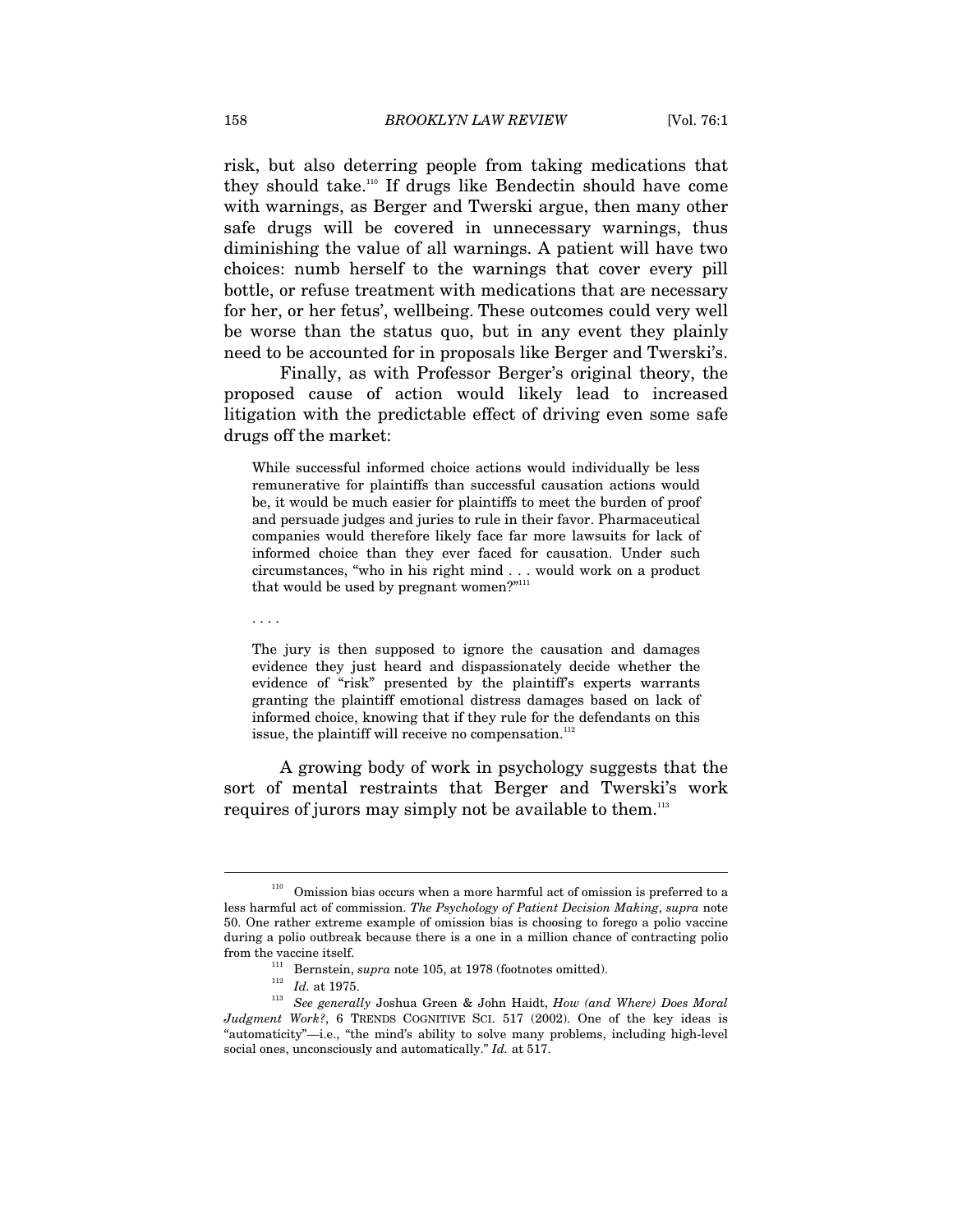## 3. Juror Confusion: A Moral-Psychological Perspective

Berger and Twerski's theory raises a serious question about jury decision making: when jurors are faced with a plaintiff suffering from some severe and tragic injury, and a defendant, often a corporate defendant, is shown to have failed to disclose some uncertain risk of causing the injury, it is quite possible that a juror's natural instinct will be to fill the causation gap and punish the defendant in order to make the plaintiff whole. In this section, we draw on work in the field of moral psychology and the burgeoning field of experimental philosophy to demonstrate the seriousness of this risk. In the field of psychology, we focus on Mark Alicke's Culpable Control Model of Blame Attribution ("CCM"), which provides empirical evidence of the potential of Berger and Twerski's theory to adversely affect jury decision making.114 We also discuss Joshua Knobe's work with Ben Fraser on causation and ascriptions of blame which also supports the proposition that, all other things being equal, an actor who violates a moral norm is more likely to be viewed as responsible for a bad state of affairs than an actor whose conduct does not violate a moral norm.115 The danger of Berger and Twerski's theory is that it invites such misattributions of causation.

Alicke's CCM provides a descriptive account of how blame attributions are made in ordinary circumstances and purports to show "the conditions that increase as well as mitigate blame and analyzes the process by which blame and mitigation decisions are made."116 Alicke's work in the psychology of blame indicates that spontaneous evaluations of the bad outcome (here the injury to the plaintiff), will directly affect blame ascriptions, which jurors will then buttress by altering their causal control assessments.<sup>117</sup> When jurors' blame ascription mode is turned on by evidence of corporate misfeasance or malfeasance, they tend "*to over ascribe control to human agency and to confirm unfavorable expectations*,"118

<sup>&</sup>lt;sup>114</sup> See generally Mark D. Alicke, *Culpable Control and the Psychology of Blame*, 126 PSYCHOL. BULL. 556 (2000).

<sup>&</sup>lt;sup>115</sup> See Joshua Knobe & Ben Fraser, *Causal Judgment and Moral Judgment: Two Experiments, in 2 MORAL PSYCHOLOGY 441, 442 (Walter Sinnott-Armstrong ed., 2008).* 

<sup>&</sup>lt;sup>116</sup> Alicke, *supra* note 114, at 557.  $Id.$  at 565 ("[S]pontaneous evaluations of the outcome directly affected blame ascriptions, which participants then buttressed by altering their causal control assessments.").<br><sup>118</sup> *Id.* at 558 (emphasis added).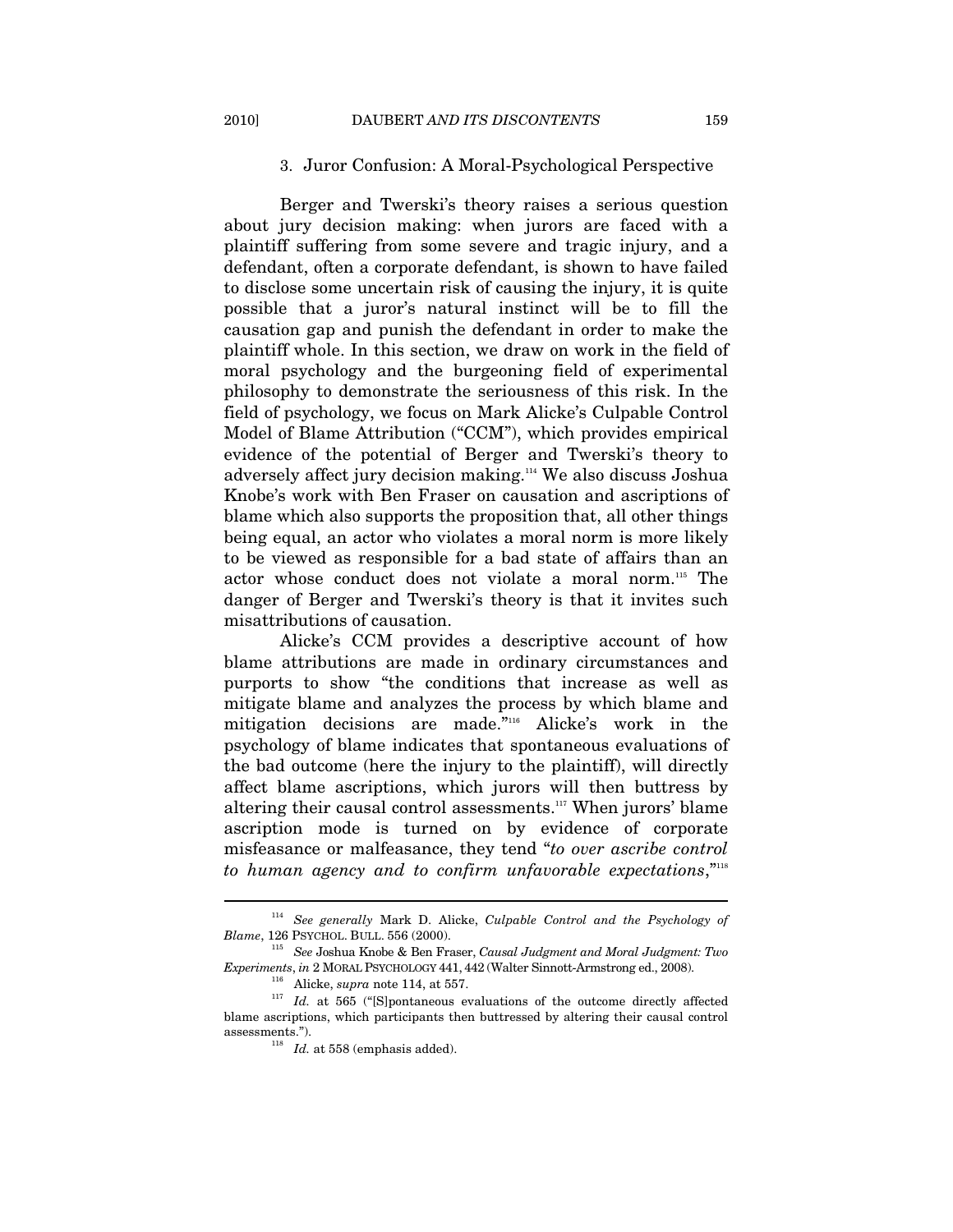leading persons to "exaggerate evidence that establishe[d] [an actor's] causal or volitional control and de-emphasize exculpatory evidence."<sup>119</sup>

In the context of Berger and Twerski's theory, this could easily translate to confirming causation where none exists. To see how this works, consider the following study:

Participants learned that the driver was speeding either to hide an anniversary present or a vial of cocaine. Moreover, they learned that the driver encountered a number of environmental obstacles slippery road, poor visibility, etc. Participants were then asked to say whether the driver's speeding or the environmental factors played a greater role in causing the accident. The results showed that participants were more inclined to attribute the accident to the driver rather than the environmental conditions when the driver was hiding the cocaine than they were when he was hiding an anniversary gift. $120$ 

The example above may map directly onto jury decision making, suggesting that jurors may be more inclined to attribute the accident to defendants when the defendants performed some antecedently immoral act. Under Berger and Twerski's theory, plaintiffs whose cases would have been dismissed on summary judgment for lack of evidence of causation will now have an opportunity to bring an action. Once in court, plaintiffs' lawyers will argue that the defendants immorally failed to warn of a risk. Alicke's work suggests that "cognitive shortcomings and motivational biases are endemic to blame,"121 which means that actions under Berger and Twerski's theory may likely lead to gross overcompensation, a factor that Berger and Twerski did not consider. At a minimum, before substantial change to the tort system can be adopted, such concerns need to be accommodated.

Recent experiments conducted by Joshua Knobe and Ben Fraser indicate that moral judgments can directly impact causal judgments.122 As they acknowledge, "[i]t has long been known that people's causal judgments can have an impact on their moral judgments."123 For instance, the knowledge that someone caused the death of another may lead to the

<sup>119</sup> *Id.* at 566. 120 Thomas Nadelhoffer, *Bad Acts, Blameworthy Agents, and Intentional Actions: Some Problems for Juror Impartiality*, 9 PHILOSOPHICAL EXPLORATIONS 203, 207-08 (2006). 121 Alicke, *supra* note 114, at 557. 122 Knobe & Fraser, *supra* note 115, at 441. 123 *Id*.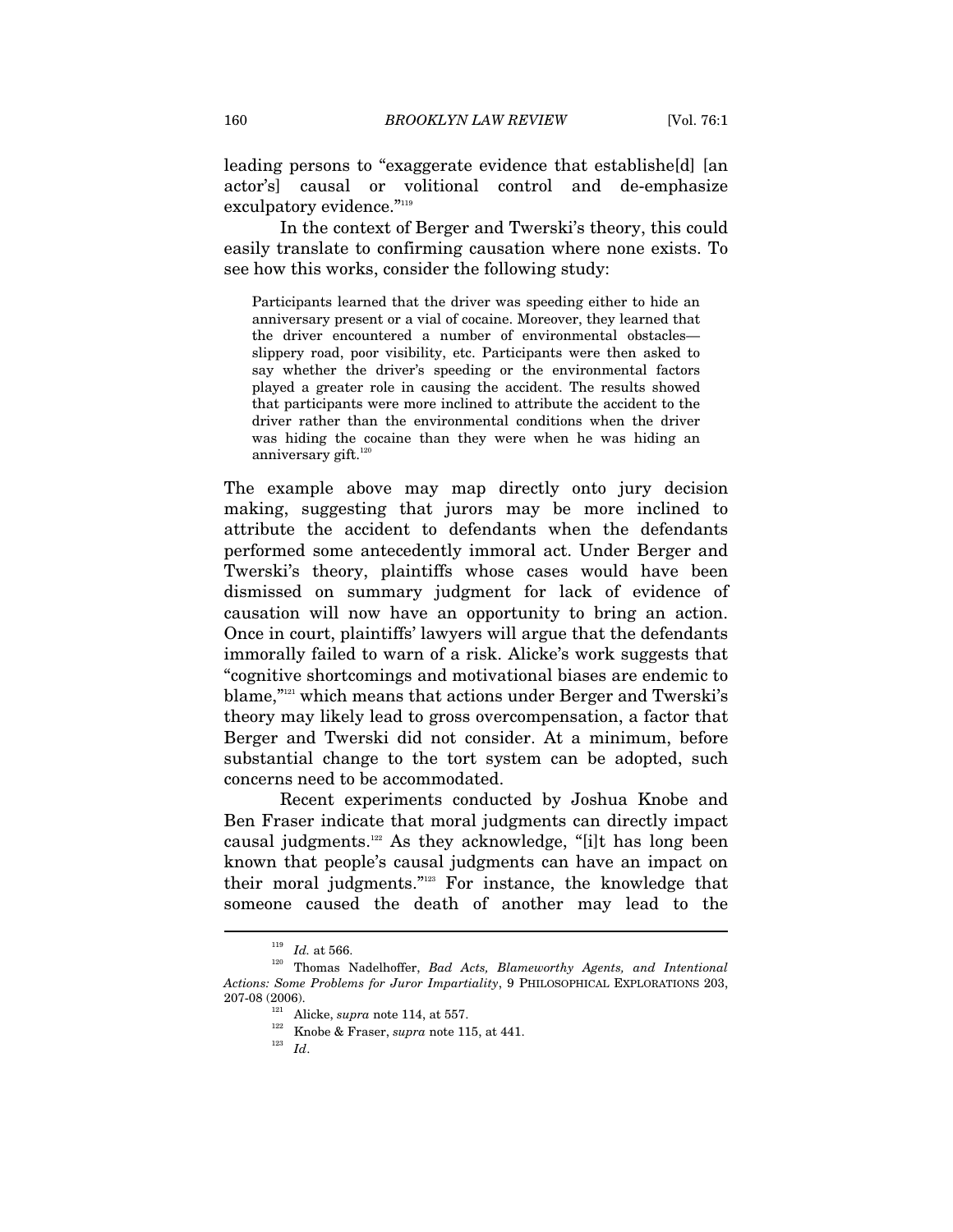conclusion that the behavior was morally wrong. Knobe and Fraser proffer evidence supporting the opposite conclusion: negative moral judgments can lead to attributions of causation.

Knobe and Fraser analyze a hypothetical posed by Julia Driver:

Lauren and Jane work for the same company. They each need to use a computer for work sometimes. Unfortunately, the computer isn't very powerful. If two people are logged on at the same time, it usually crashes. So the company decided to institute an official policy. It declared that Lauren would be the only one permitted to use the computer in the mornings and that Jane would be the only one permitted to use the computer in the afternoons. As expected, Lauren logged on the computer the next day at 9:00 am. But Jane decided to disobey the official policy. She also logged on at 9:00 am. The computer crashed immediately.<sup>124</sup>

When presented with this case, in which both persons were the but-for cause, but only one, Jane, breached a duty, people frequently respond that Jane caused the crash, not Lauren, despite the fact that Jane's behavior almost perfectly resembles Lauren's. The major difference, the authors argue, is normative: Jane's violation of her obligations influences participants' causal judgments.<sup>125</sup>

The problem with Knobe and Fraser's study, however, is that it highlights, but does not clarify, the complexity of the legal concept of causation. In the example above, both Jane and Lauren are but-for causes of the computer crash, but only Jane was the proximate cause of the computer crash.<sup>126</sup> Participants in Knobe and Fraser's study may have been intending to express this notion when they ascribed causation to Jane. If true, Knobe and Fraser's study highlights the common critique l

*Id.*; *see also* Julia Driver, *Kinds of Norms and Legal Causation: Reply to Knobe and Fraser and Deigh*, *in* 2 MORAL PSYCHOLOGY, *supra* note 115, at 459.<br><sup>126</sup> Jane's use of the computer was the legal or proximate cause of the crash, in

<sup>&</sup>lt;sup>124</sup> *Id.* at 442 (quoting Julia Driver, *Attributions of Causation and Moral Responsibility, in* 2 MORAL PSYCHOLOGY, *supra* note 115, at 413, 428).

<sup>&</sup>lt;sup>125</sup> *Id.* There is a debate about whether the attributions of causation are due to the immorality of Jane's antecedent acts or merely due to the atypicality of that act. Knobe and Fraser highlight Julia Driver's argument on atypicality:

Jane's behavior seems quite atypical for a person in her position, whereas Lauren's behavior seems perfectly common and ordinary. So perhaps people's tendency to pick out Jane's behavior and classify it as a cause has nothing to do with its distinctive moral status. It might be that people simply classify Jane's behavior as a cause because they regard it as atypical.

the sense that it involved an "unreasonable risk of: (1) causing harm to a class of persons of which the other is a member and (2) subjecting the other to the hazard from which the harm results." RESTATEMENT (SECOND) OF TORTS § 430 (1965).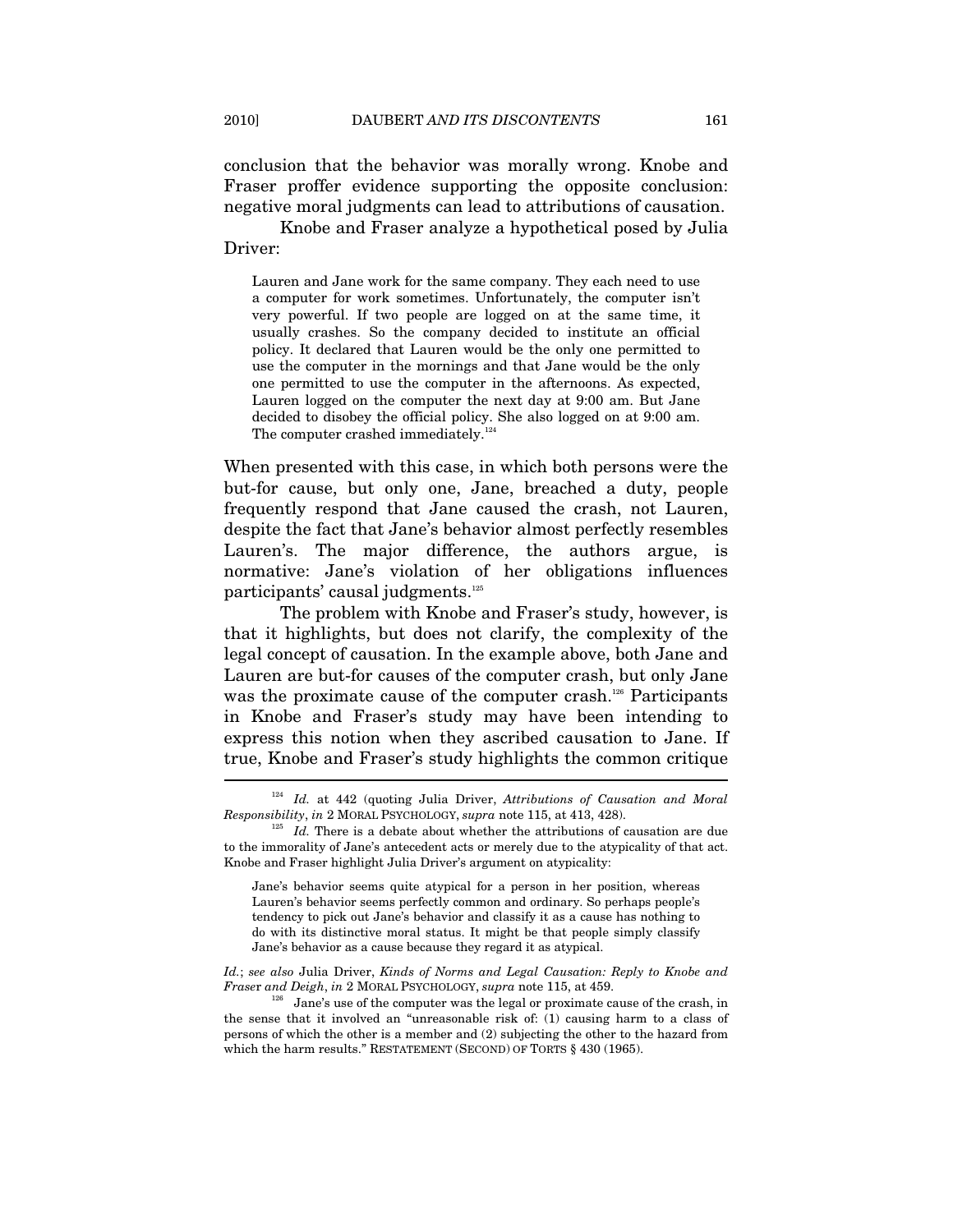of experimental philosophy: that opinion polling is often too blunt an instrument to tease out the concepts being studied.<sup>127</sup>

Nonetheless, Knobe and Fraser's findings do make the intuitively obvious point that jurors may be more likely to attribute causation to defendants who have performed some act—like failing to disclose a risk, however small—that makes the subsequent injury more foreseeable. And this is precisely what Berger and Twerski's theory sets jurors up to do. In a typical case, a corporation will be shown to have not disclosed some risk with regard to a substance; a plaintiff that has ingested that substance and subsequently developed some tragic illness. Under Berger and Twerski's theory, the jury is supposed to coolly and rationally put the question of causation out of their minds and simply punish the defendants for their failure to warn the plaintiffs. A more likely result, supported by Knobe and Fraser's research, is that jurors will attribute causation in situations like these—either explicitly, in the form of a judgment, or tacitly, in the form of larger damage awards for violation of the failure to warn tort.

# IV. SKAPP'S STUDY OF *DAUBERT* IN THE DELAWARE COURTS: IS THERE A PROBLEM?

The concerns about *Daubert* and the resultant solutions all turn on assumptions about the effects of *Daubert*. SKAPP funded a study by the National Center for State Courts to gauge these effects in Delaware courts.128 That study found that the effects of *Daubert* have been minimal.<sup>129</sup> As SKAPP's own

<sup>127</sup> For further critiques of experimental philosophy, see Antti Kauppinen, *The Rise and Fall of Experimental Philosophy*, 10 PHIL. EXPLORATIONS 95 (2007); S. Matthew Liao, *A Defense of Intuitions*, 140 PHIL. STUD. 247 (2007); Kirk Ludwig, *The Epistemology of Thought Experiments: First versus Third Person Approaches*, 31 MIDWEST STUD. IN PHIL. 128 (2007); Ernest Sosa, *Experimental Philosophy and* 

<sup>&</sup>lt;sup>128</sup> WATERS & HODGE, *supra* note 79, at 2. Delaware is among a number of states that have adopted *Daubert* at the state court level. *Id.* at 5.<br><sup>129</sup> *Id.* at 21. Waters and Hodge concluded:

The overall impact of *Daubert* has been minimal compared to what was originally feared when the decision came down from the U.S. Supreme Court. Delaware Superior Court was not affected by excessive or unnecessary cost or delay as a result of *Daubert*. Although *Daubert* has created additional barriers to civil plaintiffs' ability to bring their case to trial, the impact has been isolated to a small number, albeit important and complex, cases. As confirmed in other work in this area, challenges to expert witness testimony are not a frequent occurrence in either civil or criminal cases in the Delaware Superior Court. The practice of holding *Daubert* hearings is even less frequent. *Daubert* motions appeared most frequently in mature cases ready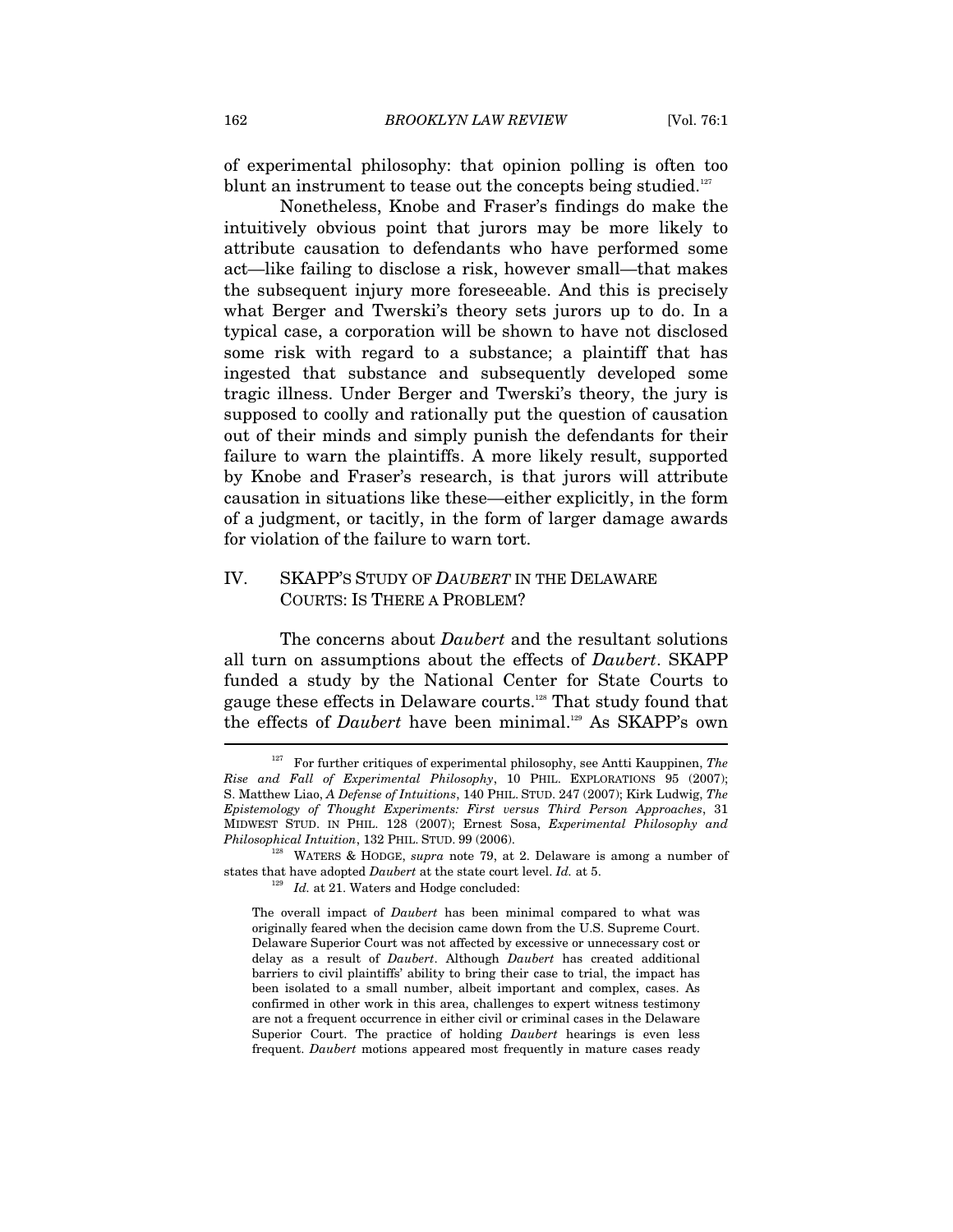study would seem to be credible evidence to judge its positions, we discuss it briefly below.<sup>130</sup>

Prior to SKAPP's study, many of the extant studies of the effects of the *Daubert* trilogy relied on content analysis of appellate opinions.131 Because studies of appellate opinions are subject to selection bias, the authors of the SKAPP-funded study set out to directly explore whether and to what extent the *Daubert* trilogy has affected the ways courts handle expert witness testimony. The authors researched products liability and criminal cases in Delaware pre-*Daubert* from the years 1989-1993 and post-*Daubert* from the years 1999-2004.132 The authors surveyed all 126 product liability cases during that time period as well as  $1950$  cases of felony rape and murder.<sup>133</sup> Additionally, they conducted interviews with judges and lawyers about *Daubert*'s effect on the case.<sup>34</sup> The authors found only twenty cases in which a litigant moved to exclude expert witness testimony.135 Ten of the cases were pre-*Daubert* and ten were post-*Daubert.*<sup>136</sup> Of the twenty disputes many revolved around "duo-experts," involving, for example, a bio-engineering expert to explain the causal mechanism of an injury and a medical expert to explain the injury itself.137 Usually, the motions were to ensure that the expert testifying about causation did not testify about injury and the expert testifying about injury did not testify about causation.<sup>138</sup>

*Id.* 

 $\overline{a}$ 

<sup>138</sup> *Id.*

for trial, and judges typically rendered a ruling on the expert's deposition and attorneys' briefs. *Daubert* hearings were reserved for complex civil cases and occasionally entertained during a criminal trial.

<sup>&</sup>lt;sup>130</sup> Note that the small numbers impair its generalizability, but there should be no question about bias. 131 *See* Henry F. Fradella, Lauren O'Neill & Adam Fogarty, *The Impact of* 

Daubert *on Forensic Science*, 31 PEPP. L. REV. 323 (2004); Jennifer L. Groscup et al., *The Effects of* Daubert *on the Admissibility of Expert Testimony in State and Federal Criminal Cases*, 8 PSYCH. PUB. POL'Y & L. 339, 344 (2002); D. Michael Risinger, *Navigating Expert Reliability: Are Criminal Standards of Certainty Being Left on the Dock?*, 64 ALB. L. REV. 99 (2000); Rob Robinson, *Does CSI Lie? The New Institutionalism and the Treatment of Forensic Evidence by Federal Courts under*  Daubert, (Apr. 7, 2005) (paper presented at the meeting of The Midwest Political Science Association).<br>
<sup>132</sup> WATERS & HODGE, *supra* note 79, at 8, 10.<br>
<sup>133</sup> *Id.* at 10.<br>
<sup>134</sup> *Id.* at 15.<br>
<sup>136</sup> *Id.* 

 $^{137}$   $\,$   $Id.$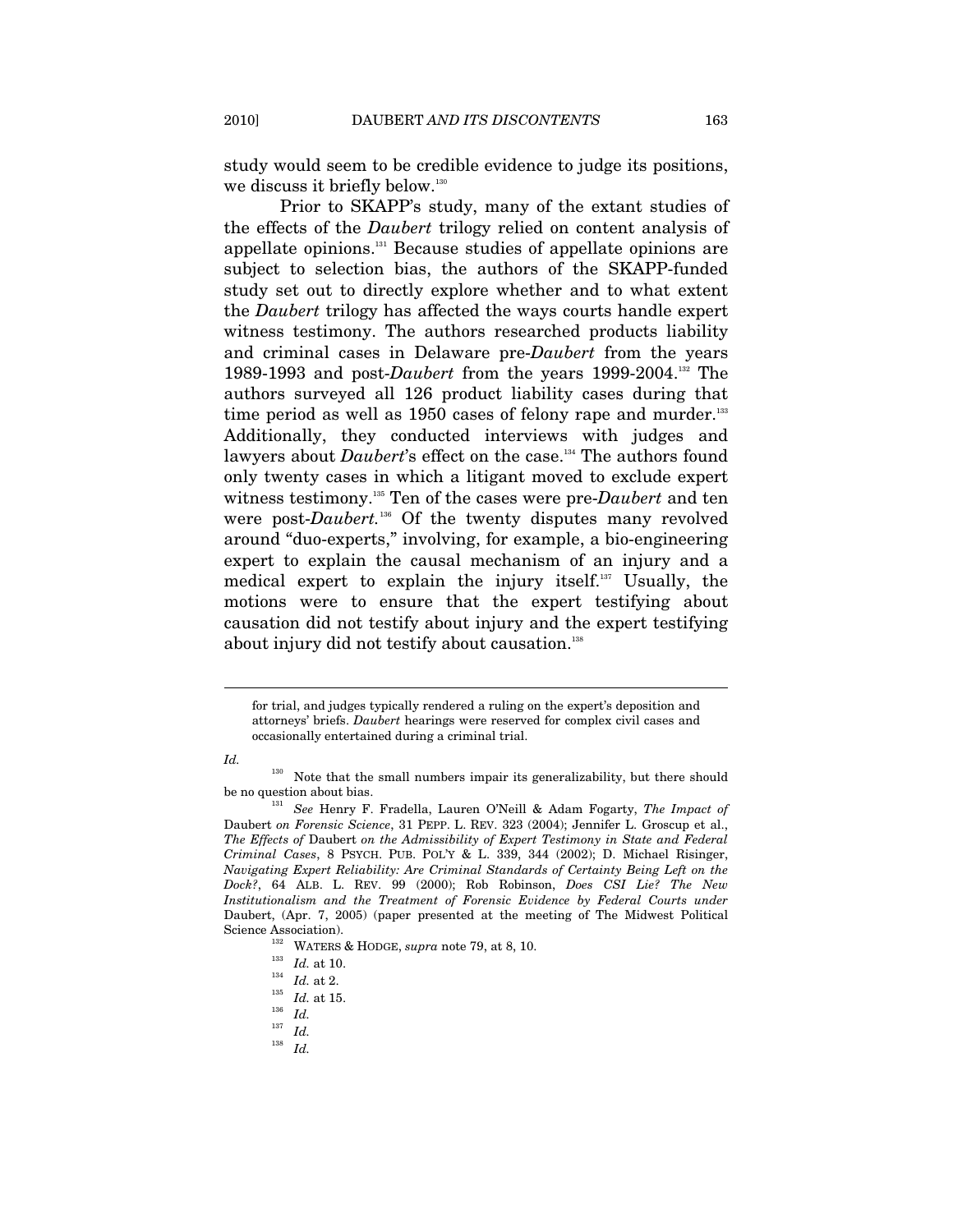The authors' findings and conclusion disconfirm SKAPP's prediction that *Daubert* portends disaster for plaintiffs. The authors found that motions *in limine* were treated roughly the same before and after *Daubert*, 139 but that post-*Daubert,* the disposition less often resulted in a jury or bench trial.<sup>140</sup> And when the motions were granted, a partial exclusion of the testimony or a limiting of the scope of admissible testimony resulted more frequently than a complete exclusion of an expert.<sup>141</sup> They found "no differences between the pre-*Daubert* and post-*Daubert* cases in the number of summary judgments entered."<sup>142</sup> The courts were not overrun by cost or delay, due in no small part to judges' ability to handle the new challenges.143 Overall, *Daubert* hearings were found to be isolated to a small number of important and complex cases.<sup>144</sup> Expert testimony was challenged in only sixteen percent of product liability cases and eight percent of felony murder and rape cases.145 The study concluded that "[t]he overall impact of *Daubert* has been minimal compared to what was originally feared when the decision came down from the U.S. Supreme Court."146

SKAPP argues elsewhere that *Daubert* has chilled plaintiffs from bringing suits.147 Evidence supporting this proposition is said to be in the results of a 2002 RAND Institute study, which "found that after an initial spike in the number of challenges to expert testimony, the incidence began to fall off dramatically."148 From this SKAPP concludes that the fall in challenges occurred because "plaintiffs increasingly decided not to bring actions that relied heavily upon scientific testimony unless that testimony met the *Daubert* standards."149 However, the decrease in the number of *Daubert* challenges might just as well be due to the fact that defendants choose not to pursue *Daubert* challenges or because the system quickly settled back into something approximating its previous status

 $\overline{a}$ 

 $\frac{145}{146}$  *Id.* 

 $\frac{146}{147}$  *Id.* 

147 SKAPP, *DAUBERT*, *supra* note 16, at 12-13. 148 *Id.* at 12. 149 *Id.* 

<sup>139</sup> *Id.*

 $\frac{140}{141}$  *Id.* 

 $\frac{141}{142}$  *Id.* 

 $\frac{142}{143}$  *Id.* 

 $\begin{array}{c} \n^{143} \quad Id. \text{ at } 21. \\
^{144} \quad Id. \n\end{array}$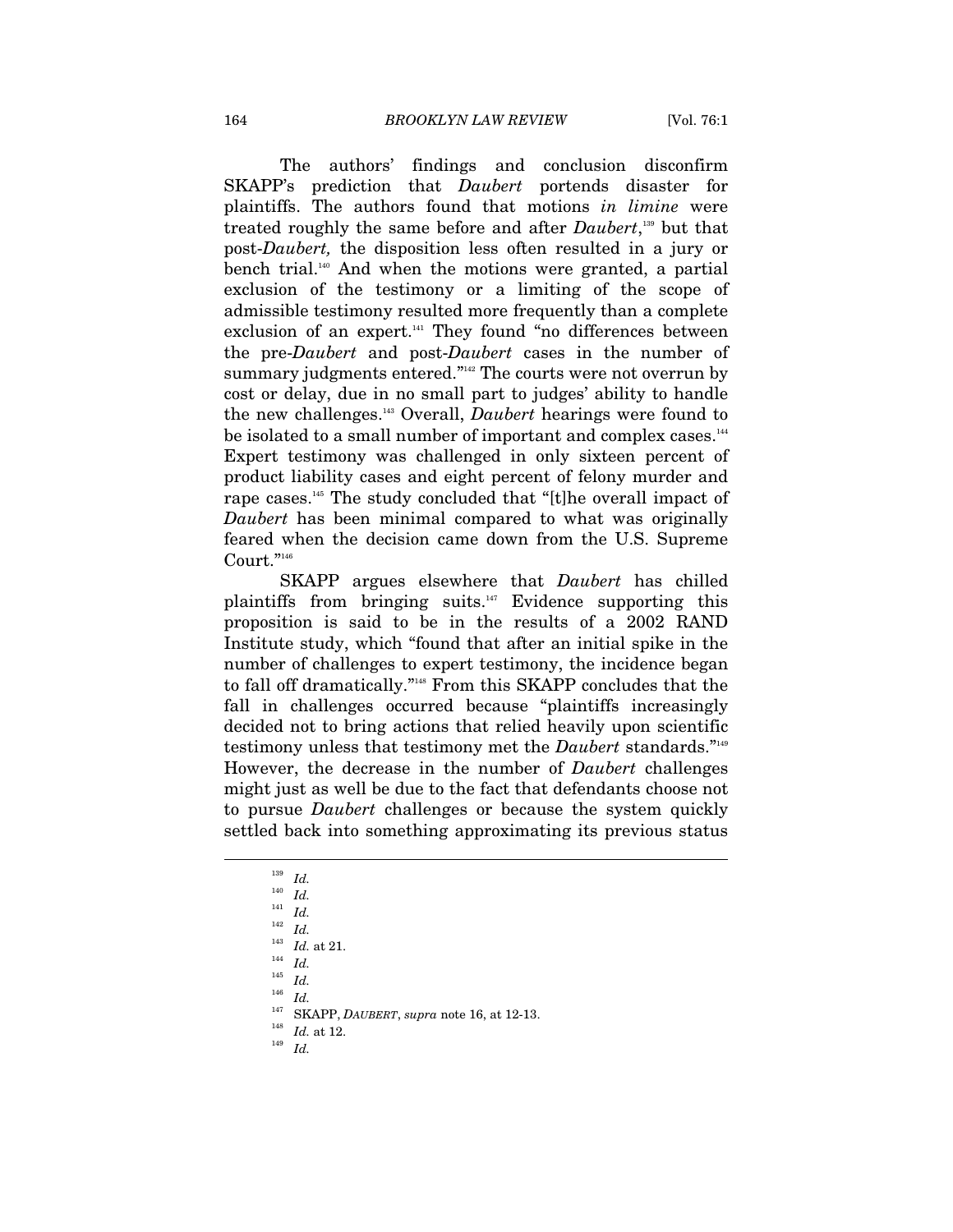quo. Interestingly, SKAPP's Delaware study confirms this point. Although the evidence gathered from Delaware suggests that SKAPP's critiques may miss the mark, obviously much more empirical work is necessary to fully assess the effects of the *Daubert* trilogy in state courts.<sup>150</sup>

#### V. CONCLUSION

 $\overline{a}$ 

We end where we began. *Daubert* has not been an unmitigated success, but the recent criticisms of it, whatever their motivation, seem more likely to achieve an unjustified redistribution of wealth with predictable negative social consequences. We understand the impulse that yearns to provide the unfortunate person solace, but we do not understand the failure to contextualize the consequences of redistribution schemes, many of which may make more persons worse rather than better off.

The SKAPP study discussed in Part IV suggests that critics of *Daubert* are focusing on the wrong implications of the precedent in formulating their criticisms and alternate theories. For example, Berger and Twerski assume that *Daubert* will result in fewer plaintiffs being able to bring successful toxic tort claims. However, the real problem with *Daubert*—the problem that Berger and Twerski do not address—is epistemological in nature, and concerns the conditions that permit rational deliberation about expert testimony. This problem raises serious questions about the dangers of leaving fact finders to choose among experts based on credentials, demeanor, or epistemically arbitrary criteria.

<sup>150</sup> *See* LLOYD DIXON & BRIAN GILL, CHANGES IN THE STANDARDS FOR ADMITTING EXPERT EVIDENCE IN FEDERAL CIVIL CASES SINCE THE *DAUBERT* DECISION xiii (2001) ("It appears that judges are indeed doing what they were directed to do by the Supreme Court: they are increasingly acting as gatekeepers for reliability and relevance, they are examining the methods and reasoning underlying the evidence, and they appear to be employing general acceptance as only one of many factors that enter their reliability assessments."); *see also* Richard J. Arsenault & John Randall Whaley, *Will* Daubert *Challenge Your Class Certification?*, TRIAL, July 2009, at 38, 39 ("Courts have wrestled with what admissibility standard to apply at the class certification stage when parties offer expert testimony."); Fradella, O'Neill & Fogarty, *supra* note 131; Paul C. Giannelli, Daubert *Revisited*, 41 CRIM. L. BULL. 302 (2005) (noting that "federal courts demand stringent epidemiological studies in toxic tort cases and then accept such vacuous reasoning in criminal cases"); Jeremy Buchman, *The Legal Model and* Daubert*'s Effect on Trial Judges' Decisions to Admit Scientific Expert Testimony* (Apr. 15-18, 2004) (paper presented at the Midwest Political Science Association Annual meeting), http://www.allacademic.com//meta/p\_mla\_apa\_ research\_citation/0/8/3/3/9/pages83392/p83392-1.php (using quantitative analysis to find "no evidence that the outcomes of admissibility rulings are affected either by the Supreme Court's holding in *Daubert* or the prospect of reversal by a superior court.").